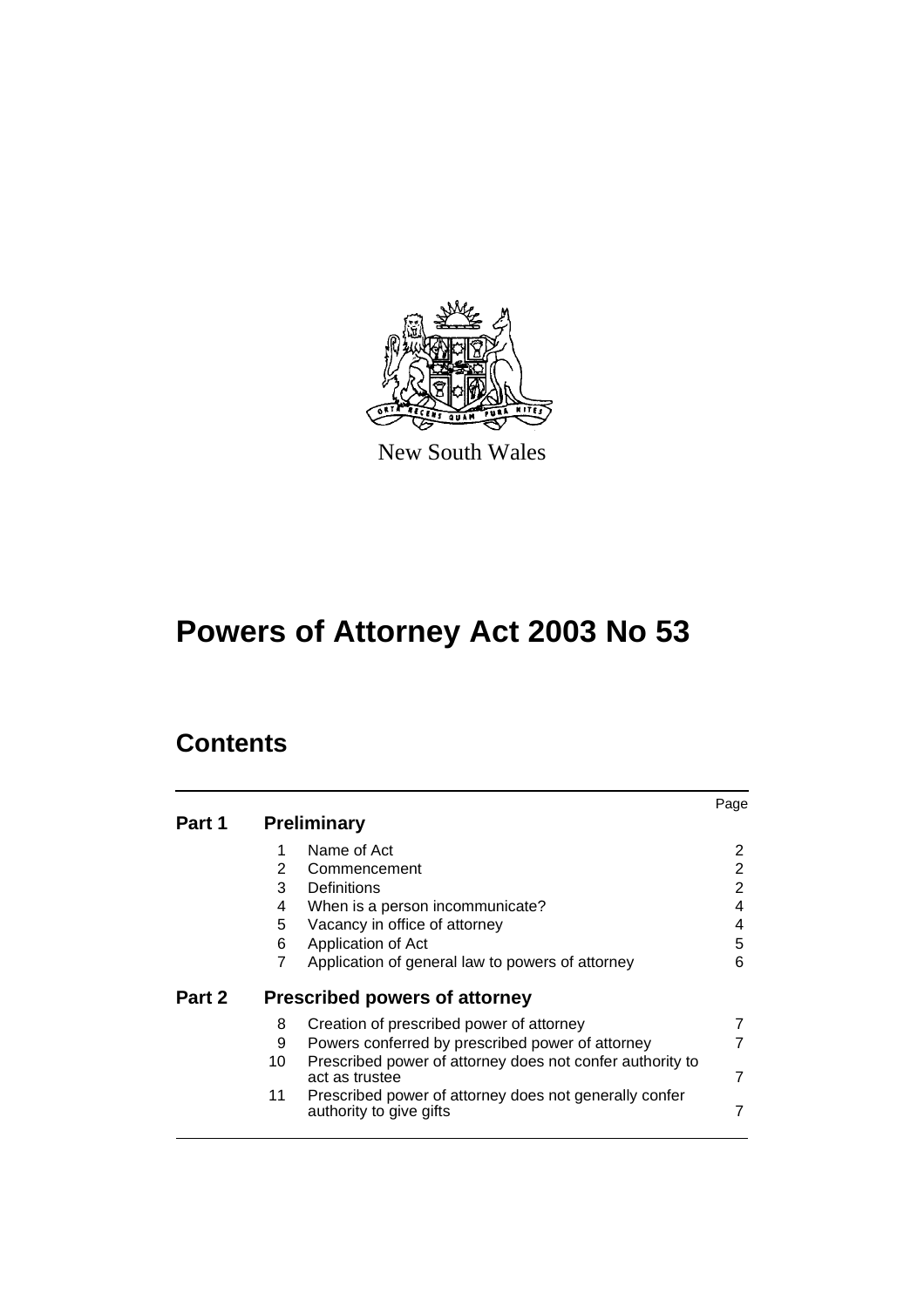**Contents** 

|        |                 |                                                                                            |                                                                                                         | Page            |  |
|--------|-----------------|--------------------------------------------------------------------------------------------|---------------------------------------------------------------------------------------------------------|-----------------|--|
|        | 12 <sup>2</sup> |                                                                                            | Prescribed power of attorney does not generally confer<br>authority to confer benefits on attorneys     | 8               |  |
|        | 13              |                                                                                            | Prescribed power of attorney does not generally confer<br>authority to confer benefits on third parties | 8               |  |
|        | 14              |                                                                                            | Regulations may amend Schedules 2 and 3                                                                 | 8               |  |
| Part 3 |                 |                                                                                            | Irrevocable powers of attorney                                                                          |                 |  |
|        | 15              |                                                                                            | Irrevocable powers of attorney                                                                          | 10              |  |
|        | 16              |                                                                                            | Effect of irrevocable powers of attorney                                                                | 10 <sup>°</sup> |  |
| Part 4 |                 |                                                                                            | Incapacity and enduring powers of attorney                                                              |                 |  |
|        |                 | <b>Division 1</b>                                                                          | Initial and supervening mental incapacity                                                               |                 |  |
|        | 17              |                                                                                            | Initial mental incapacity                                                                               | 11              |  |
|        | 18              |                                                                                            | Supervening mental incapacity does not affect validity<br>of acts principal understands                 | 11              |  |
|        |                 | <b>Division 2</b>                                                                          | <b>Enduring powers of attorney</b>                                                                      |                 |  |
|        | 19              |                                                                                            | Creation of enduring power of attorney                                                                  | 11              |  |
|        | 20              | Enduring power of attorney does not confer authority until<br>attorney accepts appointment |                                                                                                         |                 |  |
|        | 21              |                                                                                            | Effect of enduring power of attorney                                                                    | 12<br>13        |  |
|        | 22              |                                                                                            | Effect of ademptions of testamentary gifts by attorney<br>under enduring power of attorney              | 13              |  |
|        | 23              |                                                                                            | Supreme Court may make orders confirming or varying<br>operation of section 22                          | 14              |  |
|        | 24              |                                                                                            | Effect of disposal of home shared by spouses under<br>enduring power of attorney in cases of intestacy  | 15              |  |
|        | 25              |                                                                                            | Recognition of enduring powers of attorney made in<br>other States and Territories                      | 16              |  |
| Part 5 |                 |                                                                                            | Review of powers of attorney                                                                            |                 |  |
|        |                 | <b>Division 1</b>                                                                          | General                                                                                                 |                 |  |
|        | 26              |                                                                                            | <b>Review tribunals</b>                                                                                 | 18              |  |
|        | 27              |                                                                                            | Concurrent jurisdiction of review tribunals                                                             | 18              |  |
|        |                 |                                                                                            | Division 2 Termination of irrevocable powers of attorney                                                |                 |  |
|        | 28              |                                                                                            | Supreme Court may order the termination of irrevocable<br>power of attorney                             | 18              |  |
|        |                 | <b>Division 3</b>                                                                          | Confirmation of powers conferred when<br>principal mentally incapacitated                               |                 |  |
|        | 29              |                                                                                            | Supreme Court may make orders confirming powers<br>understood by principal                              | 19              |  |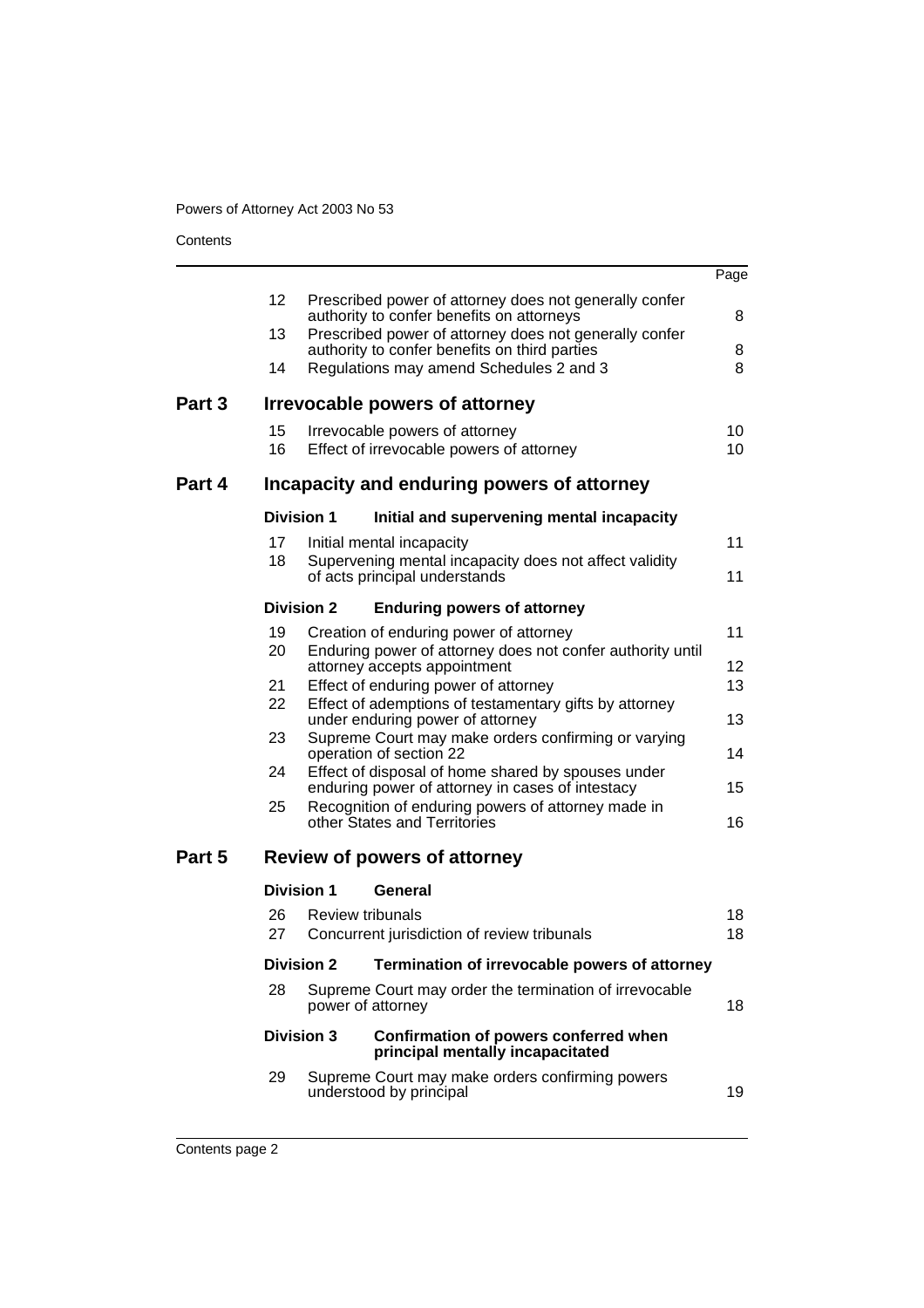**Contents** 

Part 6

|                   |                                                                                   |                                                                                                                       | Page     |  |
|-------------------|-----------------------------------------------------------------------------------|-----------------------------------------------------------------------------------------------------------------------|----------|--|
| 30                |                                                                                   | Supreme Court may make orders confirming powers<br>subsequently affirmed by principal                                 | 19       |  |
| 31                |                                                                                   | Supreme Court may make orders confirming powers                                                                       |          |  |
|                   |                                                                                   | in best interests of principal                                                                                        | 19       |  |
| 32                | Division                                                                          | Effect of orders made by Supreme Court under this                                                                     | 20       |  |
| <b>Division 4</b> |                                                                                   | Review of enduring powers of attorney and<br>other powers                                                             |          |  |
| 33                |                                                                                   | Reviewable powers of attorney                                                                                         | 20       |  |
| 34                |                                                                                   | Referral of application to different review tribunal                                                                  | 21       |  |
| 35                | applications                                                                      | Who are interested persons and parties in relation to                                                                 | 21       |  |
| 36                |                                                                                   | Interested persons may apply for review                                                                               | 22       |  |
| 37                |                                                                                   | Review tribunal may treat certain applications for review<br>of power of attorney as application for management order | 25       |  |
| 38                |                                                                                   | Advice or directions concerning reviewable powers of                                                                  |          |  |
|                   | attorney                                                                          |                                                                                                                       | 26       |  |
| <b>Division 5</b> |                                                                                   | Reference of questions of law                                                                                         |          |  |
| 39                | References of questions of law to Supreme Court by<br>Guardianship Tribunal<br>26 |                                                                                                                       |          |  |
| Division 6        |                                                                                   | <b>Appeals from decisions of Guardianship</b><br>Tribunal                                                             |          |  |
| 40<br>41          | Appeals to ADT                                                                    | Appeals to the Supreme Court                                                                                          | 27<br>28 |  |
| <b>Division 7</b> |                                                                                   | Procedure in relation to incommunicate<br>principals                                                                  |          |  |
| 42                |                                                                                   | Procedure where principal incommunicate                                                                               | 28       |  |
|                   |                                                                                   | Powers of attorney generally                                                                                          |          |  |
| <b>Division 1</b> |                                                                                   | <b>General provisions</b>                                                                                             |          |  |
| 43                | own name                                                                          | Attorney may execute instruments and do other things in                                                               | 29       |  |
| 44                |                                                                                   | Proof of powers of attorney                                                                                           | 29       |  |
| 45                |                                                                                   | Delegation of power of attorney                                                                                       | 30       |  |
| <b>Division 2</b> |                                                                                   | Termination and suspension of powers of<br>attorney                                                                   |          |  |
| 46                |                                                                                   | Effect of vacation of office of joint and several attorneys                                                           | 30       |  |
| 47                |                                                                                   | Attorney entitled to rely on power of attorney if unaware of<br>termination or suspension of power                    | 30       |  |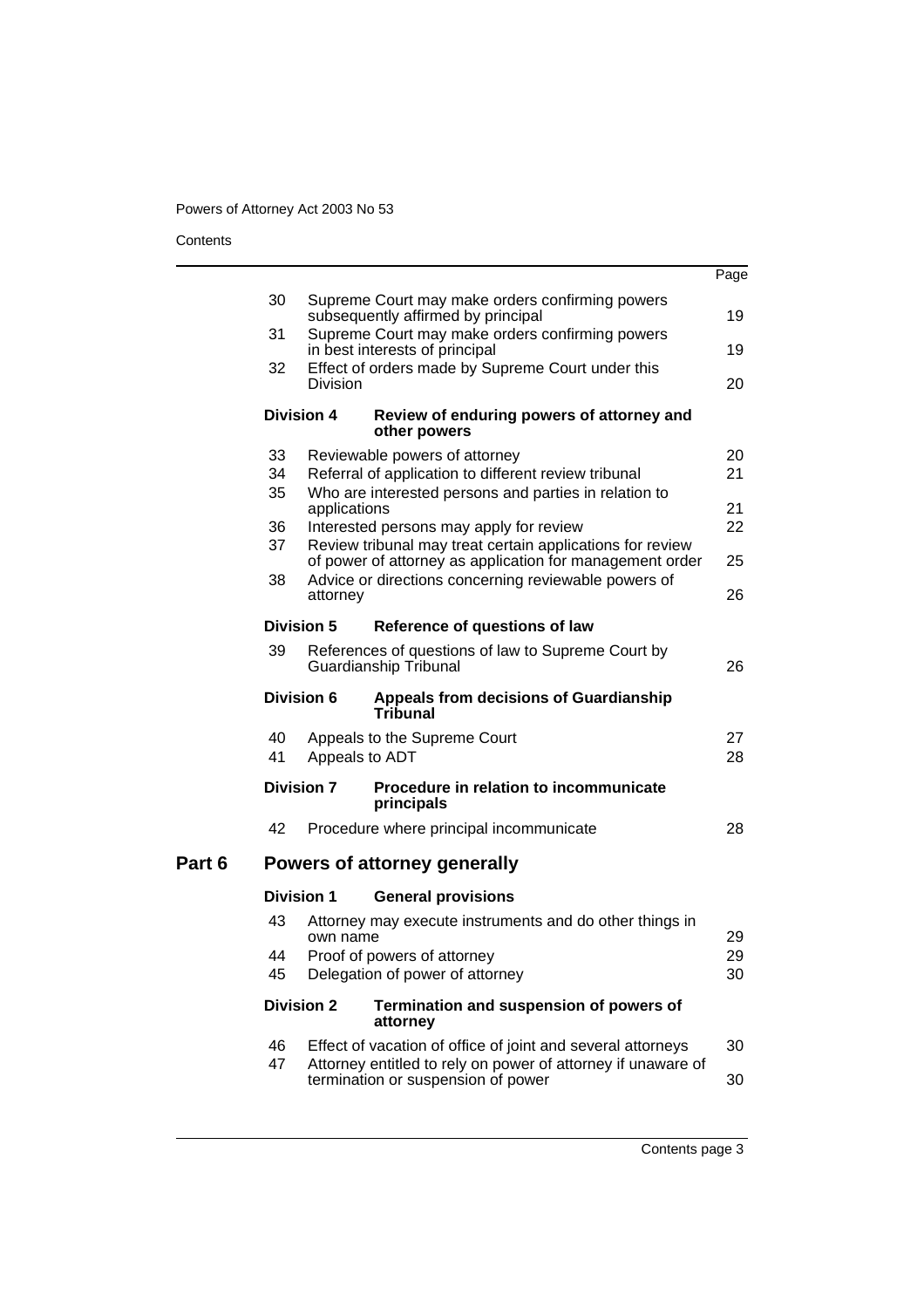**Contents** 

|                  |                   |                                                                                                         | Page     |
|------------------|-------------------|---------------------------------------------------------------------------------------------------------|----------|
|                  | 48                | Certain third parties entitled to rely on acts done under<br>terminated or suspended powers of attorney | 30       |
|                  | 49                | Attorney acting with knowledge of termination or<br>suspension of power                                 | 31       |
|                  | 50                | Application of section 76 of Protected Estates Act 1983                                                 | 31       |
|                  | <b>Division 3</b> | <b>Registration of powers of attorney</b>                                                               |          |
|                  | 51<br>52          | Powers of attorney may be registered<br>Powers of attorney to be registered for dealings                | 31       |
|                  |                   | affecting land                                                                                          | 32       |
| Part 7           |                   | <b>Miscellaneous</b>                                                                                    |          |
|                  | 53                | Regulations                                                                                             | 33       |
|                  | 54                | Nature of proceedings for offences                                                                      | 33       |
|                  | 55<br>56          | Amendment of Acts and regulation<br>Savings, transitional and other provisions                          | 33<br>33 |
|                  | 57                | <b>Review of Act</b>                                                                                    | 33       |
| <b>Schedules</b> |                   |                                                                                                         |          |
|                  | 1                 | Repealed provisions of Conveyancing Act 1919<br>with continuing operation                               | 34       |
|                  | 2                 | Form for prescribed power of attorney                                                                   | 45       |
|                  | 3                 | Prescribed expressions and authorisations for<br>prescribed powers of attorney                          | 49       |
|                  | 4                 | Amendment of Acts and regulation                                                                        | 52       |
|                  | 5                 | Savings, transitional and other provisions                                                              | 55       |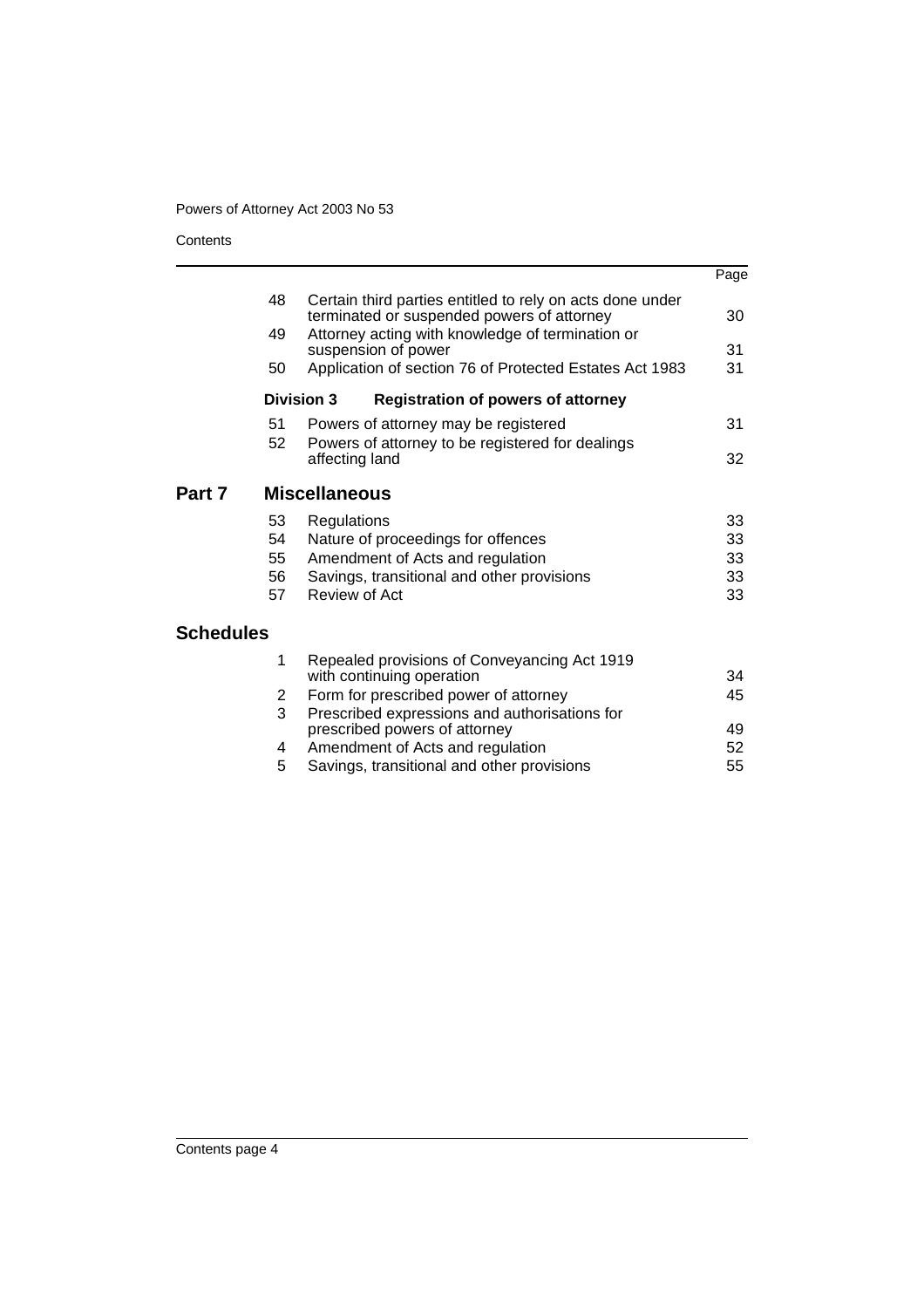

New South Wales

# **Powers of Attorney Act 2003 No 53**

Act No 53, 2003

An Act to consolidate and revise the legislation relating to powers of attorney; to make consequential amendments to the *Conveyancing Act 1919* and certain other legislation; and for other purposes. [Assented to 23 October 2003]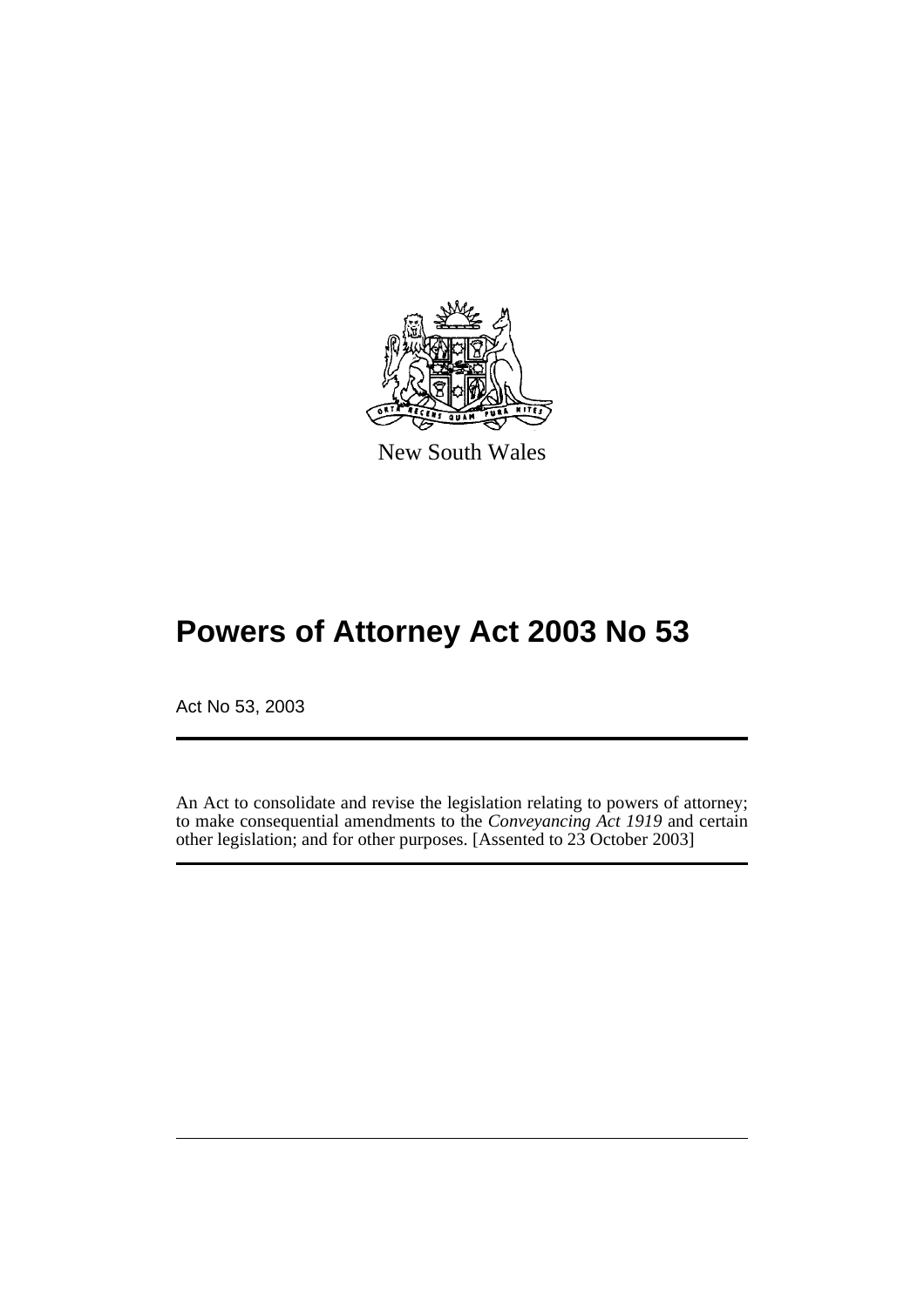Section 1 Powers of Attorney Act 2003 No 53

Part 1 Preliminary

#### **The Legislature of New South Wales enacts:**

### **Part 1 Preliminary**

#### **1 Name of Act**

This Act is the *Powers of Attorney Act 2003*.

#### **2 Commencement**

This Act commences on a day or days to be appointed by proclamation.

- **3 Definitions** (cf 1919 No 6, ss 7 (1) and 158 (1) and (2))
	- (1) In this Act:

*assurance* includes a conveyance and a disposition made otherwise than by will.

*attorney*, in relation to a power of attorney, means a person to whom the power is given.

*bankruptcy* means any act or proceeding in law having effects or results similar to those of bankruptcy, and includes the winding up of a company under the *Corporations Act 2001* of the Commonwealth.

*conveyance* includes any assignment, appointment, lease, settlement or other assurance by deed of any property.

*dealing* has the same meaning as it has in the *Real Property Act 1900*.

*deed*, in relation to land under the provisions of the *Real Property Act 1900*, includes a dealing having the effect of a deed under that Act.

*disposition* includes:

- (a) a conveyance, and
- (b) an acknowledgment under section 83 of the *Wills, Probate and Administration Act 1898*, and
- (c) a vesting instrument, declaration of trust, disclaimer, release and every other assurance of property by any instrument except a will, and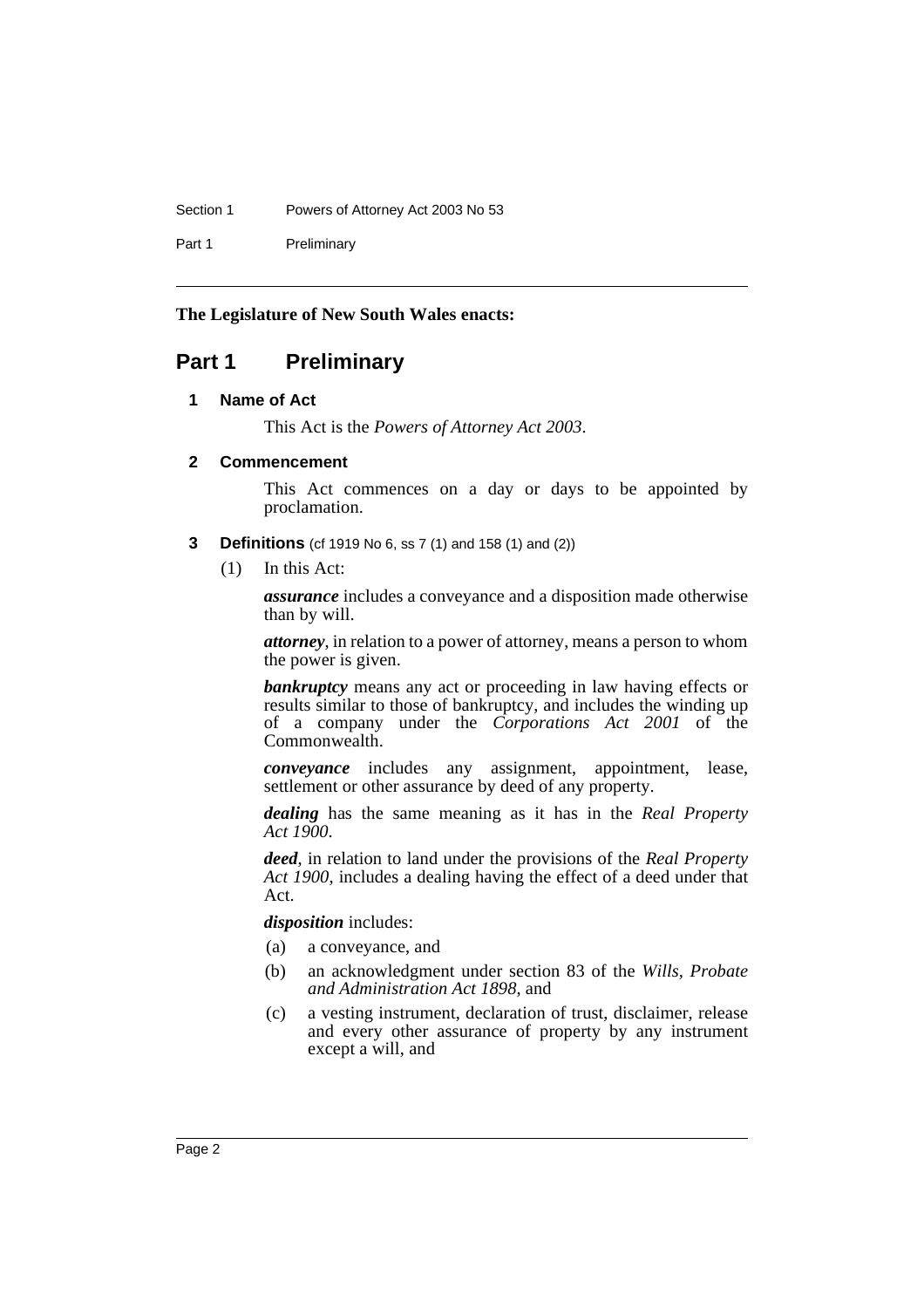Powers of Attorney Act 2003 No 53 Section 3

Preliminary **Preliminary** Part 1

(d) a release, devise, bequest or an appointment of property contained in a will.

*enduring power of attorney*—see section 19 (1).

*exercise* a function includes perform a duty.

*function* includes a power, authority or duty.

*Guardianship Tribunal* means the Guardianship Tribunal constituted under the *Guardianship Act 1987*.

*incommunicate*—see section 4.

*instrument* includes a deed.

*irrevocable power of attorney*—see section 15.

*prescribed form*—see section 8.

*prescribed power of attorney*—see section 8.

*principal*, in relation to a power of attorney, means the person giving the power.

*property* includes:

- (a) real and personal property, and
- (b) any estate or interest in any real or personal property, and
- (c) any debt, thing in action or other right or interest.

*registered* means registered as referred to in section 51.

*review tribunal*—see section 26.

*third party*, in relation to a power of attorney, means a person other than the principal or an attorney on which a power is conferred by the power of attorney.

*vacancy* in office of an attorney—see section 5.

*valuable consideration* includes marriage but does not include a nominal consideration, even if it has some value.

*will* includes codicil.

(2) A power of attorney does not become a different power of attorney if an attorney appointed by the power is lawfully replaced by a different attorney, the exercise of a power conferred by it is lawfully delegated or a sub-attorney is lawfully appointed to exercise a power under it.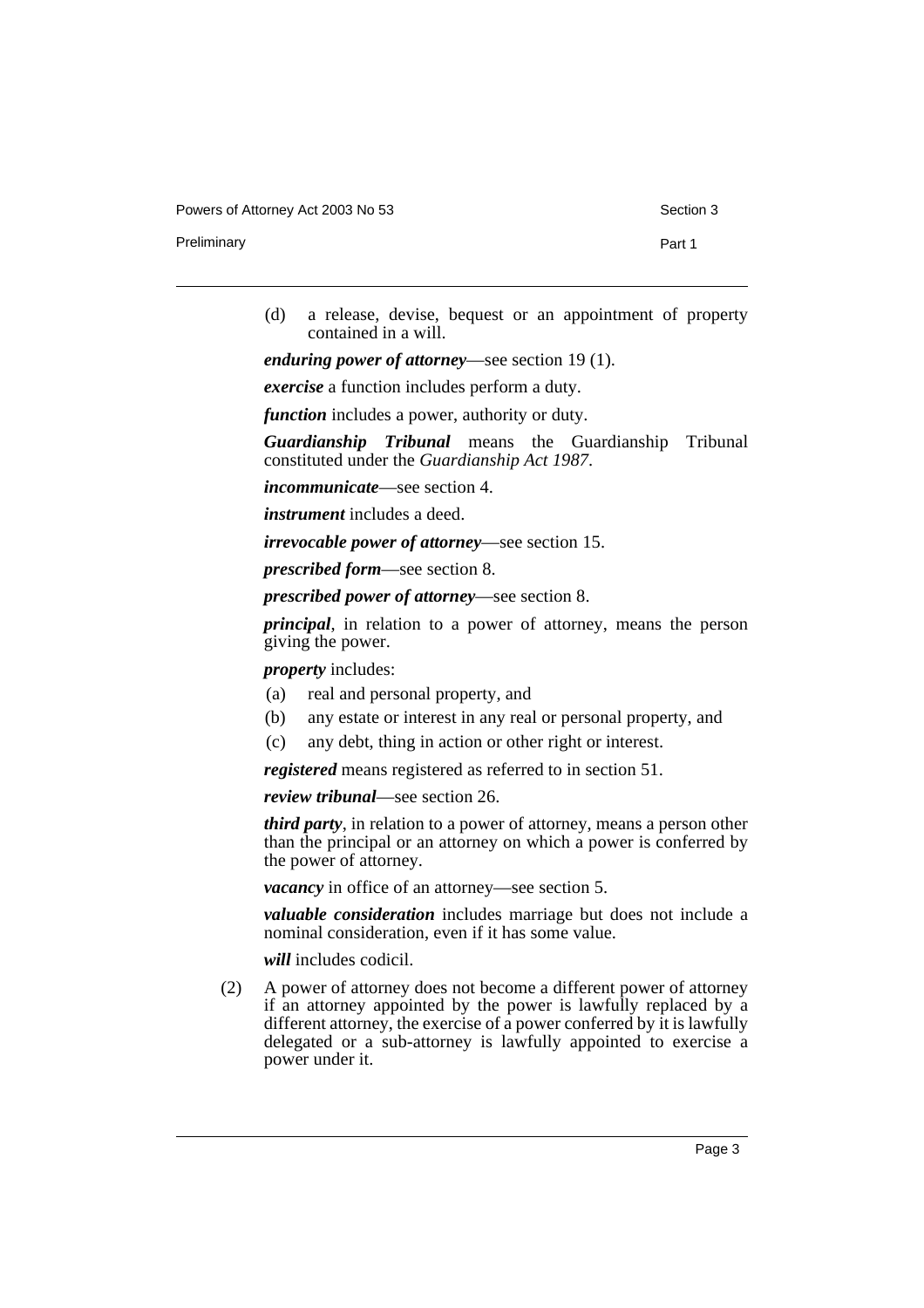#### Section 4 Powers of Attorney Act 2003 No 53

Part 1 Preliminary

- (3) A reference in this Act to a *suspended* power of attorney is a reference to a power of attorney that is:
	- (a) suspended or restricted in operation by reason of mental incapacity of the principal occurring after the execution of the instrument creating the power, or
	- (b) suspended by operation of section 76 of the *Protected Estates Act 1983*.
- (4) Notes included in this Act (other than in Schedule 2) do not form part of this Act.

**Note.** For the purposes of comparison, a number of provisions of this Act contain bracketed notes in headings drawing attention ("cf") to equivalent or comparable (though not necessarily identical) provisions of other Acts. Abbreviations in the notes include:

1919 No 6: Conveyancing Act 1919 (as in force immediately before the enactment of this Act),

1983 No 179: Protected Estates Act 1983 (as in force immediately before the enactment of this Act).

#### **4 When is a person incommunicate?** (cf 1919 No 6, s 163D)

- (1) For the purposes of this Act, a person is *incommunicate* if:
	- (a) the person suffers from any physical or mental incapacity (whether of a temporary or permanent nature) that makes the person unable:
		- (i) to understand communications respecting the person's property or affairs, or
		- (ii) to express the person's intentions respecting the person's property or affairs, or
	- (b) the person is unable to receive communications respecting the person's property or affairs because the person cannot be located or contacted.
- (2) Without limiting subsection (1) (a), a person may be incommunicate even if the incapacity concerned is induced by any drug or by medical or other treatment.

#### **5** Vacancy in office of attorney (cf 1919 No 6, s 163G (3))

For the purposes of this Act, there is a vacancy in the office of an attorney if:

- (a) the appointment of the attorney is revoked, or
- (b) the attorney renounces the power, or
- (c) the attorney dies, or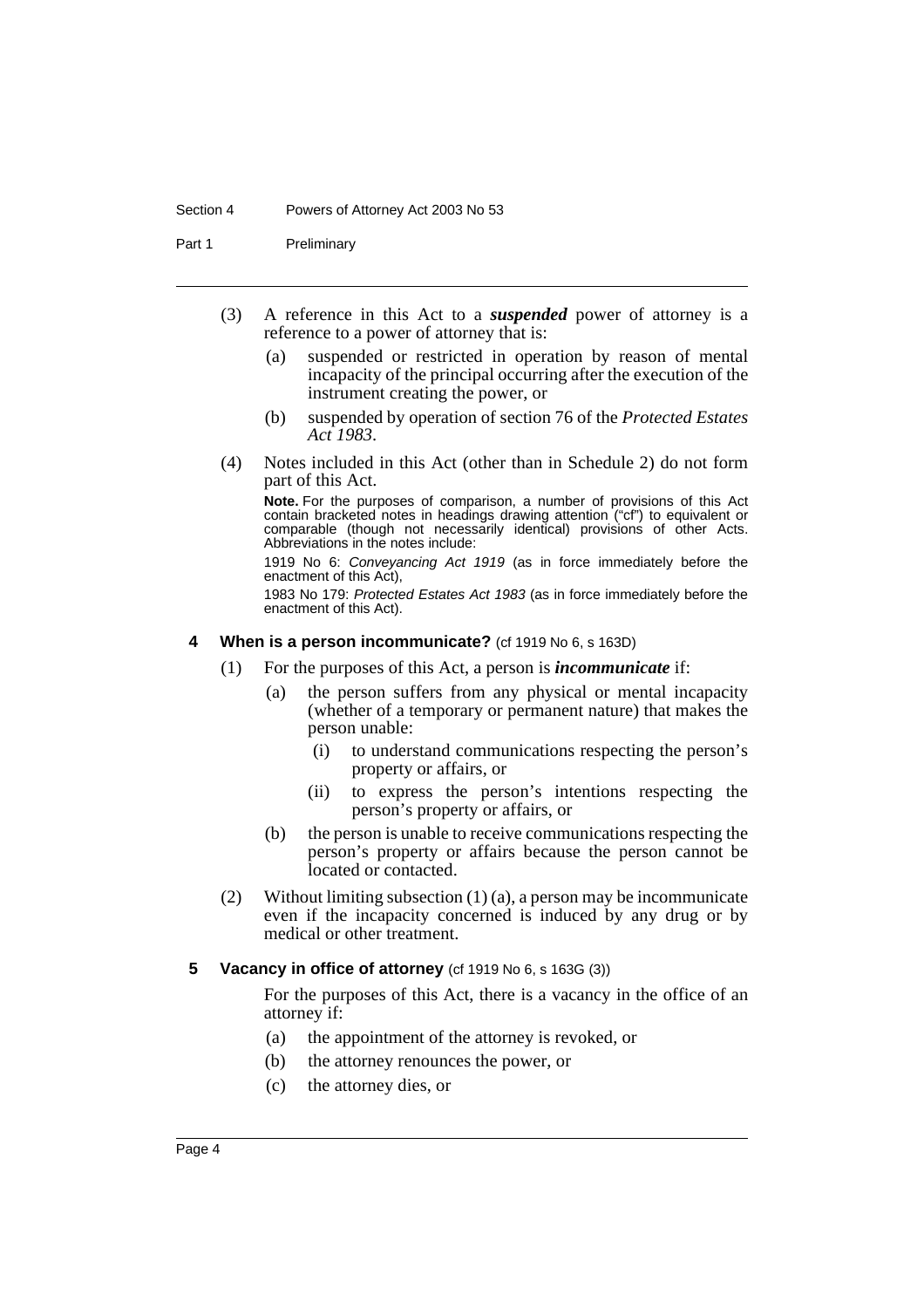Powers of Attorney Act 2003 No 53 Section 6

Preliminary **Preliminary** Part 1

- (d) the attorney becomes bankrupt, or
- (e) where the attorney is a corporation, the corporation is dissolved, or
- (f) the attorney, by reason of any physical or mental incapacity, ceases to have the capacity to continue to act as an attorney, or
- (g) in such other circumstances as may be prescribed by the regulations for the purposes of this paragraph.

#### **6 Application of Act**

#### (1) **Act applies to instruments executed on or after commencement**

This Act applies to any power of attorney created (or purporting to have been created) by an instrument executed on or after the commencement of this section.

#### (2) **Act does not generally apply to existing powers of attorney**

This Act does not apply to any power of attorney created (or purporting to have been created) by an instrument executed before the commencement of this section, except as provided by subsection  $(5)$ .

#### (3) **Repealed provisions of Conveyancing Act 1919 continue to apply to existing powers of attorney**

Subject to subsection (5), the provisions of Part 16 of, and Schedule 7 to, the *Conveyancing Act 1919* (and of any regulations made under those provisions) as in force immediately before the commencement of this section continue to apply to any power of attorney created (or purporting to have been created) by an instrument executed before that commencement despite the repeal of those provisions by this Act.

#### (4) **Schedule 1 contains copy of repealed provisions of Conveyancing Act 1919**

Schedule 1 contains a copy of the provisions of Part 16 of, and Schedule 7 to, the *Conveyancing Act 1919* as in force immediately before the commencement of this section.

**Note.** The copy of the provisions of Part 16 of, and Schedule 7 to, the Conveyancing Act 1919 contained in Schedule 1 does not include the definitions for certain terms used in those provisions that are contained in section 7 of the Conveyancing Act 1919. The regulations made under those provisions have also not been included in the Schedule.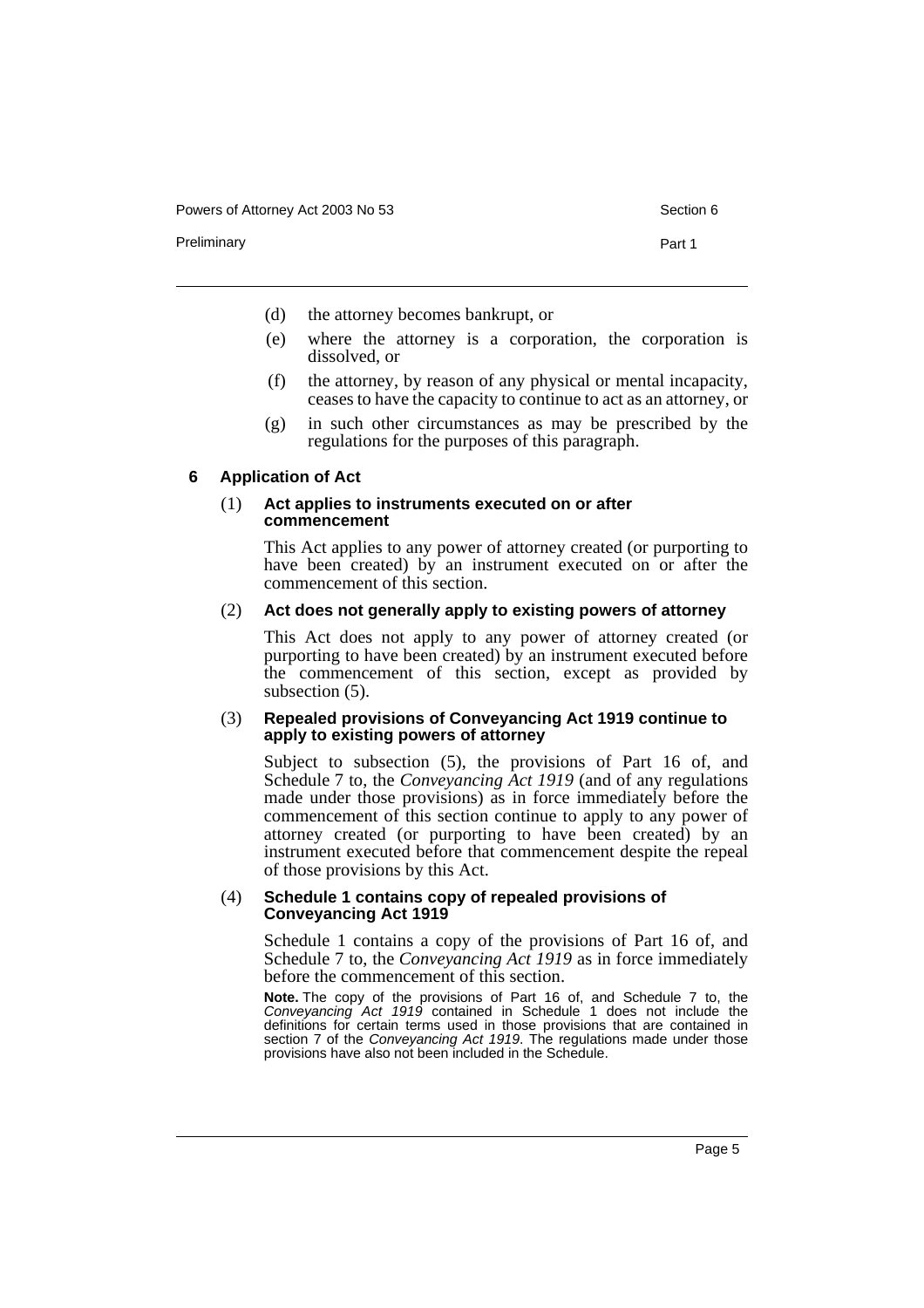#### Section 7 Powers of Attorney Act 2003 No 53

Part 1 Preliminary

#### (5) **Certain provisions of this Act extend to existing powers of attorney**

The provisions of section 25 (Recognition of enduring powers of attorney made in other States and Territories), Part 5 (Review of powers of attorney) and Division 3 of Part 6 (Registration of powers of attorney) extend to any power of attorney created (or purporting to have been created) by an instrument executed before the commencement of this section.

#### (6) **Certain references in Part 5 extended to existing powers of attorney**

For the purposes of subsection (5):

- (a) a reference in Part 5 to an enduring power of attorney is taken to include a reference to a power of attorney that was a protected power of attorney under Part 16 of the *Conveyancing Act 1919* immediately before its repeal, and
- (b) a reference in Part 5 to an irrevocable power of attorney is taken to include a reference to a power of attorney to which section 160 of the *Conveyancing Act 1919* applied immediately before its repeal.

#### (7) **Subsection (5) does not affect current proceedings**

Nothing in subsection (5) affects the continued operation of the provisions of the *Conveyancing Act 1919* and regulations made under that Act (as continued in force by subsection  $(3)$ ) in relation to any proceedings commenced, but not finally determined, under those provisions before the commencement of this section.

#### **7 Application of general law to powers of attorney**

- (1) This Act does not affect the operation of any principle or rule of the common law or equity in relation to powers of attorney except to the extent that this Act provides otherwise, whether expressly or by necessary intention.
- (2) This Act does not affect the operation of Part 3 of the *Conveyancing Act 1919* except to the extent that this Act provides otherwise, whether expressly or by necessary intention.

**Note.** Part 3 of the Conveyancing Act 1919 contains general provisions relating to the execution and effect of deeds.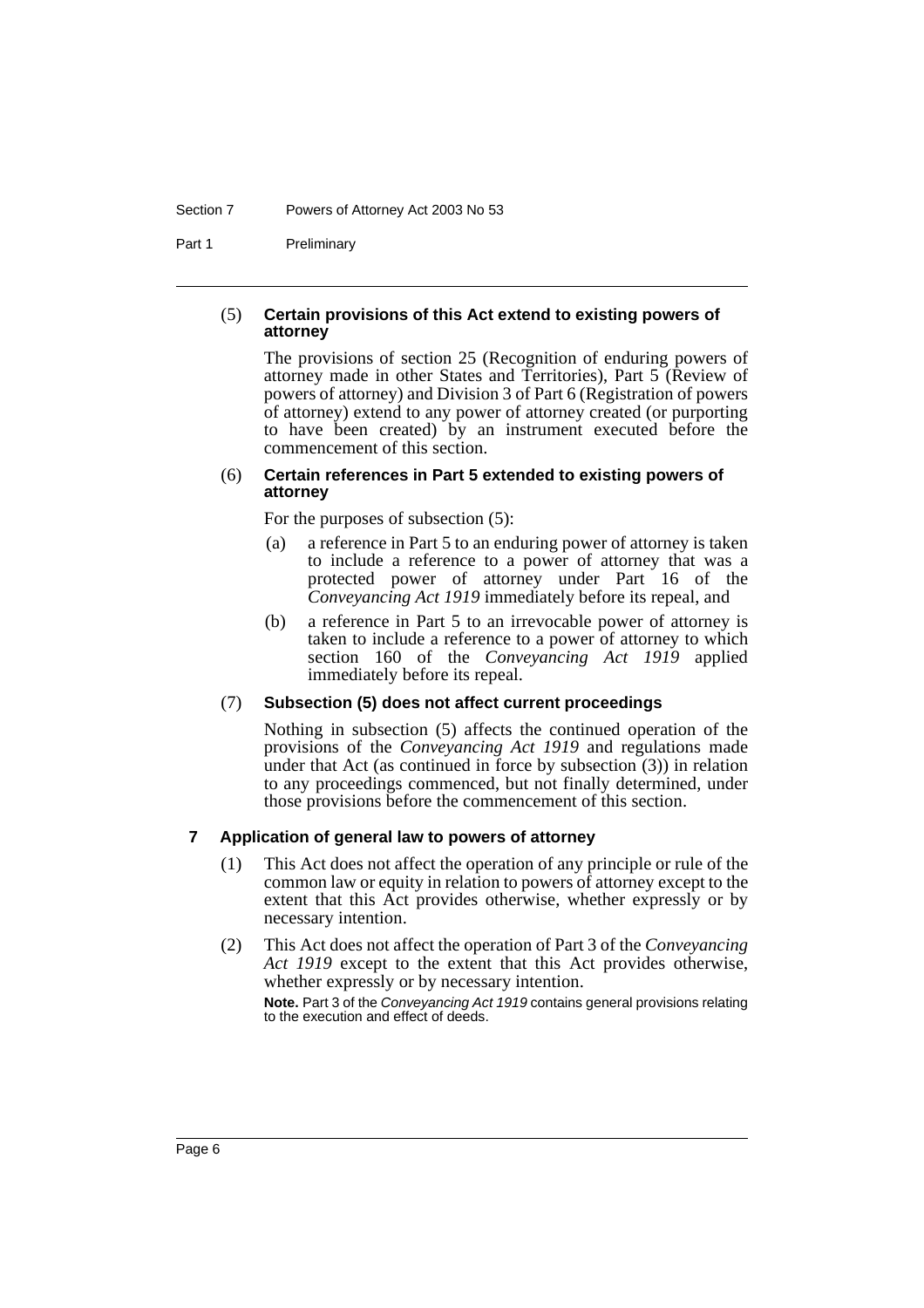Powers of Attorney Act 2003 No 53 Section 8

Prescribed powers of attorney example and the part 2 and 2 and 2 and 2 and 2 and 2 and 2 and 2 and 2 and 2 and 2 and 2 and 2 and 2 and 2 and 2 and 2 and 2 and 2 and 2 and 2 and 2 and 2 and 2 and 2 and 2 and 2 and 2 and 2 a

### **Part 2 Prescribed powers of attorney**

**8 Creation of prescribed power of attorney** (cf 1919 No 6, s 163B (1))

An instrument (whether or not under seal) that is in or to the effect of the form set out in Schedule 2 (the *prescribed form*) and is duly executed creates a *prescribed power of attorney* for the purposes of this Act.

- **9** Powers conferred by prescribed power of attorney (cf 1919 No 6, s 163B (1) and (3))
	- (1) Subject to this Act, a prescribed power of attorney confers on the attorney the authority to do on behalf of the principal anything that the principal may lawfully authorise an attorney to do.
	- (2) A prescribed power of attorney has effect subject to compliance with any conditions or limitations specified in the instrument creating the power.

#### **10 Prescribed power of attorney does not confer authority to act as trustee** (cf 1919 No 6, s 163B (2) (a))

A prescribed power of attorney does not confer authority to exercise any function as a trustee that is conferred or imposed on the principal.

#### **11 Prescribed power of attorney does not generally confer authority to give gifts**

(1) A prescribed power of attorney does not authorise an attorney to give a gift of all or any property of the principal to any other person unless the instrument creating the power expressly authorises the giving of the gift.

**Note.** This subsection restates a rule of the general law. Accordingly, whether a gift of all or any of the property of a principal is expressly authorised by a prescribed power of attorney is to be determined by reference to the general principles and rules of the common law and equity concerning the interpretation of powers of attorney.

(2) Without limiting subsection (1), a prescribed power of attorney that includes the prescribed expression for the purposes of this subsection set out in Schedule 3 authorises an attorney to give the kinds of gifts that are specified by that Schedule for that expression.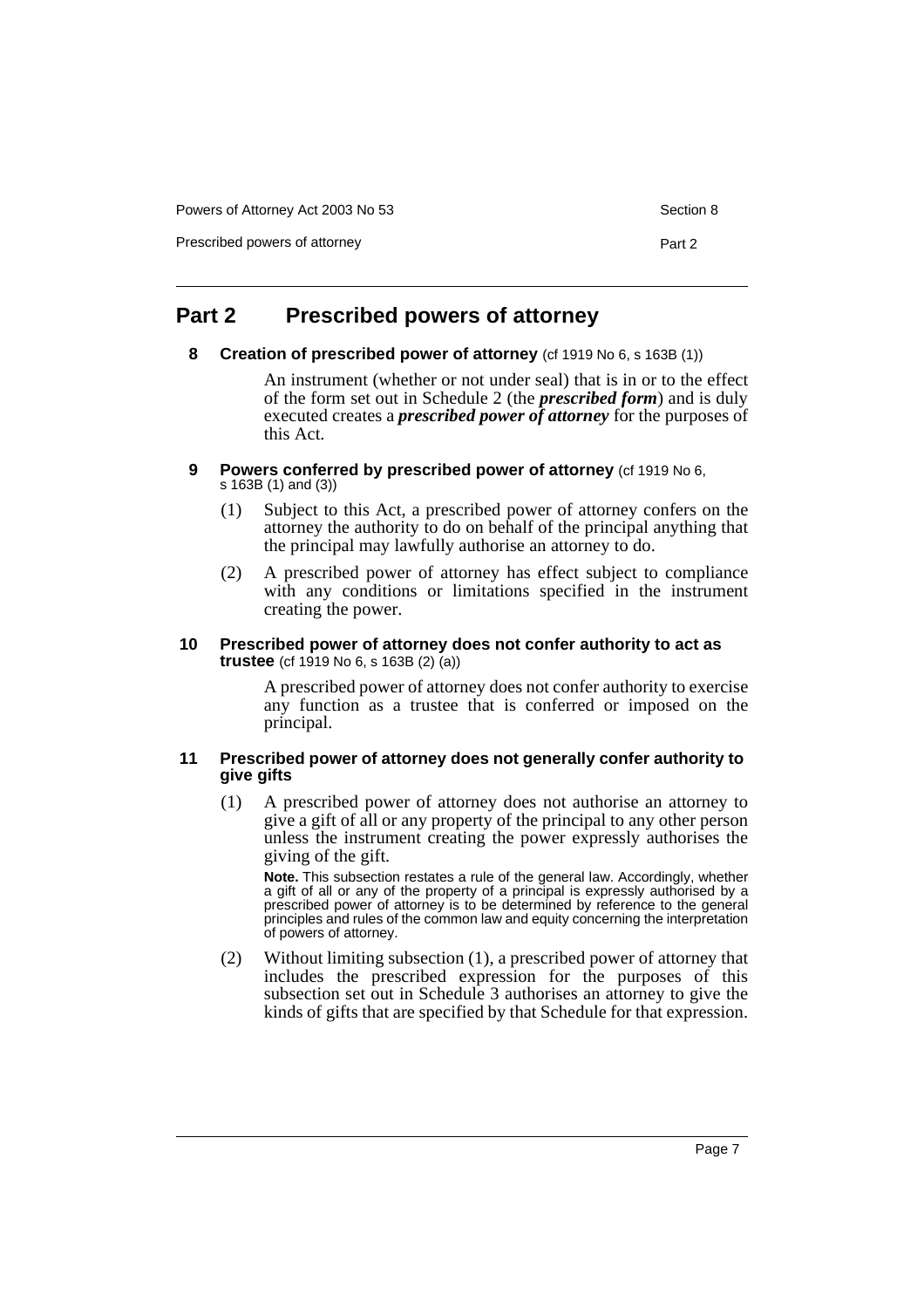#### Section 12 Powers of Attorney Act 2003 No 53

Part 2 Prescribed powers of attorney

#### **12 Prescribed power of attorney does not generally confer authority to confer benefits on attorneys** (cf 1919 No 6, s 163B (2) (b))

(1) A prescribed power of attorney does not authorise an attorney to execute an assurance or other document, or to do any other act, as a result of which a benefit would be conferred on the attorney unless the instrument creating the power expressly authorises the conferral of the benefit.

**Note.** This subsection restates a rule of the general law. Accordingly, whether the conferral of a benefit on an attorney is expressly authorised by a prescribed power of attorney is to be determined by reference to the general principles and rules of the common law and equity concerning the interpretation of powers of attorney.

(2) Without limiting subsection (1), a prescribed power of attorney that includes the prescribed expression for the purposes of this subsection set out in Schedule 3 authorises an attorney to confer on the attorney the kinds of benefits that are specified by that Schedule for that expression.

#### **13 Prescribed power of attorney does not generally confer authority to confer benefits on third parties**

(1) A prescribed power of attorney does not authorise an attorney to execute an assurance or other document, or to do any other act, as a result of which a benefit would be conferred on a third party unless the instrument creating the power expressly authorises the conferral of the benefit.

**Note.** This subsection restates a rule of the general law. Accordingly, whether the conferral of a benefit on a third party is expressly authorised by a prescribed power of attorney is to be determined by reference to the general principles and rules of the common law and equity concerning the interpretation of powers of attorney.

(2) Without limiting subsection (1), a prescribed power of attorney that includes the prescribed expression for the purposes of this subsection set out in Schedule 3 authorises an attorney to confer on a third party the kinds of benefits that are specified by that Schedule for that expression.

#### **14 Regulations may amend Schedules 2 and 3**

- (1) The regulations may replace or amend Schedule 2 or 3 (or both).
- (2) The amendment or repeal of the prescribed form in Schedule 2, or a provision of Schedule 3 that prescribes an expression or specifies a  $\hat{k}$  ind of gift or benefit for the purposes of section 11 (2), 12 (2) or 13 (2), does not: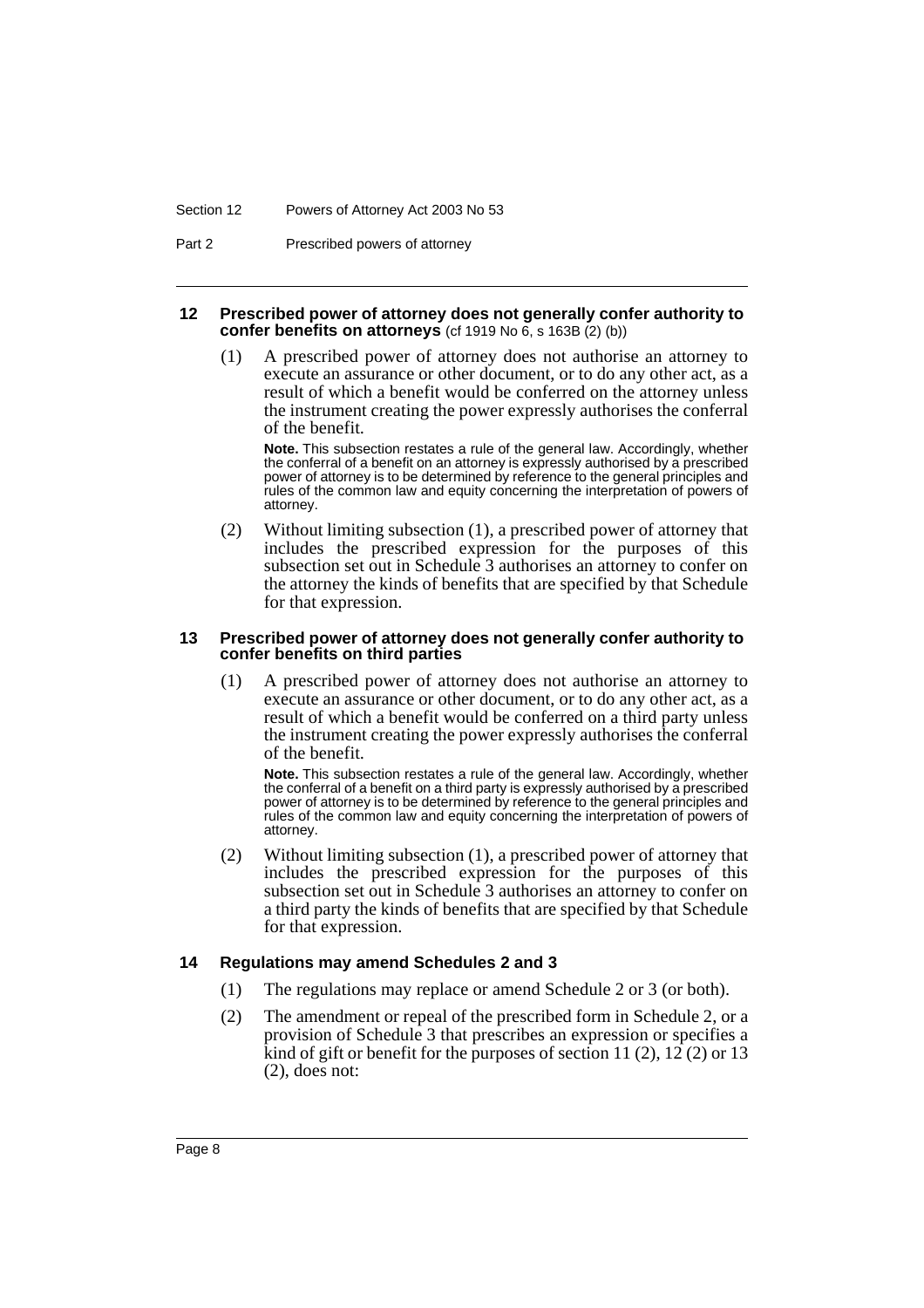| Powers of Attorney Act 2003 No 53 | Section 14 |
|-----------------------------------|------------|
| Prescribed powers of attorney     | Part 2     |
|                                   |            |

- (a) confer any additional authority on an attorney under a power of attorney that was a prescribed power of attorney in force immediately before the day on which the amendment or repeal takes effect (an *existing authority*), or
- (b) remove any authority conferred on a principal by an existing authority, or
- (c) otherwise affect the continued operation of an existing authority.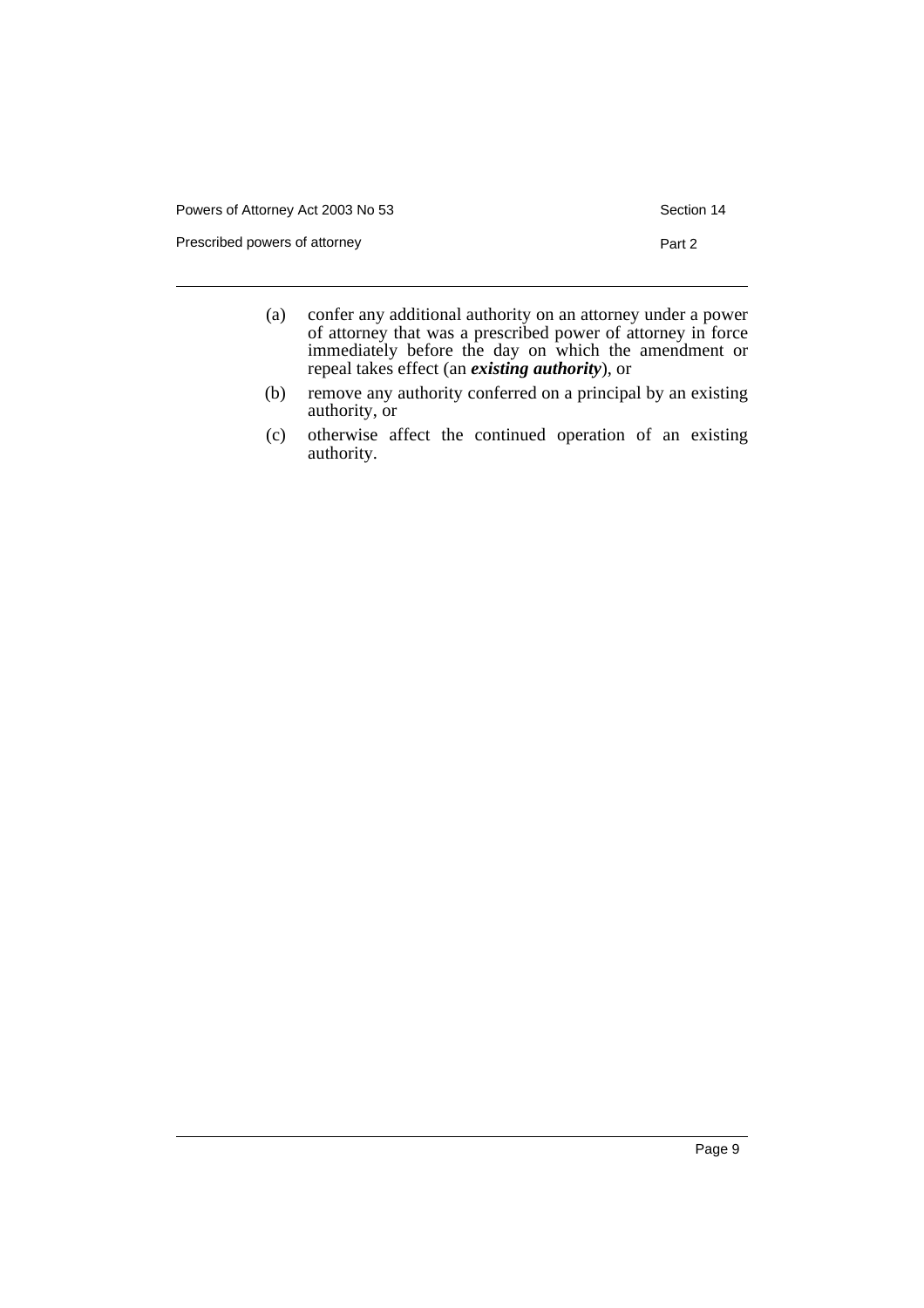#### Section 15 Powers of Attorney Act 2003 No 53

Part 3 **Irrevocable powers of attorney** 

### **Part 3 Irrevocable powers of attorney**

#### **15 Irrevocable powers of attorney** (cf 1919 No 6, s 160 (1))

An instrument that creates a power of attorney creates an *irrevocable power of attorney* for the purposes of this Act if:

- (a) the instrument is expressed to be irrevocable, and
- (b) the instrument is given for valuable consideration or is expressed to be given for valuable consideration.

#### **16 Effect of irrevocable powers of attorney** (cf 1919 No 6, s 160 (1))

- (1) The power conferred by an irrevocable power of attorney is not revoked or otherwise terminated by, and remains effective despite, the occurrence of any of the following:
	- (a) anything done by the principal without the concurrence of the attorney,
	- (b) the bankruptcy of the principal,
	- (c) the mental incapacity of the principal,
	- (d) the principal becoming a person who is a temporary patient, a continued treatment patient or a forensic patient within the meaning of the *Mental Health Act 1990*, or a protected person within the meaning of the *Protected Estates Act 1983*,
	- (e) the death of the principal,
	- (f) if the principal is a corporation, the dissolution of the corporation.
- (2) Subsection (1) has effect except to the extent that the instrument creating the irrevocable power of attorney provides otherwise. **Note.** Division 2 of Part 5 enables the Supreme Court to order the termination of an irrevocable power of attorney in certain circumstances.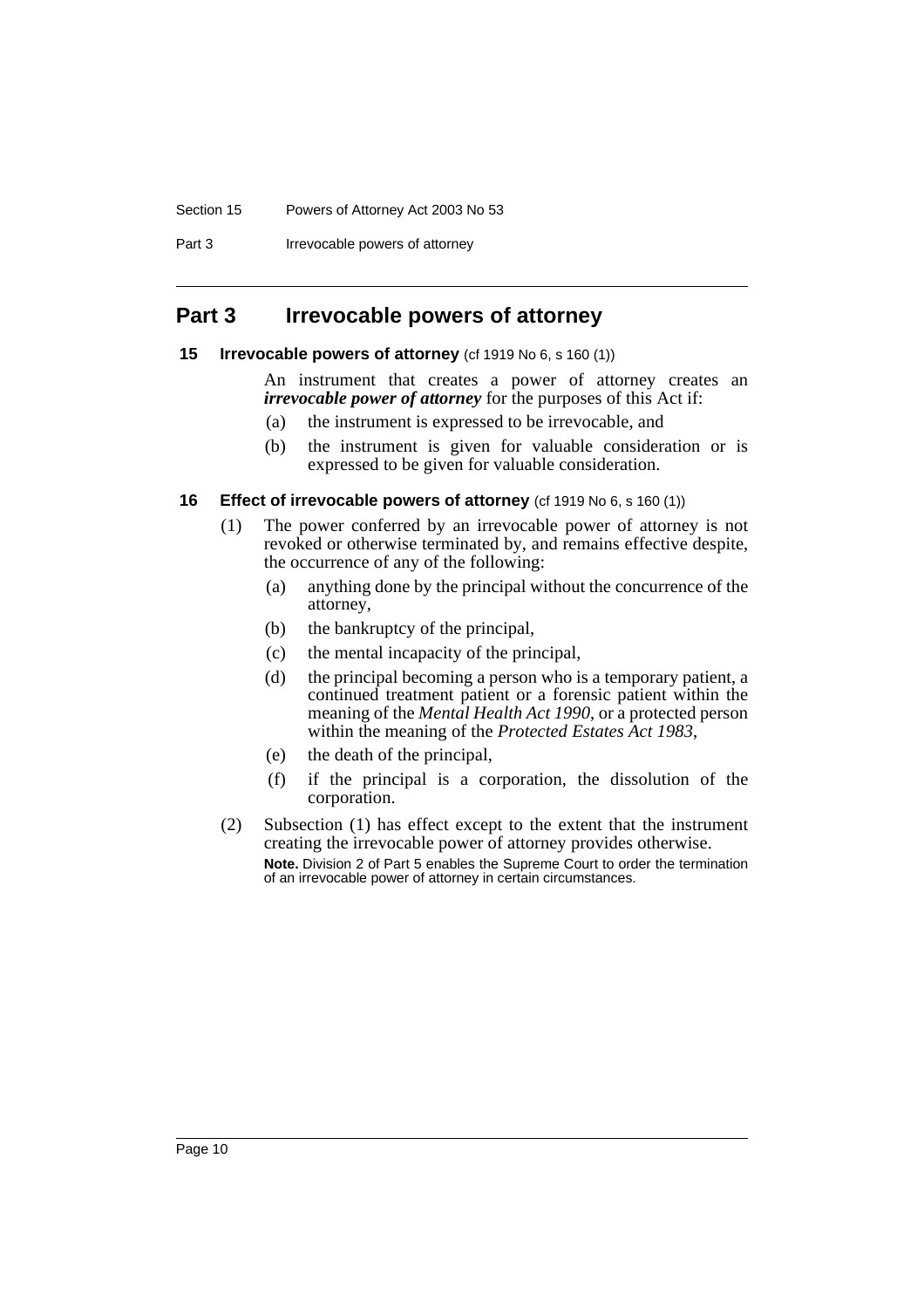Incapacity and enduring powers of attorney example and the Part 4

### **Part 4 Incapacity and enduring powers of attorney**

#### **Division 1 Initial and supervening mental incapacity**

#### **17 Initial mental incapacity** (cf 1919 No 6, s 163E (1) and (2))

- (1) Subject to this Act, a power of attorney is not ineffective only because any act within the scope of the power is of such a nature that it was beyond the understanding of the principal through mental incapacity at the time the power is given.
- (2) However, a power of attorney does not authorise an attorney to do any such act unless it is authorised by or under this Act.

**Note.** Division 3 of Part 5 contains provisions that enable the Supreme Court to confirm the operation of a power of attorney despite the mental incapacity of the principal at the time the power is given.

#### **18 Supervening mental incapacity does not affect validity of acts principal understands** (cf 1919 No 6, s 163F (1))

A power of attorney is effective to the extent that it concerns any act within its scope that is of such a nature that is not beyond the understanding of the principal through mental incapacity at the time of the act.

**Note.** Division 2 makes provision for enduring powers of attorney, which can have effect in relation to acts that are beyond the understanding of the principal through mental incapacity at the time of the act.

### **Division 2 Enduring powers of attorney**

#### **19 Creation of enduring power of attorney** (cf 1919 No 6, s 163F (2))

- (1) An instrument that creates a power of attorney creates an *enduring power of attorney* for the purposes of this Act if:
	- (a) the instrument is expressed to be given with the intention that it will continue to be effective even if the principal lacks capacity through loss of mental capacity after execution of the instrument, and
	- (b) execution of the instrument by the principal is witnessed by a person who is a prescribed witness (not being an attorney under the power), and
	- (c) there is endorsed on, or annexed to, the instrument a certificate by that person stating that:
		- (i) the person explained the effect of the instrument to the principal before it was signed, and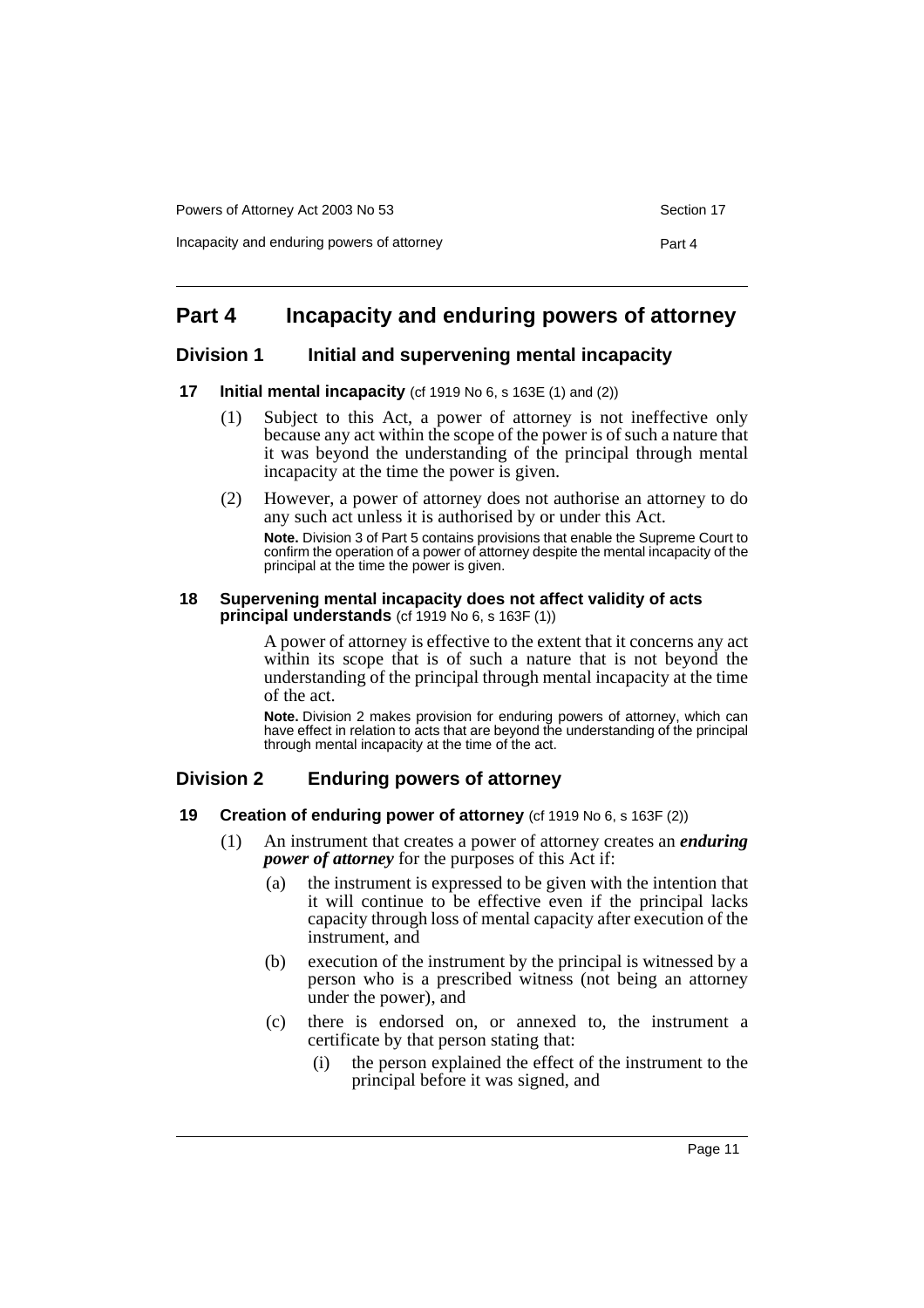#### Section 20 Powers of Attorney Act 2003 No 53

Part 4 Incapacity and enduring powers of attorney

- (ii) the principal appeared to understand the effect of the power of attorney, and
- (iii) the person is a prescribed witness, and
- (iv) the person is not an attorney under the power of attorney, and
- (v) the person witnessed the signing of the power of attorney by the principal.
- (2) In this section:

*prescribed witness* means:

- (a) a registrar of a Local Court, or
- (b) a barrister or solicitor of a court of any State or Territory of the Commonwealth, or
- (c) a licensee under the *Conveyancers Licensing Act 1995*, or an employee of the Public Trustee or a trustee company within the meaning of the *Trustee Companies Act 1964*, who has successfully completed a course of study approved by the Minister, by order published in the Gazette, for the purposes of this paragraph, or
- (d) a legal practitioner duly qualified in a country other than Australia, instructed and employed independently of any legal practitioner appointed as an attorney under the instrument, or
- (e) any other person (or person belonging to a class of persons) prescribed by the regulations for the purposes of this paragraph.

#### **20 Enduring power of attorney does not confer authority until attorney accepts appointment**

- (1) An enduring power of attorney does not operate to confer any authority on an attorney until the attorney has accepted the appointment by signing the instrument creating the power.
- (2) If more than one attorney is appointed by an enduring power of attorney, the power of attorney operates to confer authority only in relation to such of the attorneys who accept their appointments as provided by subsection (1).
- (3) An attorney may accept the appointment at the time the instrument creating the enduring power of attorney is executed or at any time after it is executed.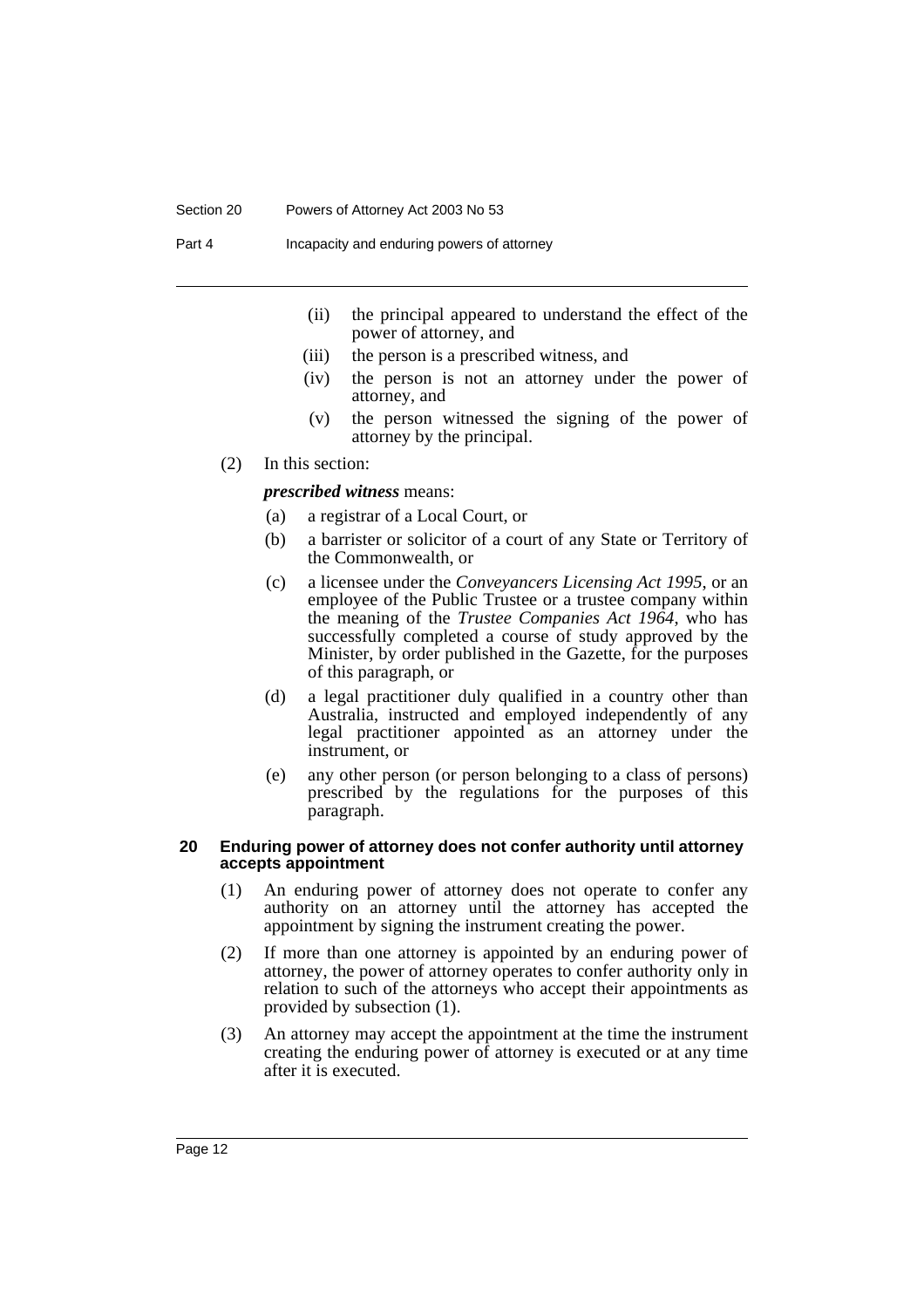Incapacity and enduring powers of attorney example and the Part 4

#### **21 Effect of enduring power of attorney** (cf 1919 No 6, s 163F (2), (3) and (4))

- (1) Subject to this Act, an act done by an attorney that is within the scope of the power conferred by an enduring power of attorney and that is of such a nature that it is beyond the understanding of the principal through mental incapacity at the time of the act is as effective as it would have been had the principal understood the nature of the act at that time.
- (2) This section does not save a power of attorney from being or becoming ineffective by reason of any matter other than mental incapacity of the principal arising after the execution of the instrument creating the power.
- (3) This section applies only if and to the extent that a contrary intention is not expressed in the instrument creating the power and has effect subject to the terms of the instrument creating the power.

#### **22 Effect of ademptions of testamentary gifts by attorney under enduring power of attorney** (cf 1983 No 179, s 48)

- (1) Any person who is named as a beneficiary (a *named beneficiary*) under the will of a deceased principal who executed an enduring power of attorney has the same interest in any surplus money or other property arising from any sale, mortgage, charge or disposition of any property or other dealing with property by the attorney under the power of attorney as the named beneficiary would have had in the property the subject of the sale, mortgage, charge, disposition or dealing, if no sale, mortgage, charge, disposition or dealing had been made.
- (2) The surplus money or other property arising as referred to in subsection (1) is taken to be of the same nature as the property sold, mortgaged, charged, disposed of or dealt with.
- (3) Except as provided by subsection (4), money received for equality of partition and exchange, and all fines, premiums and sums of money received on the grant or renewal of a lease where the property the subject of the partition, exchange, or lease was real estate of a deceased principal are to be considered as real estate.
- (4) Fines, premiums and sums of money received on the grant or renewal of leases of property of which the deceased principal was tenant for life are to be considered as the personal estate of the deceased principal.
- (5) This section has effect subject to any order of the Supreme Court made under section 23.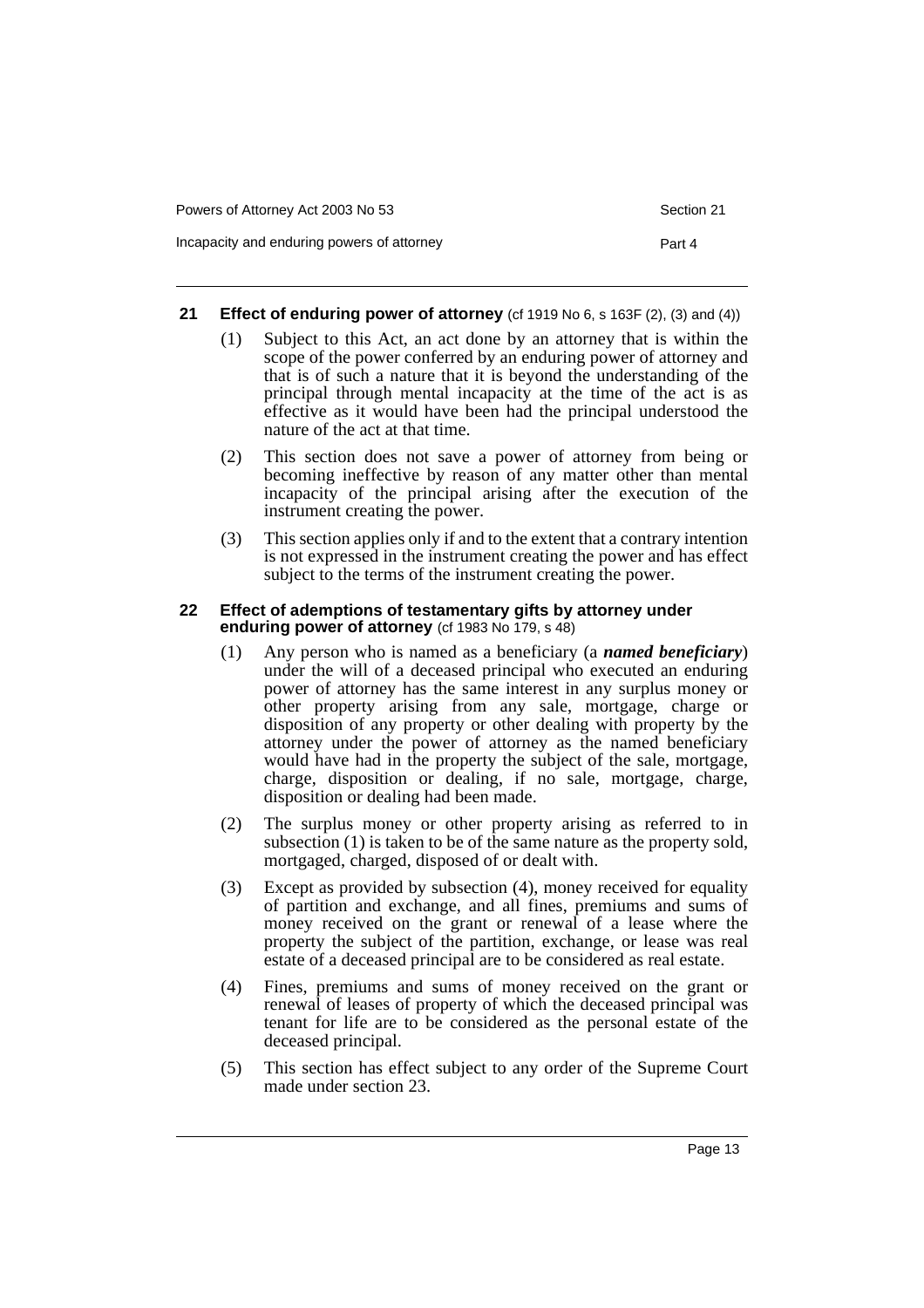#### Section 23 Powers of Attorney Act 2003 No 53

Part 4 Incapacity and enduring powers of attorney

- (6) A person is named as a beneficiary under a will for the purposes of this section if:
	- (a) the person is referred to by name in the will as being a beneficiary, or
	- (b) the person answers a description of a beneficiary, or belongs to a class of persons specified as beneficiaries, under the will.
- (7) This section does not apply to any person to whom section 48 of the *Protected Estates Act 1983* applies.

#### **23 Supreme Court may make orders confirming or varying operation of section 22**

- (1) On the application of a named beneficiary referred to in section 22 (1) or such other person as the Supreme Court considers has a proper interest in the matter, the Supreme Court may:
	- (a) make such orders and direct such conveyances, deeds and things to be executed and done as it thinks fit in order to give effect to section 22, or
	- (b) if it considers that the operation of section 22 (1) and (2) would result in one or more named beneficiaries gaining an unjust and disproportionate advantage, or suffering an unjust and disproportionate disadvantage, of the kind not contemplated by the will of the deceased principal—make such other orders as the Court thinks fit to ensure that no named beneficiary gains such an advantage or suffers such a disadvantage.
- (2) An order made by the Supreme Court under subsection (1) (b):
	- (a) may provide that it has effect as if it had been made by a codicil to the will of the deceased principal executed immediately before his or her death, and
	- (b) has effect despite anything to the contrary in section 22.
- (3) An application under subsection (1) must be made within 6 months from the date of the grant or resealing in this State of probate of the will or letters of administration unless the Supreme Court, after hearing such of the persons affected as the Supreme Court thinks necessary, extends the time for making the application.
- (4) An extension of time granted under subsection (3) may be granted:
	- (a) on such conditions as the Supreme Court thinks fit, and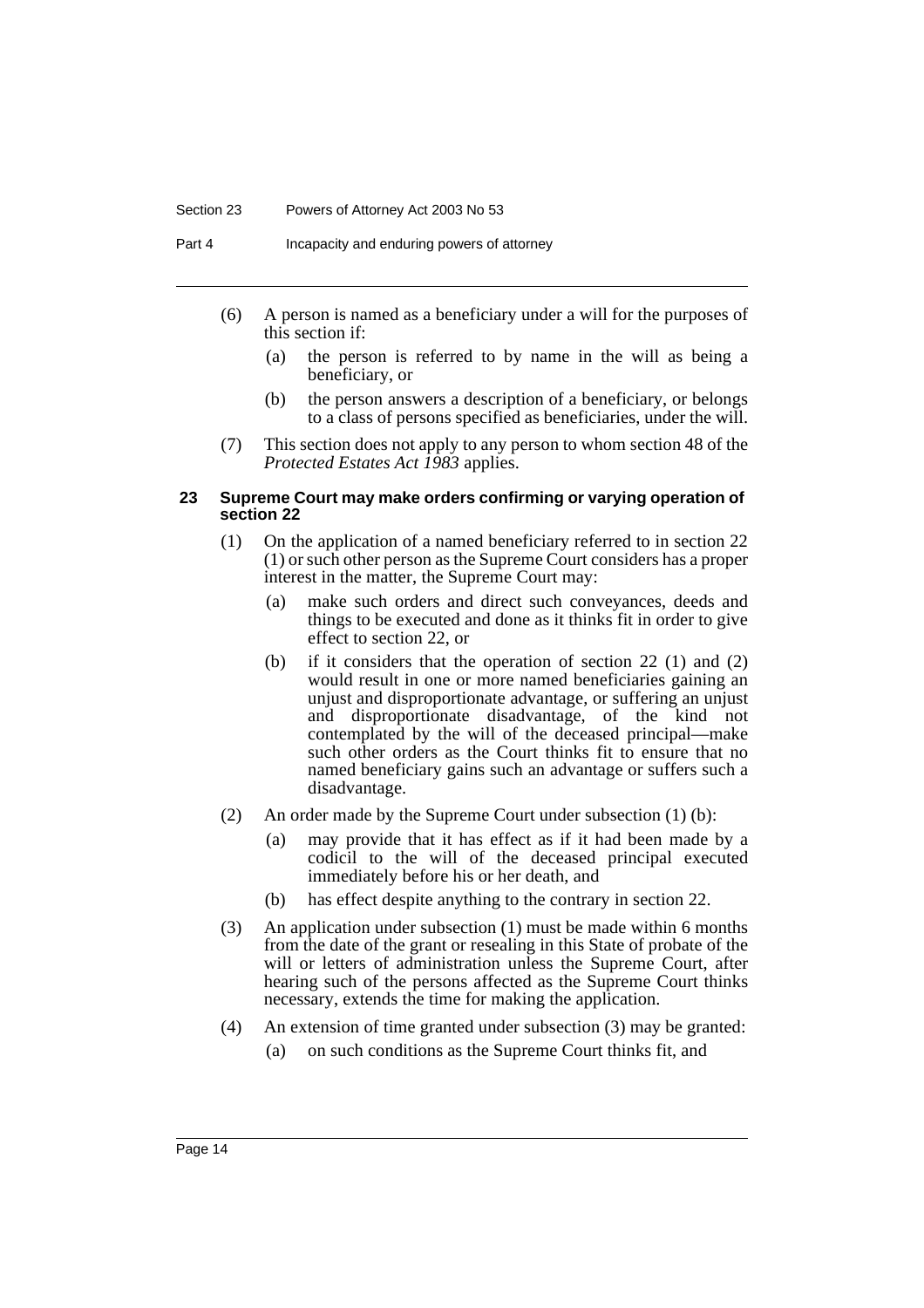Incapacity and enduring powers of attorney example and the Part 4

(b) whether or not the time for making an application under this section has expired.

#### **24 Effect of disposal of home shared by spouses under enduring power of attorney in cases of intestacy**

- (1) This section applies to a spouse of a principal (the *interested spouse*) under an enduring power of attorney who dies intestate (the *deceased principal*) leaving the spouse and issue (within the meaning of section 61D of the *Wills, Probate and Administration Act 1898*), but only if:
	- (a) the attorney under the power of attorney sold or otherwise disposed of the principal's interest in a dwelling house (the *former shared home*) that was occupied by the deceased principal and deceased principal's spouse as their, or the spouse's, only or principal residence at the time of the sale or disposal, and
	- (b) the spouse would have had the right to require the administrator of the deceased principal's estate to hold that interest in the former shared home in trust for the spouse under section 61D of the *Wills, Probate and Administration Act 1898* if:
		- (i) the interest had not been sold or otherwise disposed of, and
		- (ii) the former shared home had continued to be their, or the spouse's, only or principal residence at the time of the deceased principal's death, and
	- (c) the deceased principal did not have an interest in another dwelling house that was occupied by the deceased principal and the spouse as their, or the spouse's, only or principal residence at the time of the deceased principal's death in respect of which the spouse has a right under section 61D of the *Wills, Probate and Administration Act 1898* to require the administrator of the deceased principal's estate to hold that interest in trust for the spouse.
- (2) For the purposes of subsection (3):

*the disposal value* of the interest in a former shared home of an interested spouse is the amount for which the interest in the shared home was sold or otherwise disposed of under the power of attorney.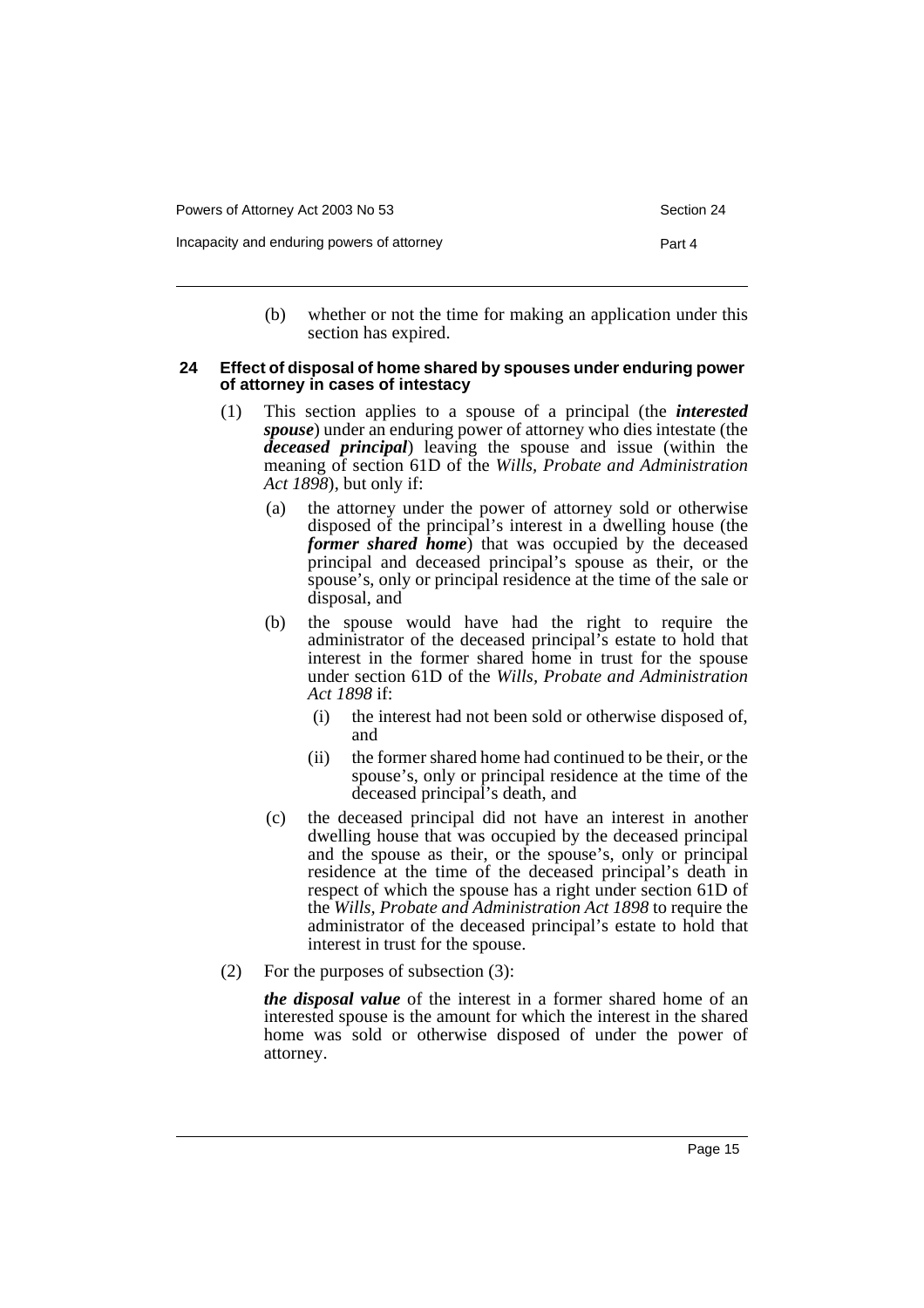#### Section 25 Powers of Attorney Act 2003 No 53

Part 4 Incapacity and enduring powers of attorney

*the shortfall* is any amount by which the value of the share of the deceased principal's estate to which an interested spouse would, but for this subsection, have been entitled under section 61B (3) (b) and (c) of the *Wills, Probate and Administration Act 1898* is less than the disposal value of the spouse's interest in the former shared home.

- (3) If the value of the deceased principal's estate after excluding the value of household chattels (the *nett value of the estate*):
	- (a) is greater than the disposal value of the spouse's interest in the former shared home:
		- (i) the share of the spouse under section 61B (3) of that Act is taken to be increased by the amount of the shortfall up to a maximum of the nett value of the estate, and
		- (ii) the share of the issue under section  $61B(3)$  of that Act is taken to be correspondingly reduced, or
	- (b) is equal to or less than the disposal value of the spouse's interest in the former shared home:
		- (i) the share of the spouse under section 61B (3) of that Act is taken to be the value of the whole estate (including household chattels), and
		- (ii) the issue are taken not to be entitled to a share of the deceased principal's estate under section 61B (3) of that Act.
- (4) Nothing in this section affects the operation of section 61B (3) of the *Wills, Probate and Administration Act 1898* in relation to an interested spouse if the value of the share of the deceased principal's estate to which the spouse is entitled under section 61B (3) (b) and (c) of that Act is equal to or greater than the disposal value of the spouse's interest in the former shared home.
- (5) This section applies despite anything to the contrary in the *Wills, Probate and Administration Act 1898*.

#### **25 Recognition of enduring powers of attorney made in other States and Territories**

(1) An interstate enduring power of attorney has effect in this State as if it were an enduring power of attorney made under, and in compliance with, this Act, but only to the extent that the powers it gives under the law of the State or Territory in which it was made could validly have been given by an enduring power of attorney made under this Act.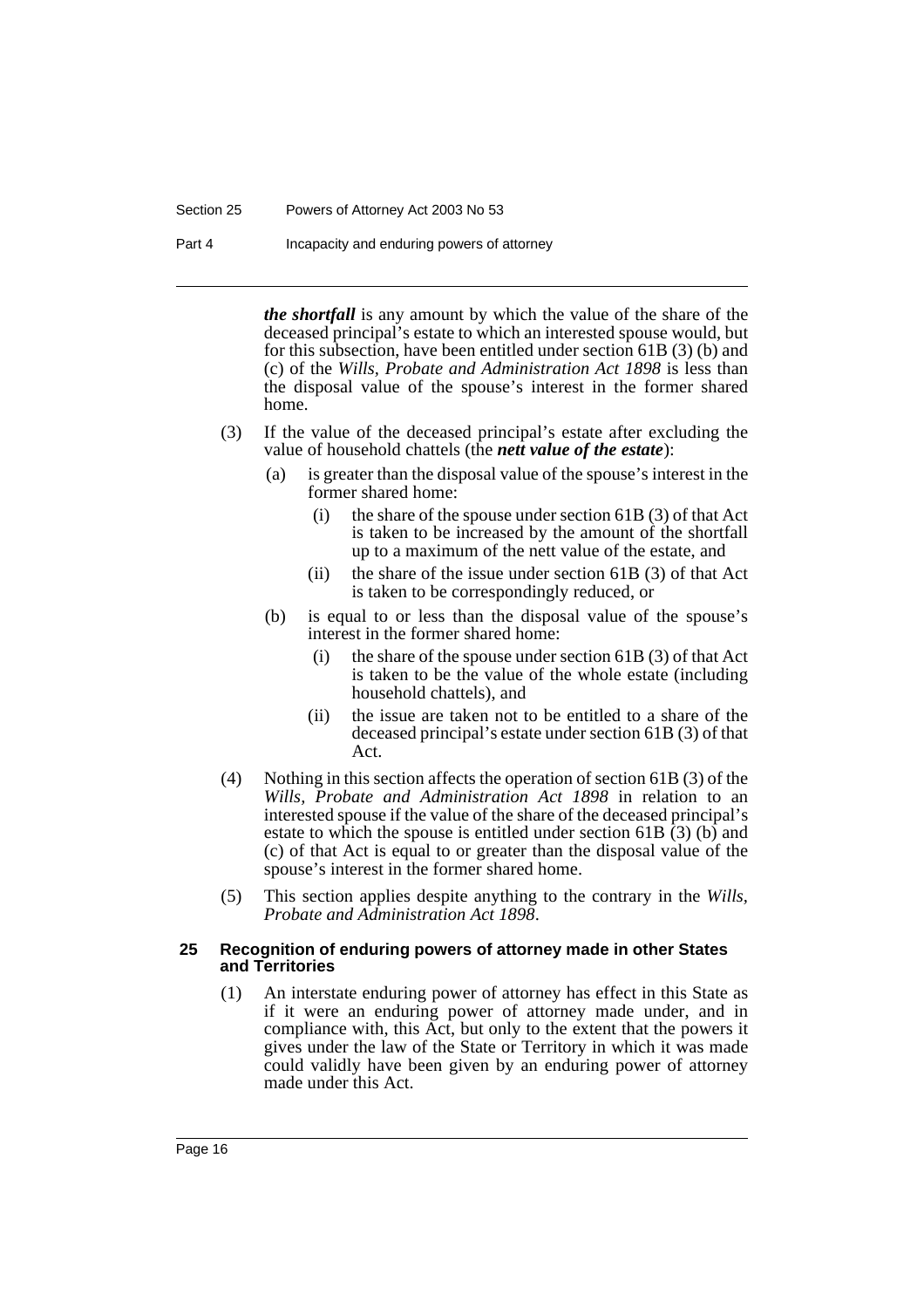- (2) In particular, an interstate enduring power of attorney to which subsection (1) applies:
	- (a) has effect in this State subject to any limitations on the power that apply to it under the law of the State or Territory in which it was made, and
	- (b) does not operate to confer any power on an attorney in this State that cannot be conferred on an attorney under an enduring power of attorney made in this State.
- (3) Subsection (1) does not apply to any power of attorney (or class of powers of attorney) prescribed by the regulations.
- (4) A document signed by a qualified interstate legal practitioner that certifies that an interstate enduring power of attorney was made in accordance with the formal requirements of the law of the State or Territory in which it was made is admissible in any proceedings concerning that power and is prima facie evidence of the matter so certified.
- (5) In this section:

*interstate enduring power of attorney* means a power of attorney made in another State or a Territory that, under the law of that State or Territory, has effect in that State or Territory as a valid power of attorney even if the principal loses capacity through mental incapacity after the execution of the instrument creating the power of attorney.

*qualified interstate legal practitioner*, in relation to an interstate enduring power of attorney, means an individual:

- (a) who has been admitted to legal practice in the State or Territory in which the power of attorney was made, and
- (b) who holds a certificate or other form of authorisation that confers an authority to practise in that State or Territory that corresponds to the authority conferred by a practising certificate issued under Part 3 of the *Legal Profession Act 1987*, and
- (c) who practises in that State or Territory.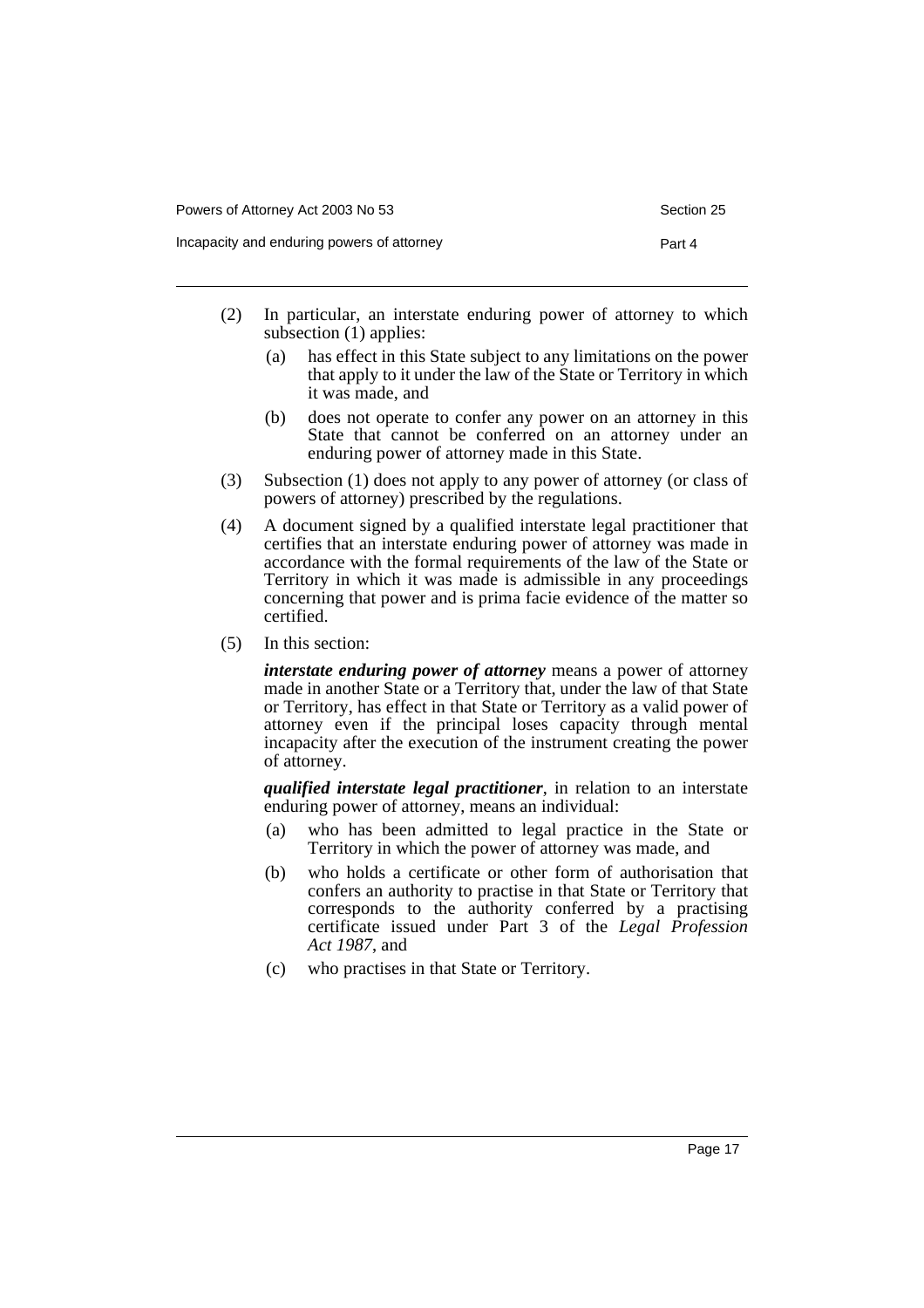#### Section 26 Powers of Attorney Act 2003 No 53

Part 5 Review of powers of attorney

### **Part 5 Review of powers of attorney**

### **Division 1 General**

#### **26 Review tribunals**

Each of the following is a *review tribunal* for the purposes of this Part:

- (a) the Guardianship Tribunal,
- (b) the Supreme Court.

#### **27 Concurrent jurisdiction of review tribunals**

- (1) If a provision of this Part confers a function on any review tribunal, the jurisdiction to exercise that function is conferred on each review tribunal concurrently.
- (2) A person cannot make an application to a review tribunal for the exercise of a function conferred on the tribunal by this Part if the person has already applied to another review tribunal for the exercise of the same function in respect of the same (or substantially the same) matter.
- (3) However, subsection (2) does not prevent a person from making an application to a review tribunal for the exercise of a function under this Part if the earlier application for the exercise of the same function has been withdrawn with the approval of the review tribunal in which the application was made.
- (4) Subsections (1)–(3) do not apply to a provision of this Part that confers a function on the Guardianship Tribunal or the Supreme Court expressly.

#### **Division 2 Termination of irrevocable powers of attorney**

#### **28 Supreme Court may order the termination of irrevocable power of attorney** (cf 1919 No 6, s 160 (2))

The Supreme Court may order that an irrevocable power of attorney is terminated and may order that the instrument creating the power be delivered up for cancellation if the Court considers that:

- (a) the objects of the power of attorney have been carried out, or
- (b) the objects of the power of attorney have become incapable of being carried out, or
- (c) the power of attorney is otherwise exhausted.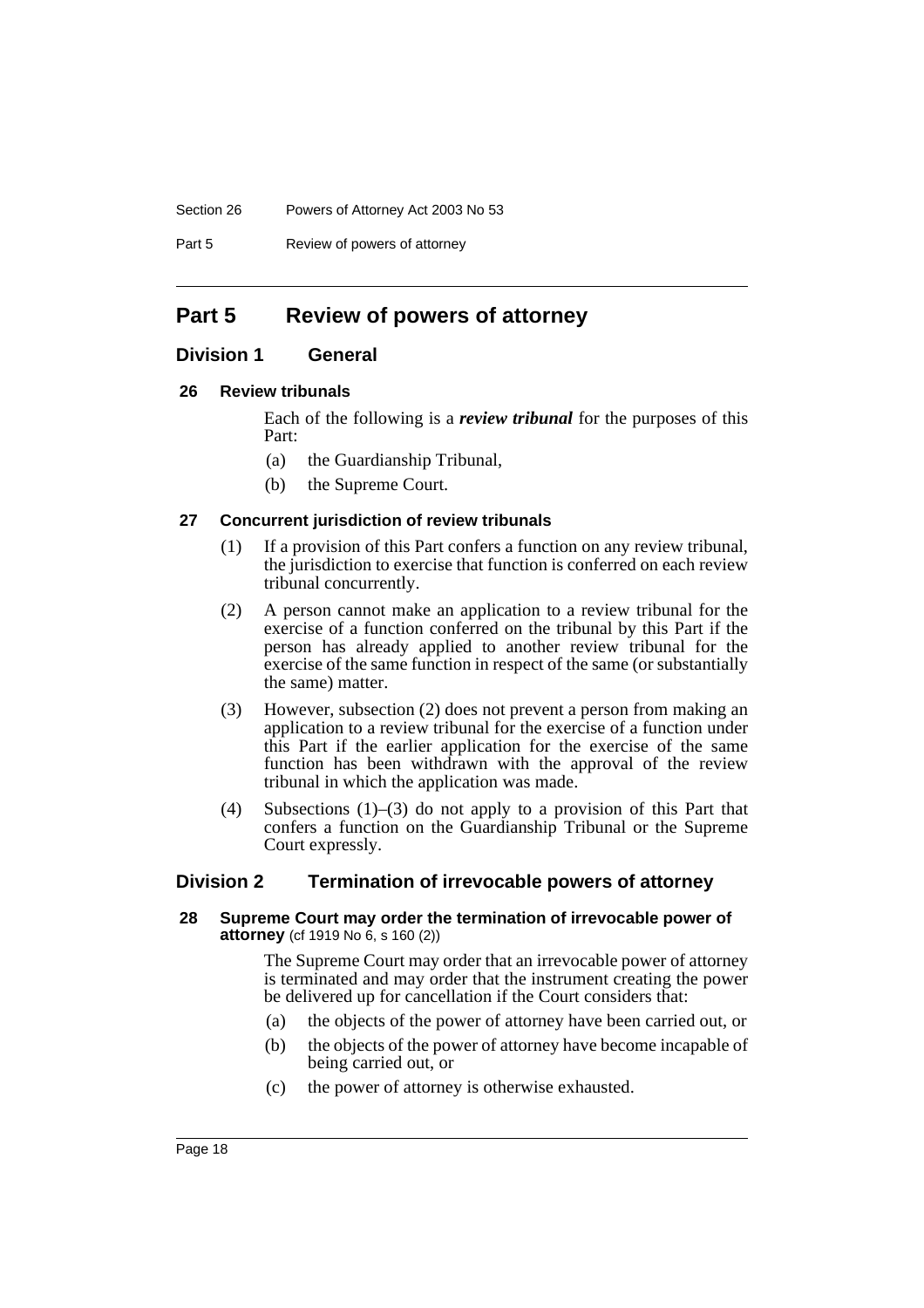Powers of Attorney Act 2003 No 53 Section 29

Review of powers of attorney **Part 5** and 2008 and 2008 and 2008 and 2008 and 2008 and 2008 and 2008 and 2008 and 2008 and 2008 and 2008 and 2008 and 2008 and 2008 and 2008 and 2008 and 2008 and 2008 and 2008 and 2008 and

#### **Division 3 Confirmation of powers conferred when principal mentally incapacitated**

#### **29 Supreme Court may make orders confirming powers understood by principal** (cf 1919 No 6, s 163E (3))

The Supreme Court may, on the application of a principal under a power of attorney, confirm (whether in whole or in part) any power to do an act under the power of attorney if it appears to the Court that the nature of the act was not beyond the understanding of the principal through mental incapacity at the time when the power was given.

#### **30 Supreme Court may make orders confirming powers subsequently affirmed by principal** (cf 1919 No 6, s 163E (4))

The Supreme Court may, on the application of a principal under a power of attorney, confirm (whether in whole or in part) any power to do an act under the power of attorney that was beyond the understanding of the principal through mental incapacity at the time the power was given to the extent that it appears to the Court that:

- (a) the principal has affirmed the power before or during the proceedings on the application, and
- (b) the principal had sufficient mental capacity to affirm the power at the time the affirmation was made.

#### **31 Supreme Court may make orders confirming powers in best interests of principal** (cf 1919 No 6, s 163E (5) and (7))

- (1) The Supreme Court may, on the application of a principal under a power of attorney (whether or not an enduring power of attorney), confirm (whether in whole or in part) any power to do an act under the power of attorney if it appears to the Court that:
	- (a) the principal is incapable of affirming the power because:
		- (i) the principal lacks capacity by reason of the continuation of mental incapacity that affected the principal when the principal gave the power, or
		- (ii) the principal is incommunicate, and
	- (b) it is for the benefit of the principal that the power be confirmed in whole or in part.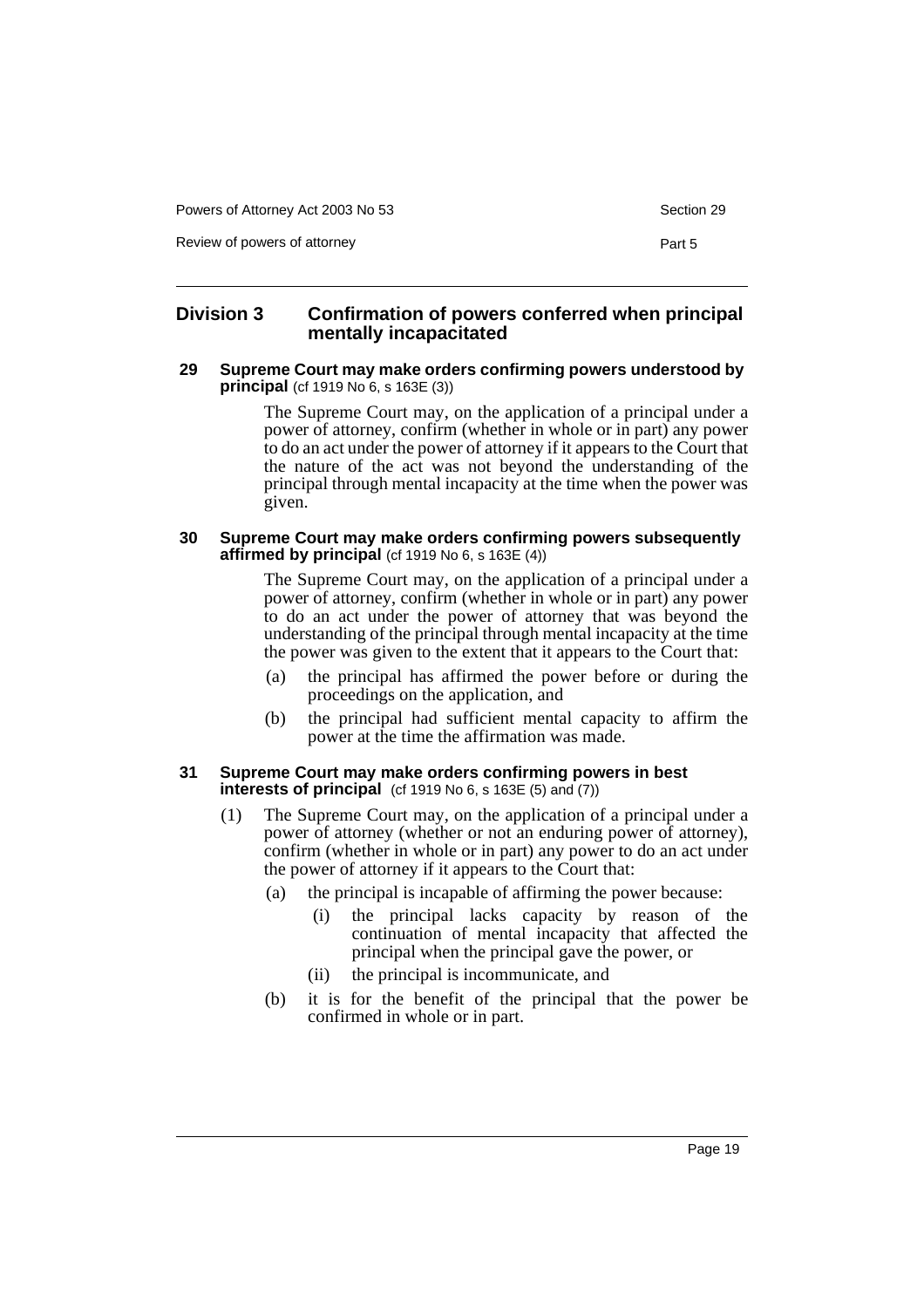#### Section 32 Powers of Attorney Act 2003 No 53

Part 5 Review of powers of attorney

- (2) Subsection (1):
	- (a) applies only if and to the extent that a contrary intention is not expressed in the instrument creating the power of attorney, and
	- (b) has effect subject to the terms of the instrument creating the power of attorney.

#### **32 Effect of orders made by Supreme Court under this Division** (cf 1919 No 6, s 163E (6))

If the Supreme Court makes an order under this Division confirming a power of an attorney (whether in whole or in part), any act done by the attorney after the order takes effect that is within the scope of the power is, to the extent it is confirmed, taken to be as good for all purposes and between all persons as if, at the time when the order took effect, the principal were of full capacity and had in due form confirmed the power of attorney to the extent of the order of confirmation.

#### **Division 4 Review of enduring powers of attorney and other powers**

#### **33 Reviewable powers of attorney** (cf 1919 No 6, s 163G (1))

- (1) A power of attorney is a *reviewable power of attorney* for the purposes of an application under this Division if the review tribunal to which the application is to be made has jurisdiction to deal with the application as provided by this section.
- (2) Both the Guardianship Tribunal and the Supreme Court have jurisdiction to deal with an application under this Division in respect of an enduring power of attorney.
- (3) The Supreme Court (but not the Guardianship Tribunal) also has jurisdiction to deal with an application under this Division in respect of any other power of attorney given by a principal who is incommunicate for the time being.
- (4) To remove any doubt, references in this Division to a reviewable power of attorney extend to a document purporting to be a reviewable power of attorney and to the making of a power of attorney extend to the purported making of a power of attorney.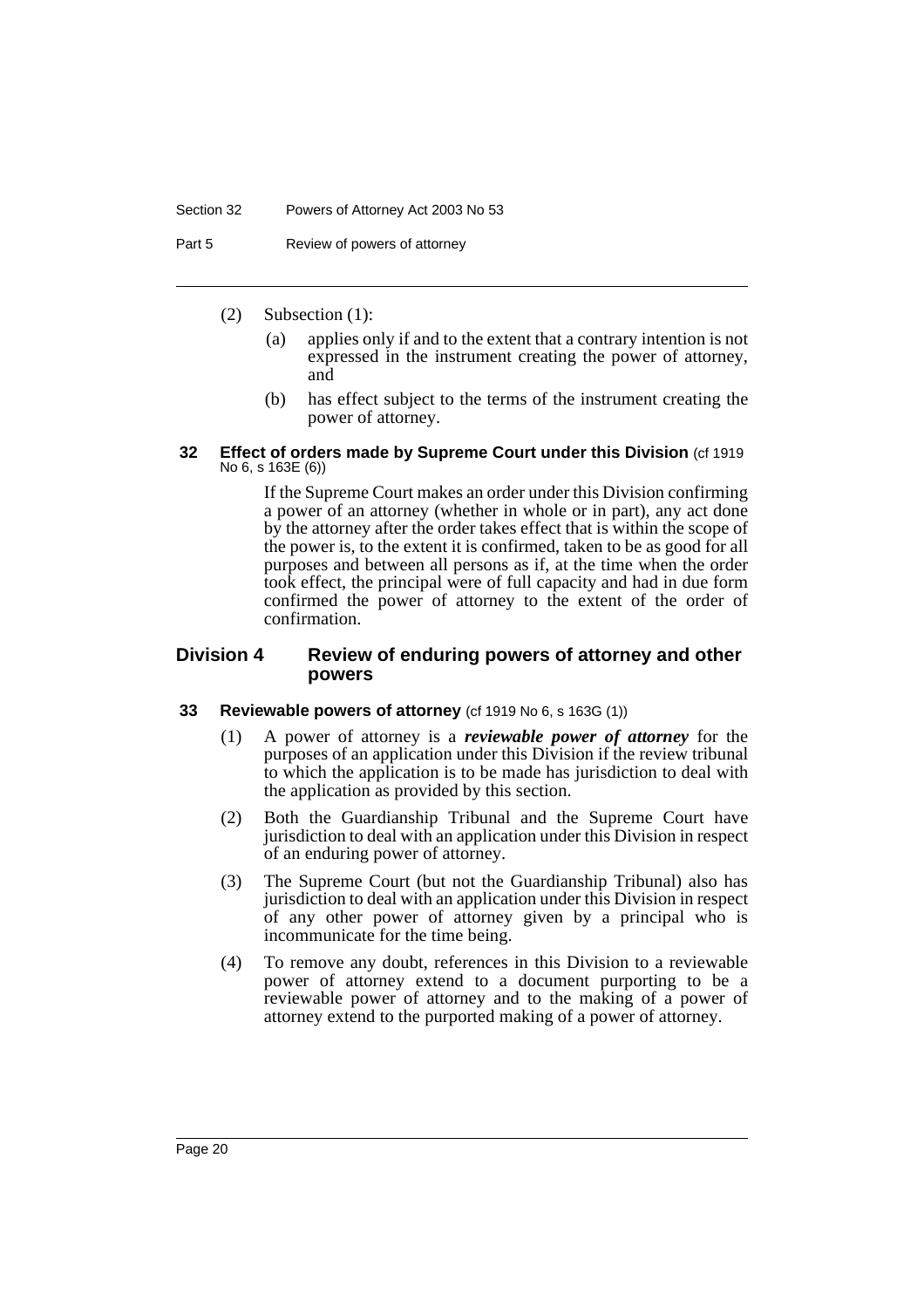| Powers of Attorney Act 2003 No 53 |  |  |  |  |
|-----------------------------------|--|--|--|--|
|-----------------------------------|--|--|--|--|

Review of powers of attorney **Part 5** 

#### **34 Referral of application to different review tribunal**

- (1) Whether or not on its own initiative, the Supreme Court may refer an application made to it under this Division in respect of an enduring power of attorney to the Guardianship Tribunal and the Guardianship Tribunal may refer such an application made to it to the Supreme Court.
- (2) Without limiting the matters that a review tribunal may take into account in deciding whether or not to refer such an application, the review tribunal may take into account any one or more of the following matters:
	- (a) whether the application relates to the effect of the enduring power of attorney on third parties,
	- (b) whether the application is likely to raise for consideration complex or novel legal issues that the Supreme Court is better suited to determine,
	- (c) any other matter it considers relevant.

#### **35 Who are interested persons and parties in relation to applications**

#### (1) **Interested persons who may make applications**

Each of the following persons is an *interested person* in relation to the making of applications under this Division in respect of a reviewable power of attorney:

- (a) an attorney,
- (b) the principal,
- (c) any person who is:
	- (i) a guardian of the principal (whether under the *Guardianship Act 1987* or any other Act or law), or
	- (ii) an enduring guardian of the principal under the *Guardianship Act 1987*,
- (d) any other person who, in the opinion of the review tribunal, has a proper interest in the proceedings or a genuine concern for the welfare of the principal.

#### (2) **Parties to proceedings in respect of an application**

Each of the following persons is a party to an application in respect of a reviewable power of attorney:

(a) the applicant,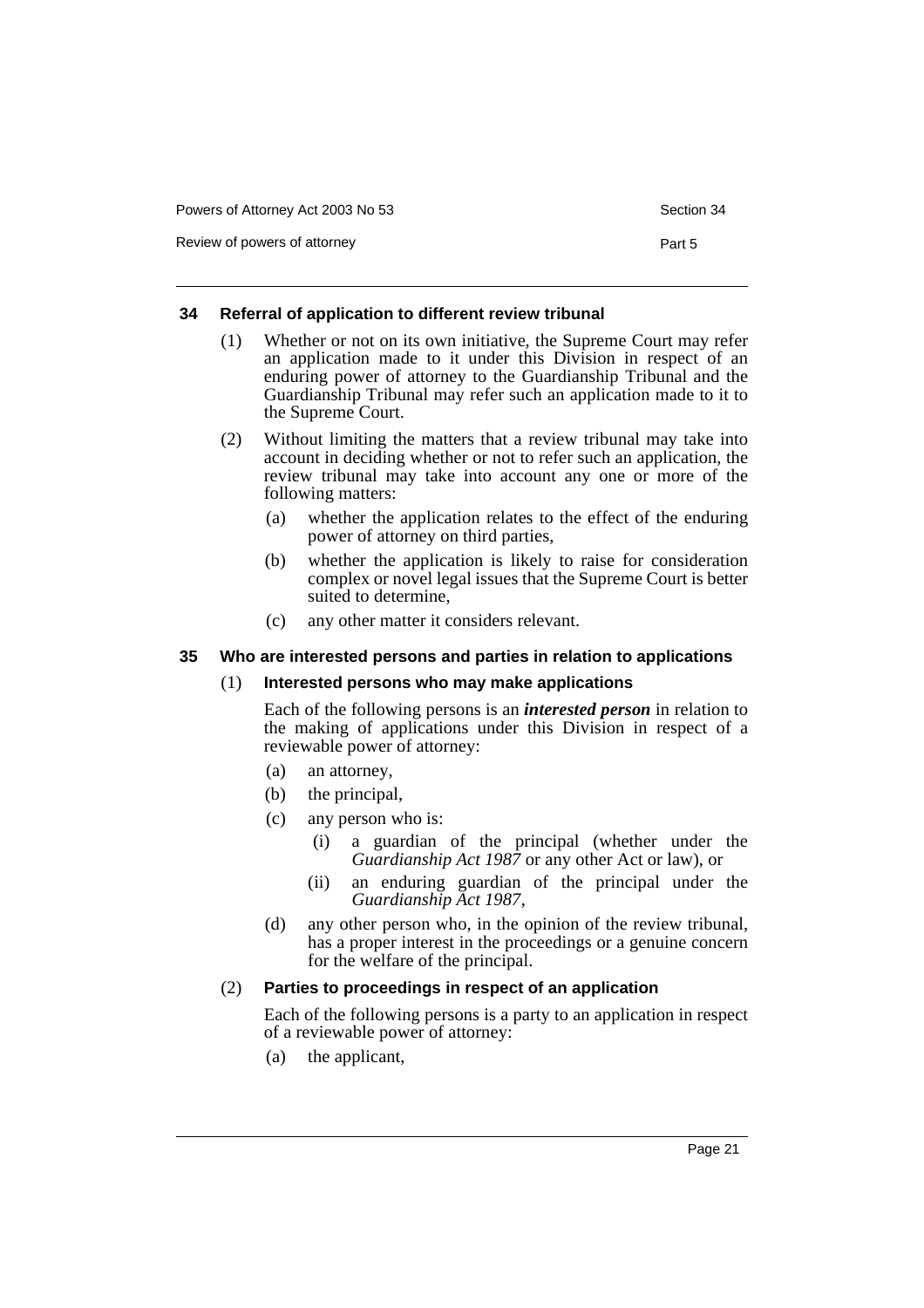#### Section 36 Powers of Attorney Act 2003 No 53

Part 5 Review of powers of attorney

- (b) each attorney under the power (if the attorney is not the applicant),
- (c) the principal (if the principal is not the applicant),
- (d) any other person that the review tribunal concerned has joined as a party under subsection (3).

#### (3) **Joinder of parties**

A review tribunal may, on its own initiative or on the application of an interested person, decide to join, as a party to any proceedings before the tribunal under this Division, any person who, in the opinion of the tribunal, should be a party to the proceedings (whether because of the person's concern for the welfare of the principal or for any other reason).

#### (4) **Application of section 51A (2) of Guardianship Act 1987**

Section 51A (2) of the *Guardianship Act 1987* applies to the joinder of a party under subsection (3) in the same way as it applies to the joinder of a party in proceedings under that Act.

**Note.** Section 51A (2) of the Guardianship Act 1987 provides that the persons who may constitute the Guardianship Tribunal for the purposes of joinder of parties under that section are the President and Deputy President of the Tribunal and such other members of the Tribunal as the President may nominate in writing for the purposes of that section.

#### (5) **Applicant to be notified of joinder**

If a review tribunal joins a person as a party to any proceedings, the tribunal must, as soon as practicable, notify the applicant (or cause the applicant to be notified) accordingly.

#### **36 Interested persons may apply for review** (cf 1919 No 6, s 163G)

#### (1) **Tribunal may review making or operation and effect of power**

A review tribunal may, on the application of an interested person, decide to review the making or the operation and effect of a reviewable power of attorney or not to carry out such a review.

(2) As a consequence of reviewing the making or operation and effect of a reviewable power of attorney, a review tribunal may decide whether or not to make an order under this section.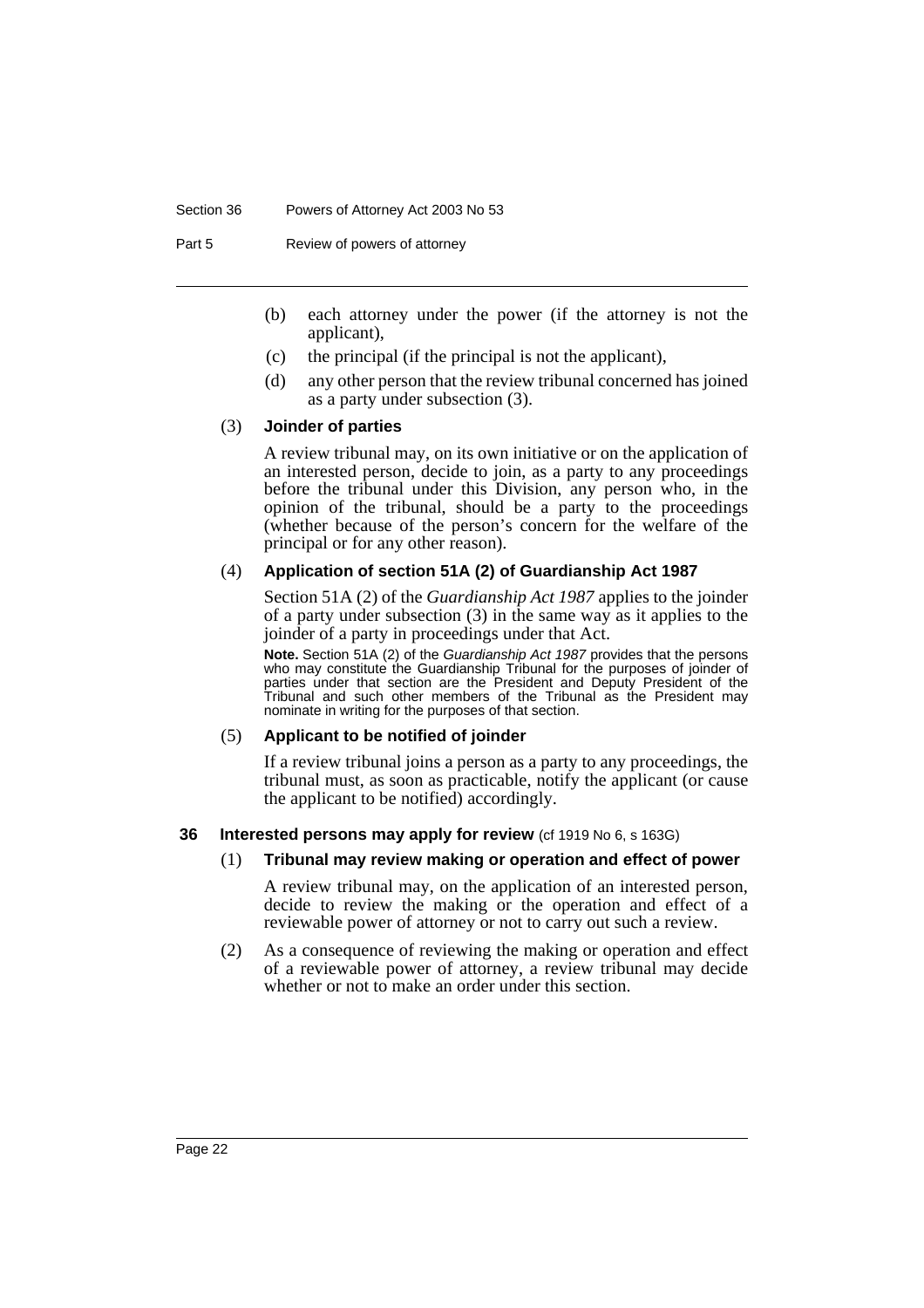Review of powers of attorney **Part 5** 

#### (3) **Orders relating to making of power of attorney**

A review tribunal may make either or both of the following orders with respect to the making of a power of attorney:

- (a) an order declaring that the principal did or did not have mental capacity to make a valid power of attorney,
- (b) an order declaring that the power of attorney is invalid (either in whole or in part) if the tribunal is satisfied:
	- (i) the principal did not have the capacity necessary to make it, or
	- (ii) the power of attorney did not comply with the other requirements of this Act applicable to it, or
	- (iii) the power of attorney is invalid for any other reason, for example, the principal was induced to make it by dishonesty or undue influence.

#### (4) **Orders relating to operation and effect of power**

A review tribunal may, if satisfied that it would be in the best interests of the principal to do so or that it would better reflect the wishes of the principal, make any one or more of the following orders relating to the operation and effect of a power of attorney:

- (a) an order varying a term of, or a power conferred by, the power of attorney,
- (b) an order removing a person from office as an attorney,
- (c) an order appointing a substitute attorney to replace an attorney who has been removed from office by a review tribunal or who otherwise vacates the office,
- (d) an order reinstating a power of attorney that has lapsed by reason of any vacancy in the office of an attorney and appointing a substitute attorney to replace the attorney who vacated office,
- (e) an order directing or requiring any one or more of the following:
	- (i) that an attorney furnish accounts and other information to the tribunal or to a person nominated by the tribunal,
	- (ii) that an attorney lodge with the tribunal a copy of all records and accounts kept by the attorney of dealings and transactions made by the attorney under the power,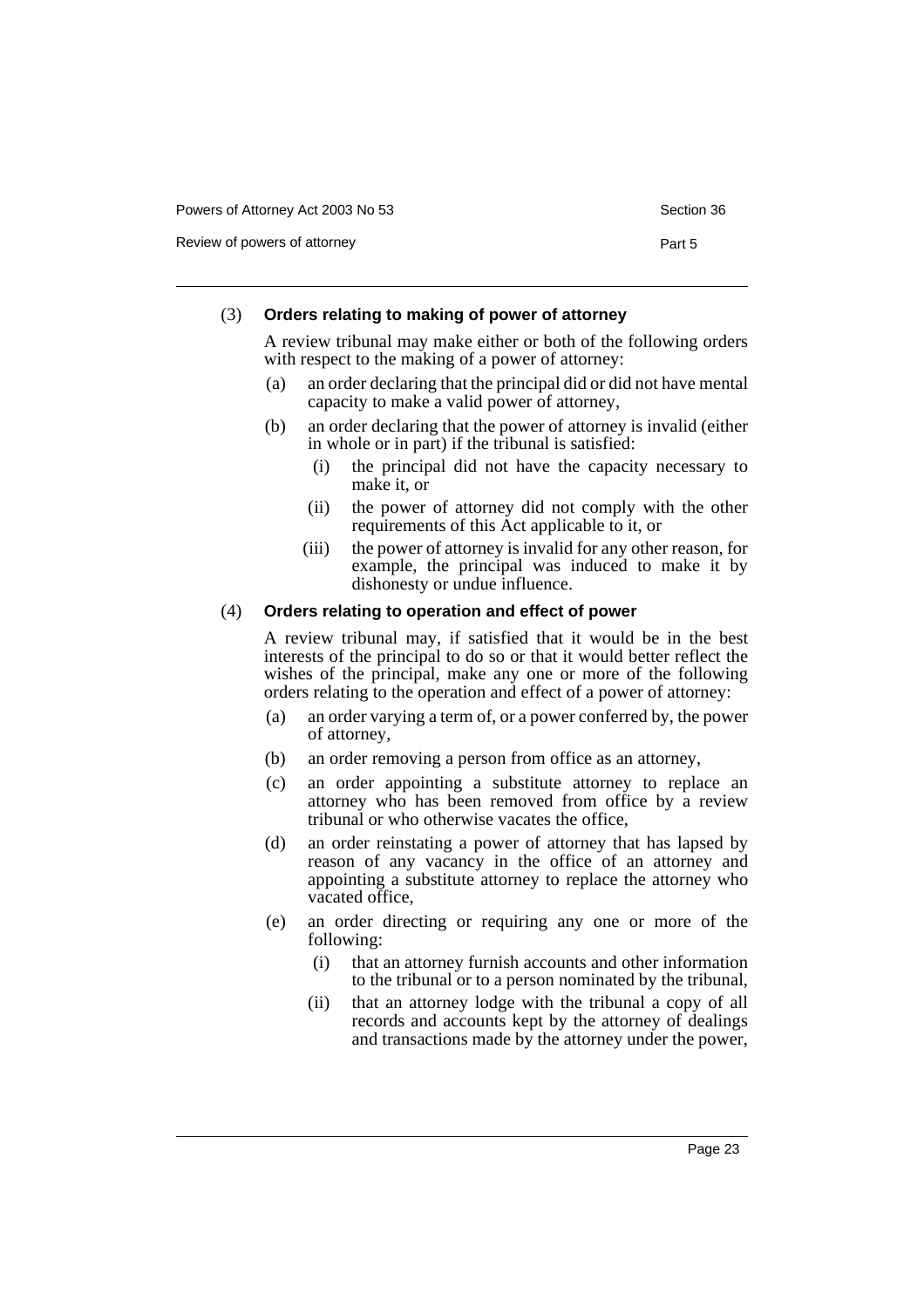#### Section 36 Powers of Attorney Act 2003 No 53

Part 5 Review of powers of attorney

- (iii) that those records and accounts be audited by an auditor appointed by the tribunal and that a copy of the report of the auditor be furnished to the tribunal,
- (iv) that the attorney submit a plan of financial management to the tribunal for approval,
- (f) an order revoking all or part of the power of attorney,
- (g) such other orders as the review tribunal thinks fit.

#### (5) **Orders relating to mental capacity of principal**

A review tribunal may make an order relating to the operation and effect of a power of attorney declaring that the principal lacked or lacks capacity because of mental incapacity at a specified time or during a specified period or for the time being. An enduring power of attorney can not be lawfully revoked by the principal while the principal is declared to be incapable by such an order.

#### (6) **Effect of order declaring mental incapacity for the time being**

If a review tribunal makes an order under this section declaring that a principal under a reviewable power of attorney lacks capacity through mental incapacity for the time being, the principal is to be taken, for the purposes of the operation of the power of attorney, to lack such capacity for such period (if any) specified in the order or until further order of the tribunal.

#### (7) **Orders may be subject to terms and conditions**

An order made under this section may be made subject to such terms and conditions as the review tribunal thinks fit.

#### (8) **Further orders relating to accounts and information**

If a review tribunal makes an order under this section directing an attorney to furnish accounts or other information, the tribunal may decide to make further orders for:

- (a) limiting the disclosure of accounts or other information by the attorney, and
- (b) inquiry and report on the conduct of the attorney.

#### (9) **Order reinstating lapsed power of attorney may have retrospective operation**

If a review tribunal makes an order under this section reinstating a power of attorney that has lapsed by reason of a vacancy in the office of an attorney, the order may also direct that it has effect from the time at which the power of attorney originally lapsed.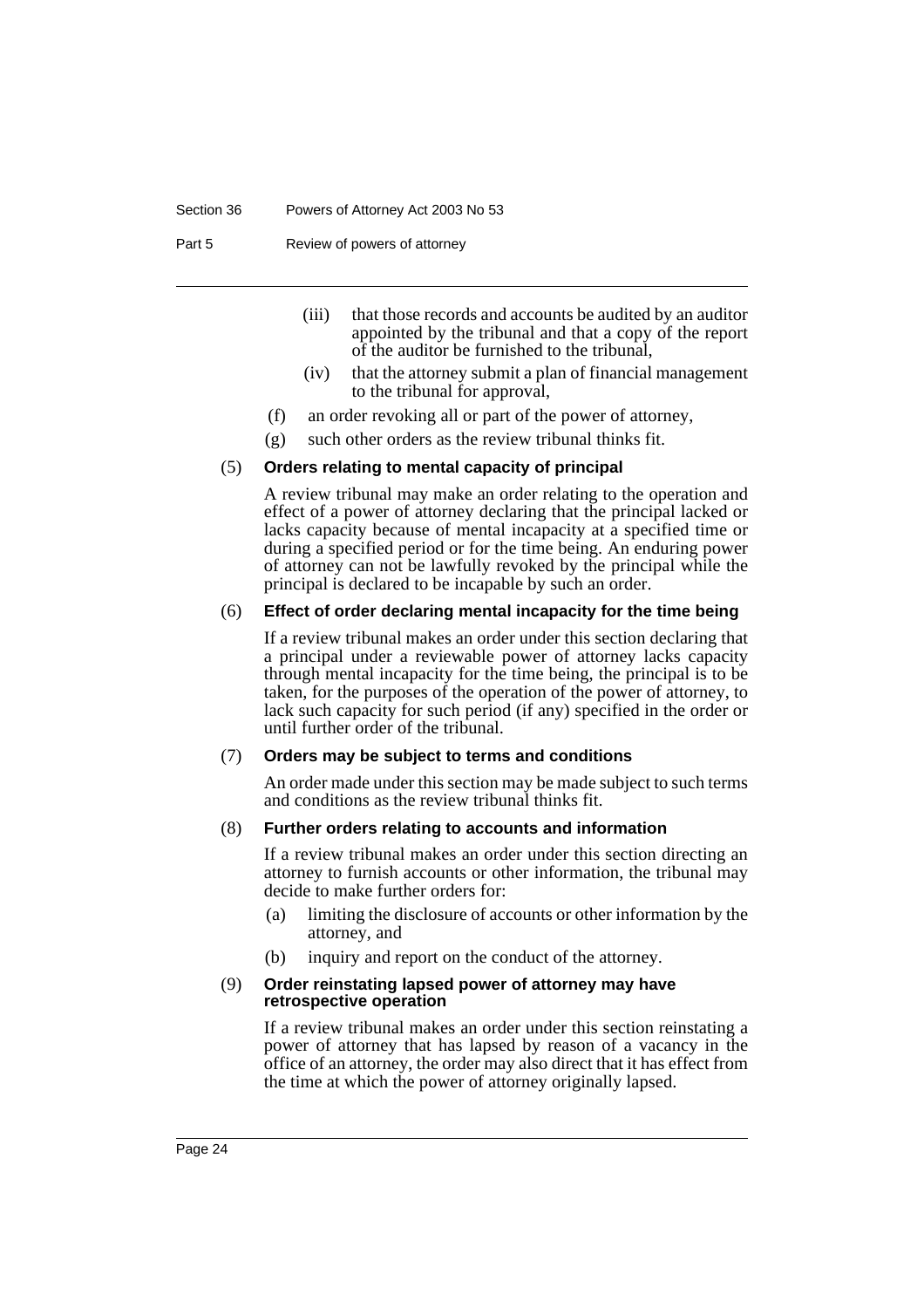Powers of Attorney Act 2003 No 53 Section 37

Review of powers of attorney **Part 5** 

#### (10) **Effect of order removing or appointing attorney or altering power**

The removal or appointment of an attorney, or the alteration or revocation of a power of attorney, under this section has effect as if:

- (a) it were done in due form by the principal, and
- (b) the principal were of full capacity and were, to the extent necessary, authorised to do the thing in question by the instrument creating the power.

#### (11) **Review tribunal may exercise functions despite instrument**

A review tribunal may exercise a function under this section despite anything to the contrary in the instrument creating the power.

#### (12) **Section does not affect irrevocable powers of attorney**

This section has effect subject to the provisions of Part 3 (Irrevocable powers of attorney).

#### **37 Review tribunal may treat certain applications for review of power of attorney as application for management order**

- (1) If, on a review of the making or operation and effect of a reviewable power of attorney under section 36, the Guardianship Tribunal decides not to make an order under that section in respect of the power of attorney, it may (if it considers it appropriate in all the circumstances to do so) decide to treat the application for the review as an application for a financial management order under Part 3A (Financial management) of the *Guardianship Act 1987*.
- (2) If such a decision is made, the application is taken to be an application for such a financial management order duly made in respect of the principal under that power.
- (3) If, on a review of the making or operation and effect of a reviewable power of attorney under section 36, the Supreme Court decides not to make an order under that section in respect of the power of attorney, it may (if it considers it appropriate in all the circumstances to do so) proceed instead as if an application for a declaration and order under section 13 (Declaration and order where person incapable of managing affairs) of the *Protected Estates Act 1983* had been duly made in respect of the principal under that power.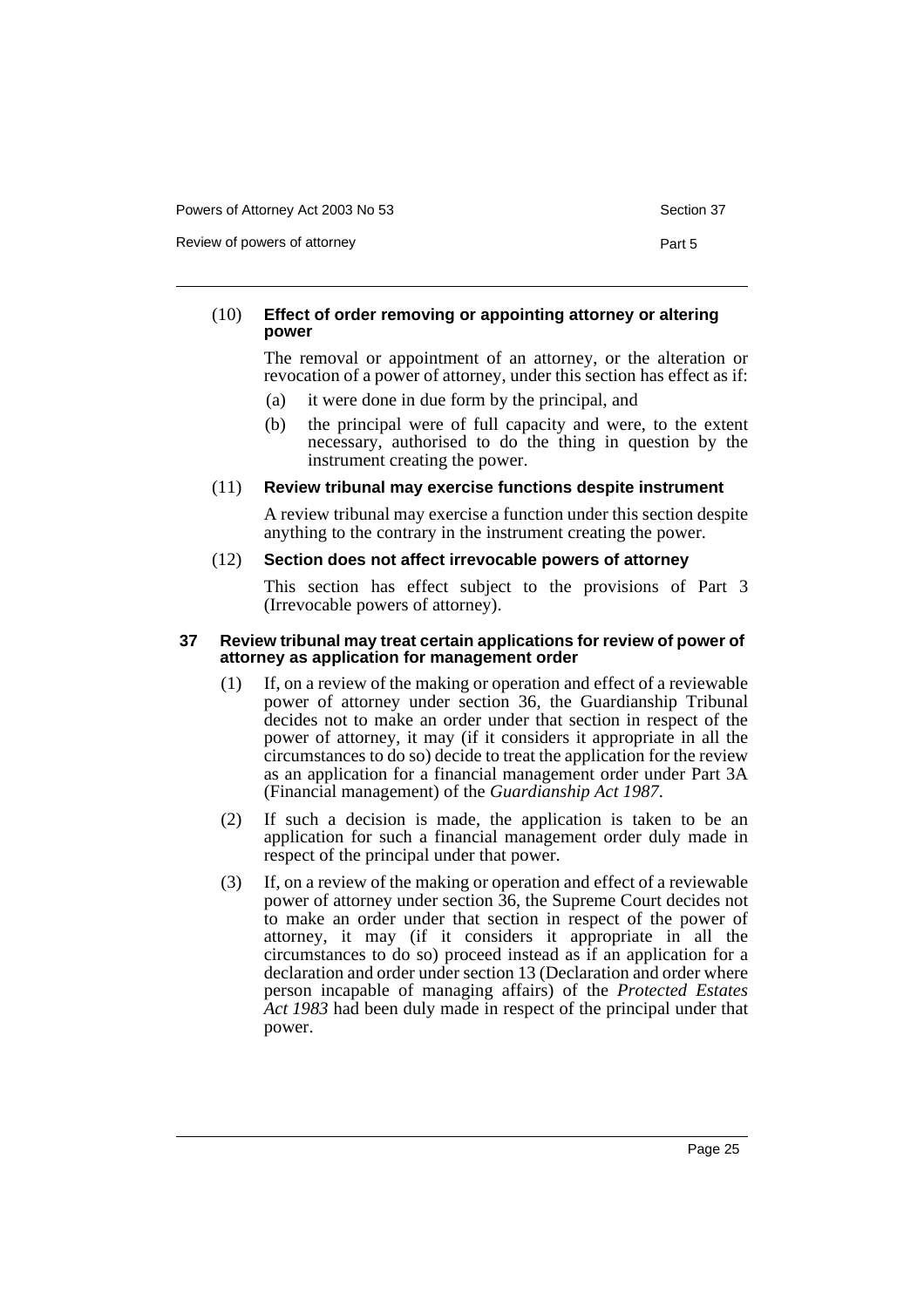#### Section 38 Powers of Attorney Act 2003 No 53

Part 5 Review of powers of attorney

#### **38 Advice or directions concerning reviewable powers of attorney**

- (1) An attorney under a reviewable power of attorney may apply for advice or direction by a review tribunal on any matter relating to the scope of the attorney's appointment or the exercise of any function by the attorney under a reviewable power of attorney.
- (2) In determining any such application, a review tribunal may decide to:
	- (a) approve or disapprove of any act proposed to be done by the attorney, or
	- (b) give such advice or direction as it considers appropriate, or
	- (c) vary the effect of the enduring power of attorney or make any other order it could make in an application under section 36.
- (3) No proceedings lie against an attorney under a reviewable power of attorney for or on account of any act, matter or thing done or omitted to be done by the attorney in good faith and in accordance with any approval, advice or direction given under this section.

#### **Division 5 Reference of questions of law**

#### **39 References of questions of law to Supreme Court by Guardianship Tribunal**

- (1) If the Guardianship Tribunal is determining an application under this Part, it may, on its own initiative or at the request of a party, refer a question of law arising in the application to the Supreme Court for the opinion of the Court.
- (2) The Supreme Court has jurisdiction to hear and determine any question of law referred to it under this section.
- (3) If a question of law arising in any application to the Guardianship Tribunal has been referred to the Supreme Court under this section, the Tribunal is not:
	- (a) to give a decision in the application to which the question is relevant while the reference is pending, or
	- (b) to proceed in a manner, or make a decision, that is inconsistent with the opinion of the Supreme Court on the question.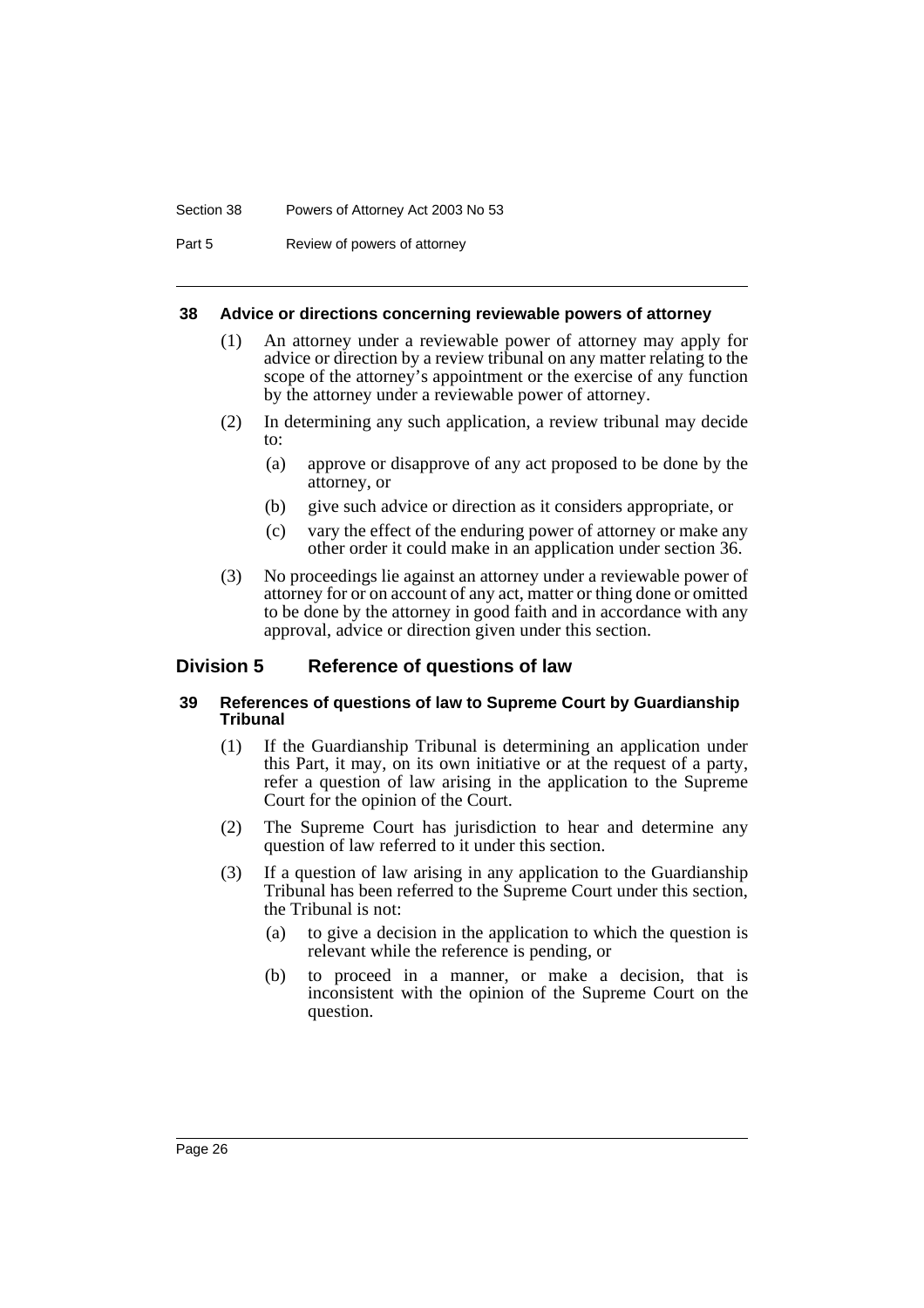Powers of Attorney Act 2003 No 53 Section 400 Section 40

Review of powers of attorney **Part 5** 

| Section 40 |  |
|------------|--|
|            |  |

### **Division 6 Appeals from decisions of Guardianship Tribunal**

#### **40 Appeals to the Supreme Court**

- (1) A party to a proceeding under section 35 (3) or 36 before the Guardianship Tribunal may appeal to the Supreme Court from any decision of that Tribunal in that proceeding:
	- (a) as of right, on a question of law, or
	- (b) by leave of the Supreme Court, on any other question.
- (2) A person who has appealed to the Administrative Decisions Tribunal under section 41 against a decision of the Guardianship Tribunal may not appeal to the Supreme Court under this section in respect of the same decision. However, the person may appeal to the Supreme Court under this section if the appeal under section 41 is withdrawn with the approval of the Administrative Decisions Tribunal for the purpose of enabling the Supreme Court to deal with the matter.
- (3) An appeal by a person under this section is to be instituted within the period ending 28 days after the day on which the decision is made.
- (4) The Supreme Court shall hear and determine the appeal and may make such orders as it thinks appropriate in the light of its decision.
- (5) Without affecting the generality of subsection (4), the orders that may be made by the Supreme Court on an appeal include:
	- (a) an order affirming or setting aside the decision of the Guardianship Tribunal, and
	- (b) an order remitting the case to be heard and decided again by the Guardianship Tribunal (either with or without the hearing of further evidence) in accordance with the directions of the Supreme Court.
- (6) Subject to any interlocutory order made by the Supreme Court, an appeal operates to stay the decision appealed against.
- (7) The Guardianship Tribunal is not liable for any costs relating to:
	- (a) an order or decision of that Tribunal in respect of which an appeal is made, or
	- (b) any such appeal.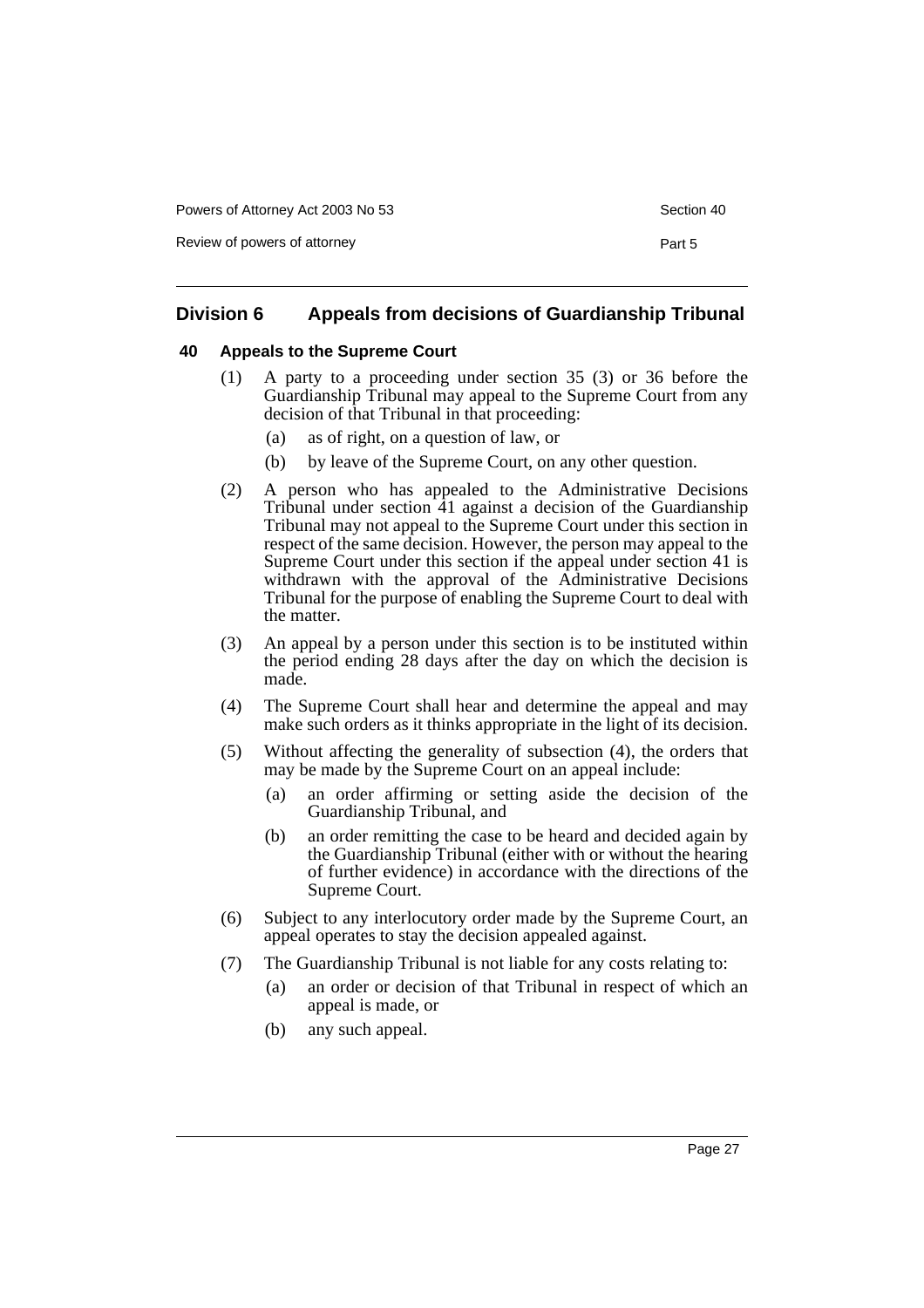Part 5 Review of powers of attorney

#### **41 Appeals to ADT**

- (1) An appeal may be made to the Administrative Decisions Tribunal against a decision of the Guardianship Tribunal under section 35 (3) or 36.
- (2) An appeal to the Administrative Decisions Tribunal under this section may be made by a person who was a party to the proceedings in which the decision of the Guardianship Tribunal was made.
- (3) If any such person has appealed to the Supreme Court under section 40 against a decision of the Guardianship Tribunal, the person may not appeal to the Administrative Decisions Tribunal under this section in respect of the same decision. However, the person may appeal to the Administrative Decisions Tribunal under this section if the appeal under section 40 is withdrawn with the approval of the Supreme Court for the purpose of enabling the Administrative Decisions Tribunal to deal with the matter.
- (4) An appeal under this section is an external appeal within the meaning of the *Administrative Decisions Tribunal Act 1997*.

### **Division 7 Procedure in relation to incommunicate principals**

#### **42 Procedure where principal incommunicate** (cf 1919 No 6, s 163H)

- (1) If the principal under a power of attorney is incommunicate:
	- (a) proceedings under this Part by the principal:
		- (i) may be commenced and carried on as prescribed by rules of court, or
		- (ii) subject to rules of court, may be commenced and carried on as if the principal were mentally incapacitated, and
	- (b) subject to rules of court, all persons are, in relation to the proceedings, to be as nearly as may be in the like position in law as if the principal were mentally incapacitated.
- (2) Subsection (1) does not limit the rule-making powers conferred by the *Supreme Court Act 1970*.
- (3) A reference to rules of court in subsection (1) includes a reference to rules of the Guardianship Tribunal made under section 75 of the *Guardianship Act 1987* in relation to proceedings in that Tribunal brought under this Part.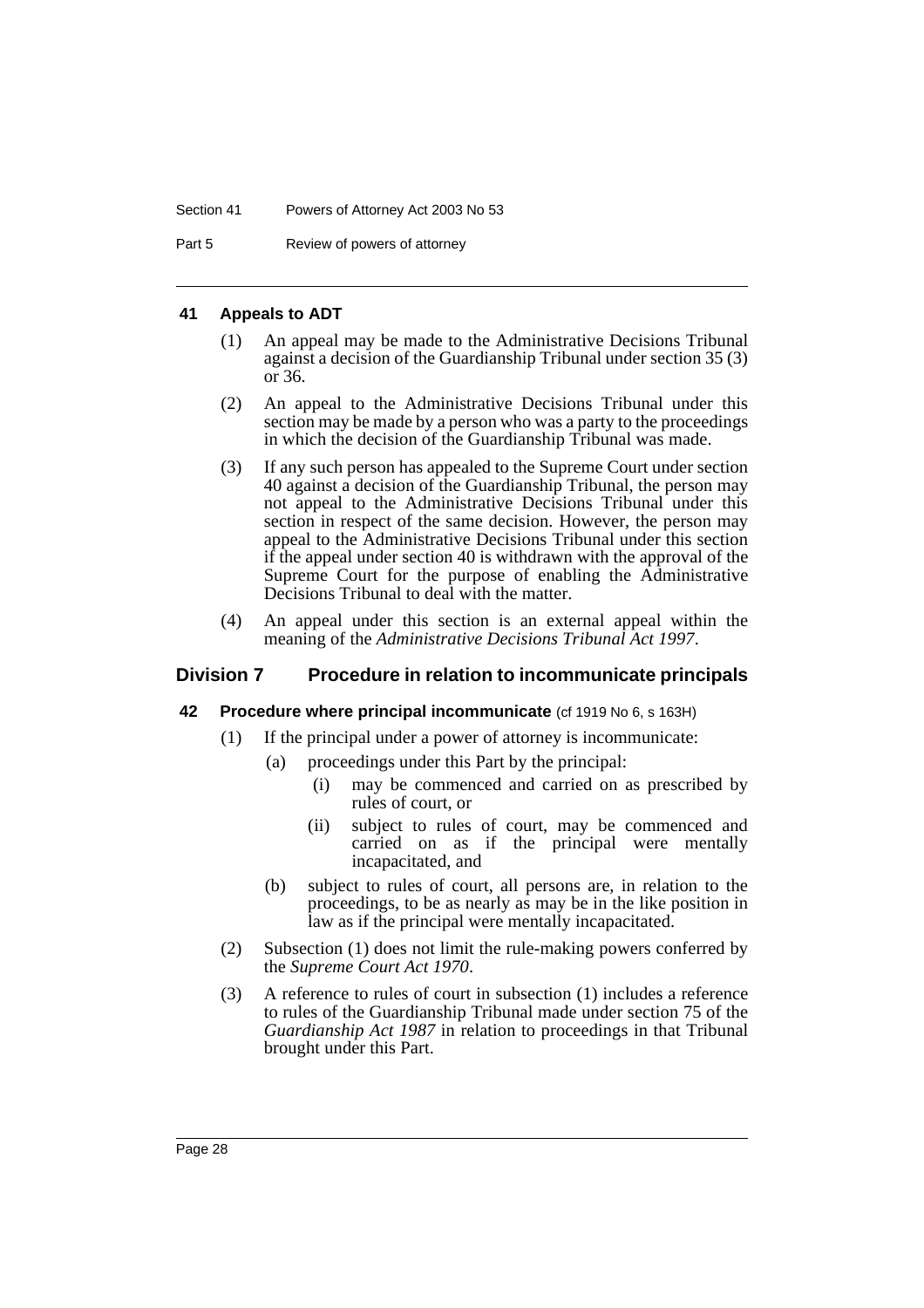Powers of Attorney Act 2003 No 53 Section 43

Powers of attorney generally example of the Part 6

### **Part 6 Powers of attorney generally**

#### **Division 1 General provisions**

- **43 Attorney may execute instruments and do other things in own name**  (cf 1919 No 6, s 159)
	- (1) An attorney under a power of attorney may, in the exercise of the power:
		- (a) execute any assurance or instrument with the attorney's own signature and, where sealing is required, with the attorney's own seal, or
		- (b) do any other thing in the attorney's own name.
	- (2) An assurance or instrument executed, or thing done, in accordance with subsection (1) is as effectual in law as if executed or done by the attorney with the signature and seal or, as the case may be, in the name, of the principal.

#### **44 Proof of powers of attorney** (cf 1919 No 6, s 163A)

- (1) A document is a certified copy of an instrument for the purposes of this section if:
	- (a) there is endorsed on the document a written certificate, to the effect that the document is a true and complete copy of the contents of the instrument of which it purports to be a copy, by:
		- (i) the principal under the power of attorney created by the instrument, or
		- (ii) a person (or person belonging to a class of persons) prescribed by the regulations for the purposes of this subsection, and
	- (b) each page of the document bears the signature of the person who gives the certificate referred to in paragraph (a).
- (2) A legible document that is a certified copy of an instrument creating a power of attorney is evidence:
	- (a) as against the principal under the power of attorney of the execution and contents of the instrument, and
	- (b) as against any other person of the contents of the instrument.
- (3) Subsection (2) does not make a document better evidence than is the instrument of the contents of which it purports to be a copy.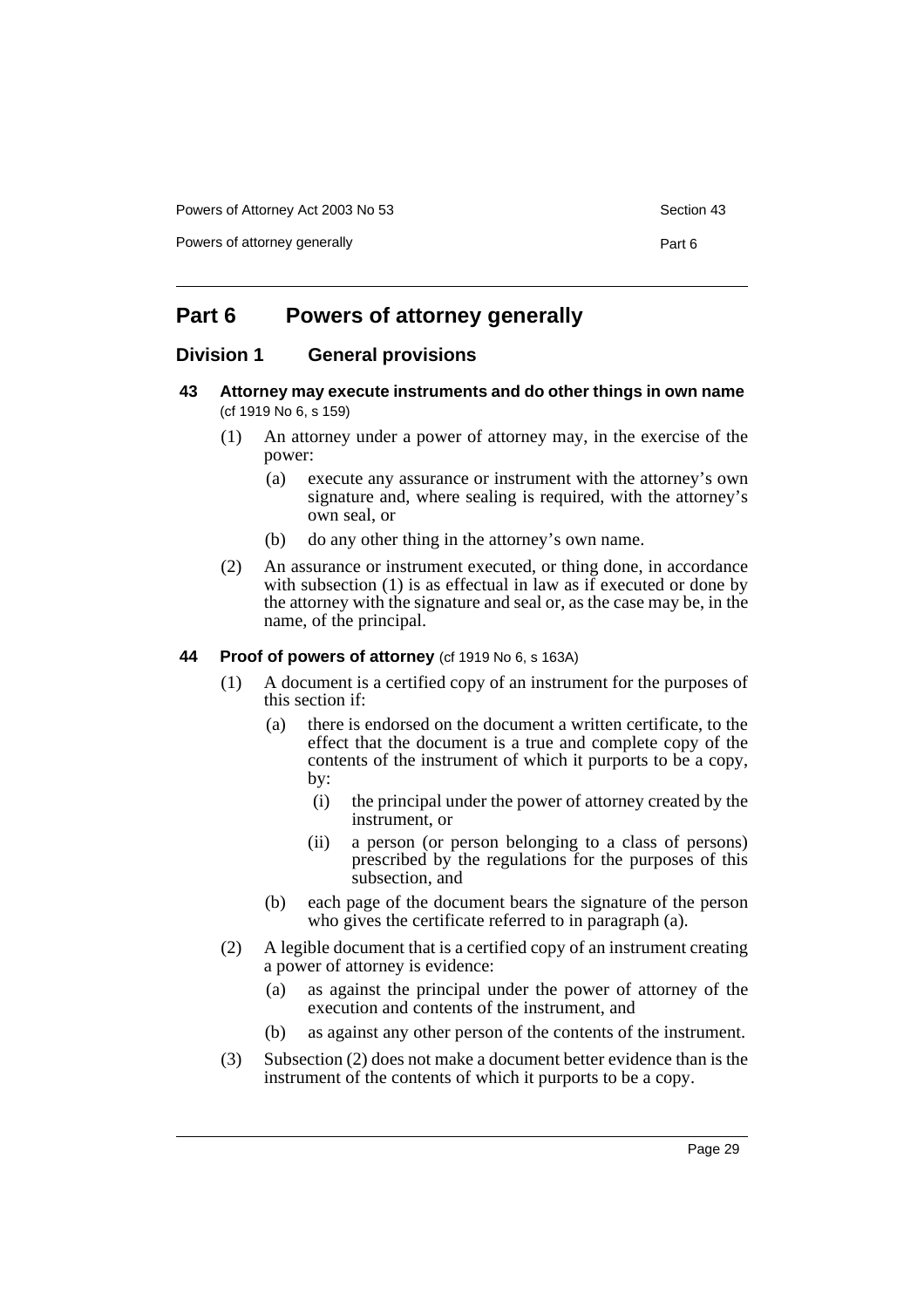#### Section 45 Powers of Attorney Act 2003 No 53

Part 6 **Powers of attorney generally** 

- (4) This section does not affect any other method of proving the execution or contents of an instrument creating a power of attorney.
- (5) A person must not give a certificate for the purposes of this section knowing the certificate to be false.

Maximum penalty (subsection (5)): 5 years imprisonment.

#### **45 Delegation of power of attorney** (cf 1919 No 6, s 158 (3))

- (1) An attorney under a power of attorney cannot appoint a substitute, delegate or sub-attorney unless the instrument creating the power expressly provides for the attorney to do so.
- (2) Nothing in this section enables an attorney irrevocably to appoint a substitute, delegate or sub-attorney unless the instrument creating the power of attorney expressly provides for the attorney to do so.

#### **Division 2 Termination and suspension of powers of attorney**

#### **46 Effect of vacation of office of joint and several attorneys**

- (1) If a power of attorney appoints 2 or more persons as joint attorneys, the power of attorney is terminated if the office of one or more of the attorneys becomes vacant.
- (2) If a power of attorney appoints 2 or more persons as attorneys either severally or jointly and severally, a vacancy in the office of one or more attorneys does not operate to terminate the power of attorney in relation to the other attorneys.

#### **47 Attorney entitled to rely on power of attorney if unaware of termination or suspension of power** (cf 1919 No 6, s 161)

If a power of attorney is terminated or suspended, an attorney who does an act that would have been within the scope of the power without knowing of the termination or suspension is entitled to rely on the power of attorney in relation to that act in the same manner and to the same extent as if the power had not been terminated or suspended.

#### **48 Certain third parties entitled to rely on acts done under terminated or suspended powers of attorney** (cf 1919 No 6, s 162)

(1) If a power of attorney is terminated or suspended, a third party who deals or otherwise transacts in good faith with the attorney without knowing of the termination or suspension is entitled to rely on the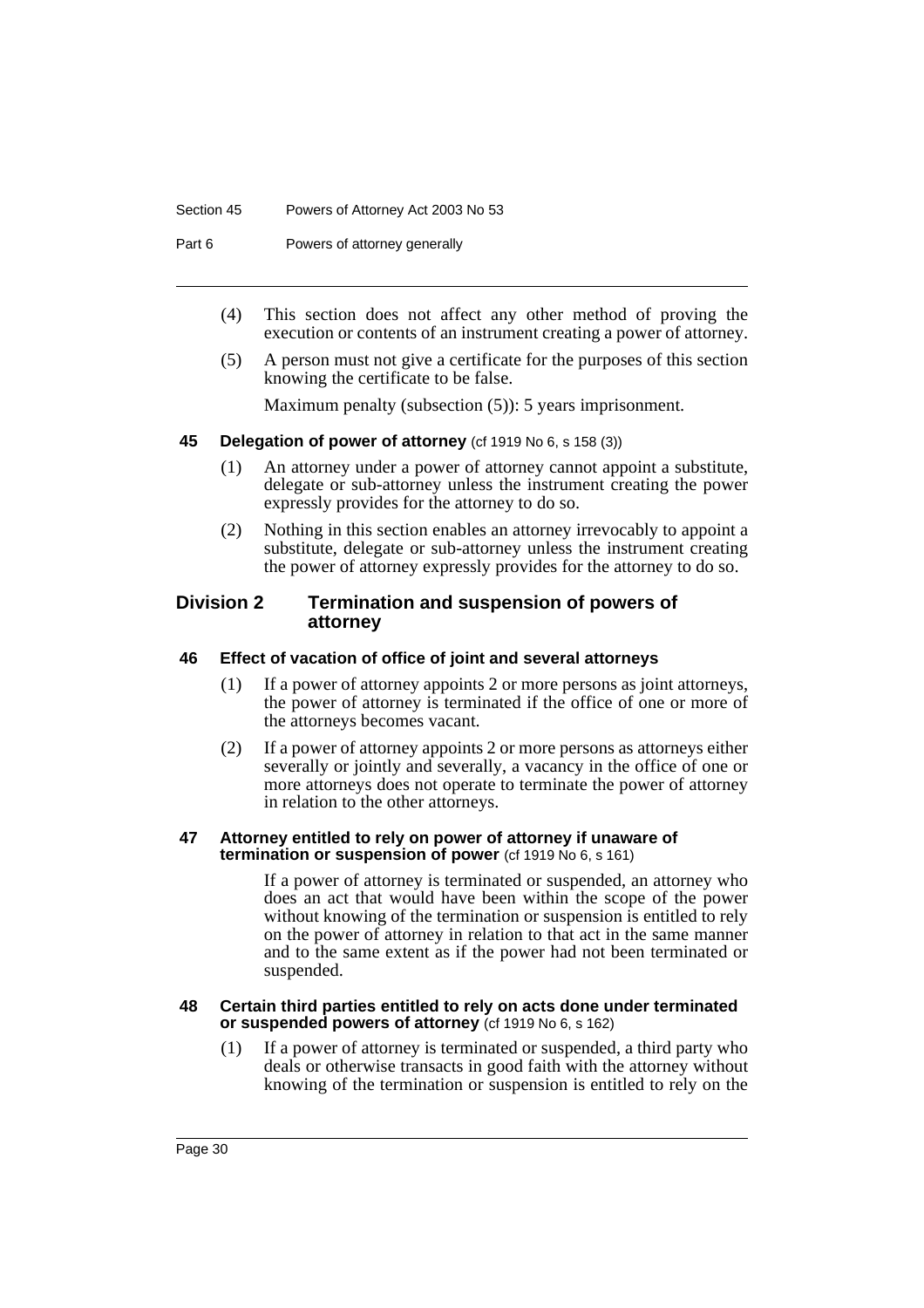Powers of Attorney Act 2003 No 53 Section 49

Powers of attorney generally example and the Part 6

power of attorney in relation to that dealing or transaction in the same manner and to the same extent as if the power had not been terminated or suspended.

(2) Subsection (1) does not entitle an attorney to rely on a power in support of an act within the scope of the power done by the attorney with notice of the termination or suspension of the power to the extent that it concerns authority to do that act.

#### **49 Attorney acting with knowledge of termination or suspension of power** (cf 1919 No 6, s 162A)

(1) An attorney under a power of attorney that is terminated must not do any act or thing under the power of attorney if the attorney knows of the termination at the time the attorney does the act or thing.

Maximum penalty: 5 years imprisonment.

(2) An attorney under a power of attorney must not do any act or thing under the power of attorney where the authority to do that act or thing has been suspended if the attorney knows of the suspension at the time the attorney does the act or thing.

Maximum penalty: 5 years imprisonment.

#### **50 Application of section 76 of Protected Estates Act 1983**

Section 76 of the *Protected Estates Act 1983* makes provision in respect of powers of attorney made by principals who are subject to management under that Act.

**Note.** Section 76 of the Protected Estates Act 1983 provides that a power of attorney is:

- (a) not terminated only because the estate of the principal has become subject to management under that Act, and
- (b) suspended while the estate of the principal is subject to management under that Act.

#### **Division 3 Registration of powers of attorney**

- **51 Powers of attorney may be registered** (cf 1919 No 6, s 163 (1) and (3))
	- (1) Any instrument executed before or after the commencement of this Act that creates a power of attorney may be registered by the Registrar-General in the General Register of Deeds kept under the *Conveyancing Act 1919*.
	- (2) An instrument revoking a registered power of attorney may also be registered by the Registrar-General in that Register.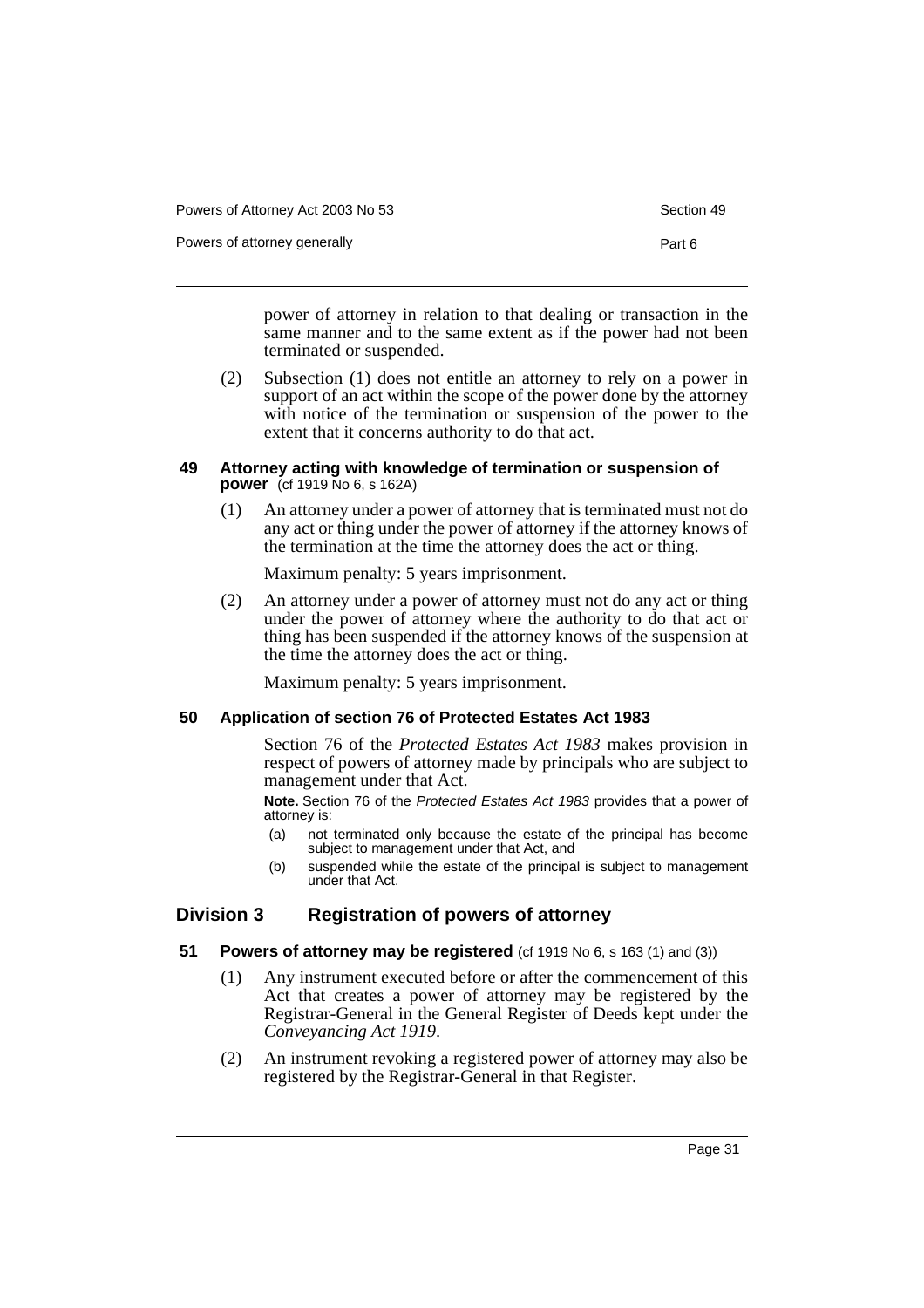#### Section 52 Powers of Attorney Act 2003 No 53

Part 6 **Powers of attorney generally** 

#### **52 Powers of attorney to be registered for dealings affecting land** (cf 1919 No 6, s 163 (2) and (4))

- (1) A conveyance or other deed affecting land executed on or after 1 July 1920 under a power of attorney has no effect unless the instrument creating the power has been registered. **Note.** 1 July 1920 is the day on which the Conveyancing Act 1919 commenced.
- (2) If the instrument is registered after the time when the conveyance or other deed was executed, the conveyance or other deed has effect as if the instrument had been registered before that time.
- (3) In this section, *deed* includes any memorandum, dealing or other instrument affecting land that is deemed by an Act to have effect as a deed.
- (4) This section does not apply to a lease for a term of 3 years or less.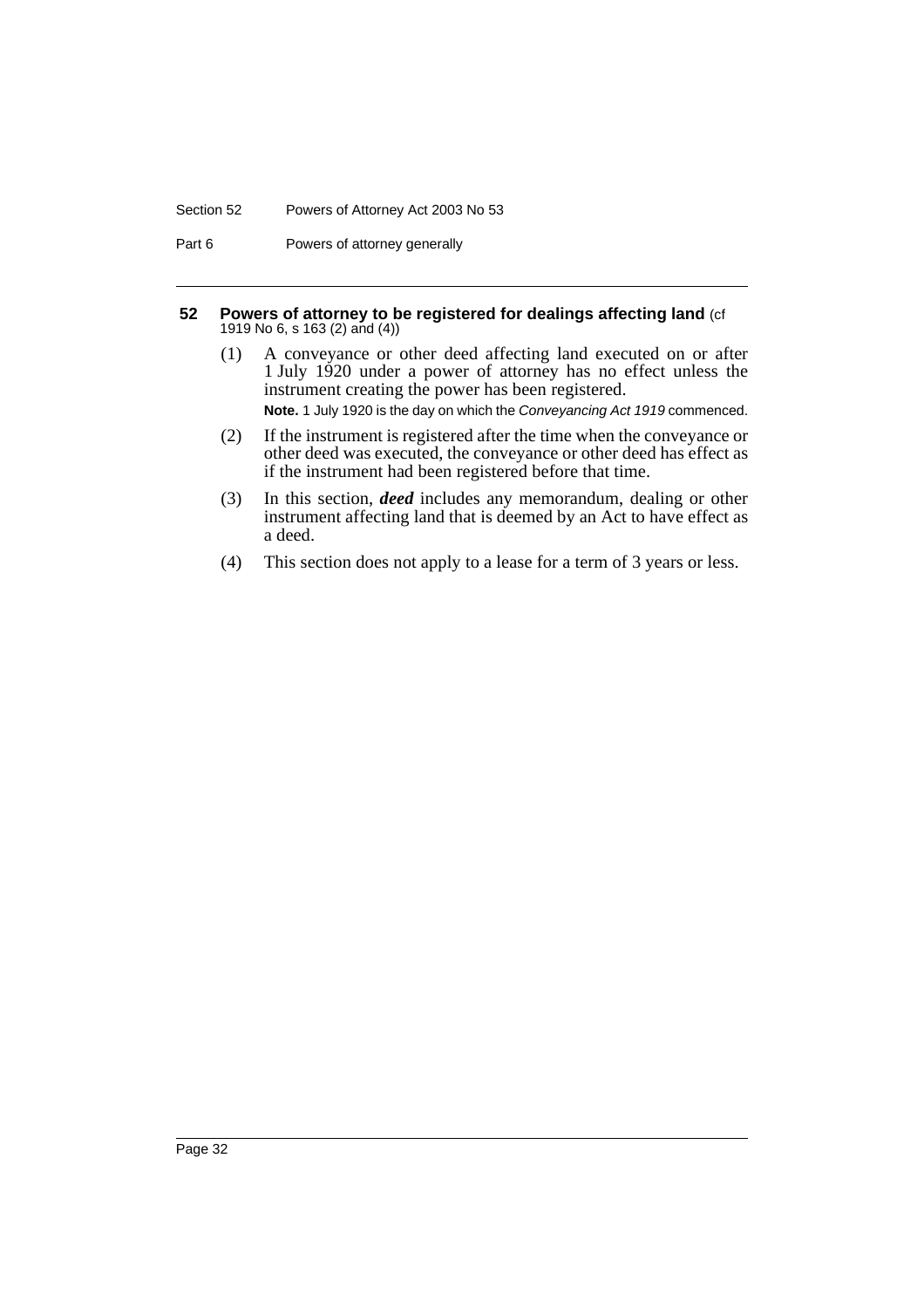Powers of Attorney Act 2003 No 53 Section 53

Miscellaneous Part 7

### **Part 7 Miscellaneous**

#### **53 Regulations**

- (1) The Governor may make regulations, not inconsistent with this Act, for or with respect to any matter that by this Act is required or permitted to be prescribed or that is necessary or convenient to be prescribed for carrying out or giving effect to this Act.
- (2) A regulation may create an offence punishable by a penalty not exceeding 25 penalty units.

#### **54 Nature of proceedings for offences**

- (1) Subject to subsection (2), an offence under this Act is to be prosecuted on indictment.
- (2) Proceedings for an offence under the regulations may be dealt with summarily before a Local Court.

#### **55 Amendment of Acts and regulation**

The Acts and regulation specified in Schedule 4 are amended as set out in that Schedule.

#### **56 Savings, transitional and other provisions**

Schedule 5 has effect.

#### **57 Review of Act**

- (1) The Minister is to review this Act to determine whether the policy objectives of the Act remain valid and whether the terms of the Act remain appropriate for securing those objectives.
- (2) The review is to be undertaken as soon as possible after the period of 5 years from the date of assent to this Act.
- (3) A report on the outcome of the review is to be tabled in each House of Parliament within 12 months after the end of the period of 5 years.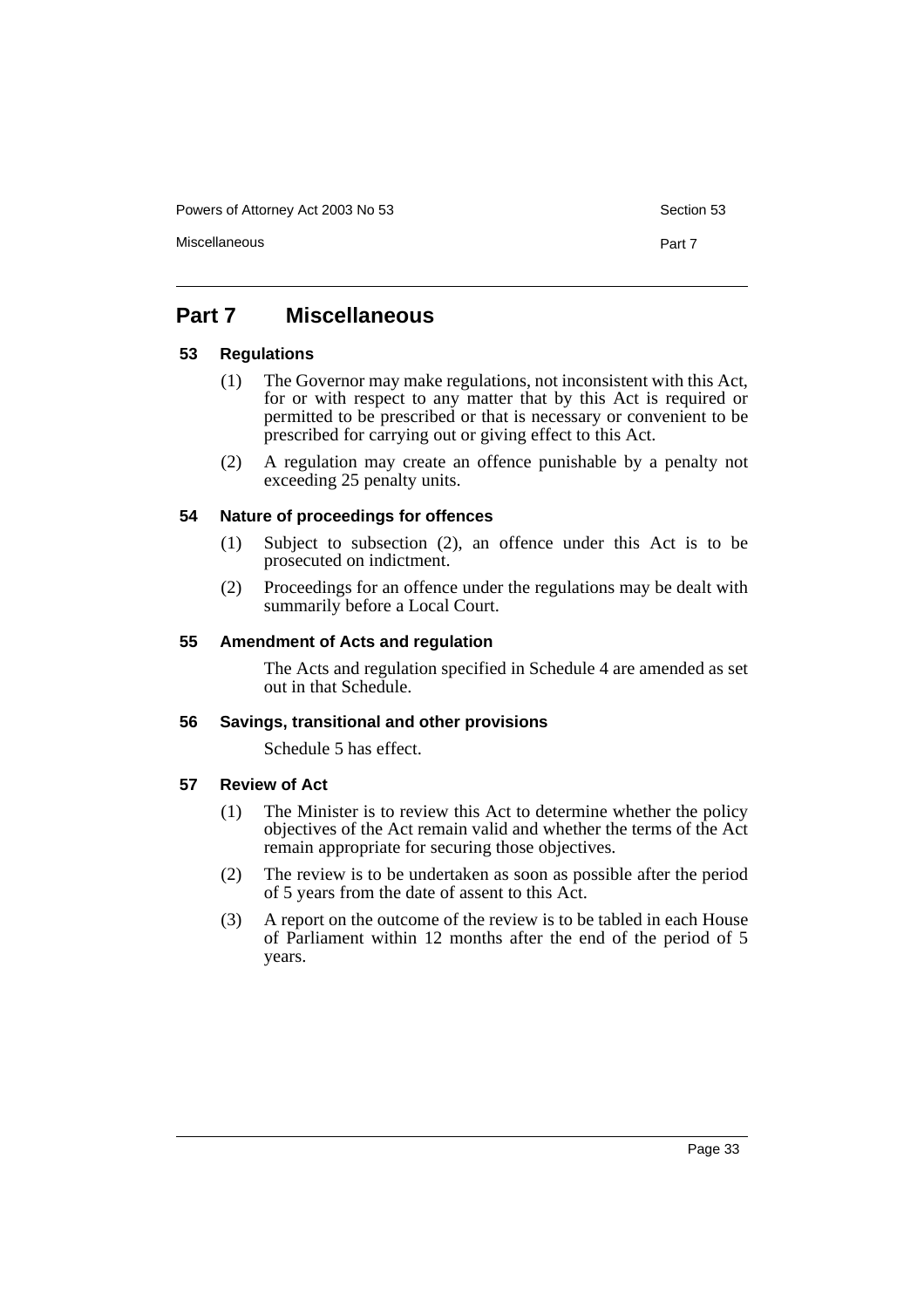Schedule 1 Repealed provisions of Conveyancing Act 1919 with continuing operation

### **Schedule 1 Repealed provisions of Conveyancing Act 1919 with continuing operation**

(Section 6 (4))

### **Part 16 Powers of attorney**

### **Division 1 General**

#### **158 Definitions and application of Part**

(1) In this Part:

*attorney*, in relation to a power of attorney, means an attorney under the power.

*commencement*, in relation to the *Conveyancing (Powers of Attorney) Amendment Act 1983*, means the commencement of section  $\tilde{3}$  of, and Schedule 1 to, that Act.

*power of attorney* or *power* includes an authorised substitution, delegation or appointment of sub-attorney.

*principal*, in relation to a power of attorney, means the person giving the power.

- (2) In sections 161, 162 and 162A, *suspended*, in relation to a power of attorney, means:
	- (a) suspended or restricted in operation by reason of unsoundness of mind of the principal occurring after the execution of the instrument creating the power, or
	- (b) suspended by section 110A of the *Mental Health Act 1958*.
- (3) This Part does not enable an attorney, without express authority, irrevocably to appoint a substitute, delegate or sub-attorney.
- (4) This Part extends to powers of attorney authorising, whether expressly or in general terms, the execution of dealings under the *Real Property Act 1900*.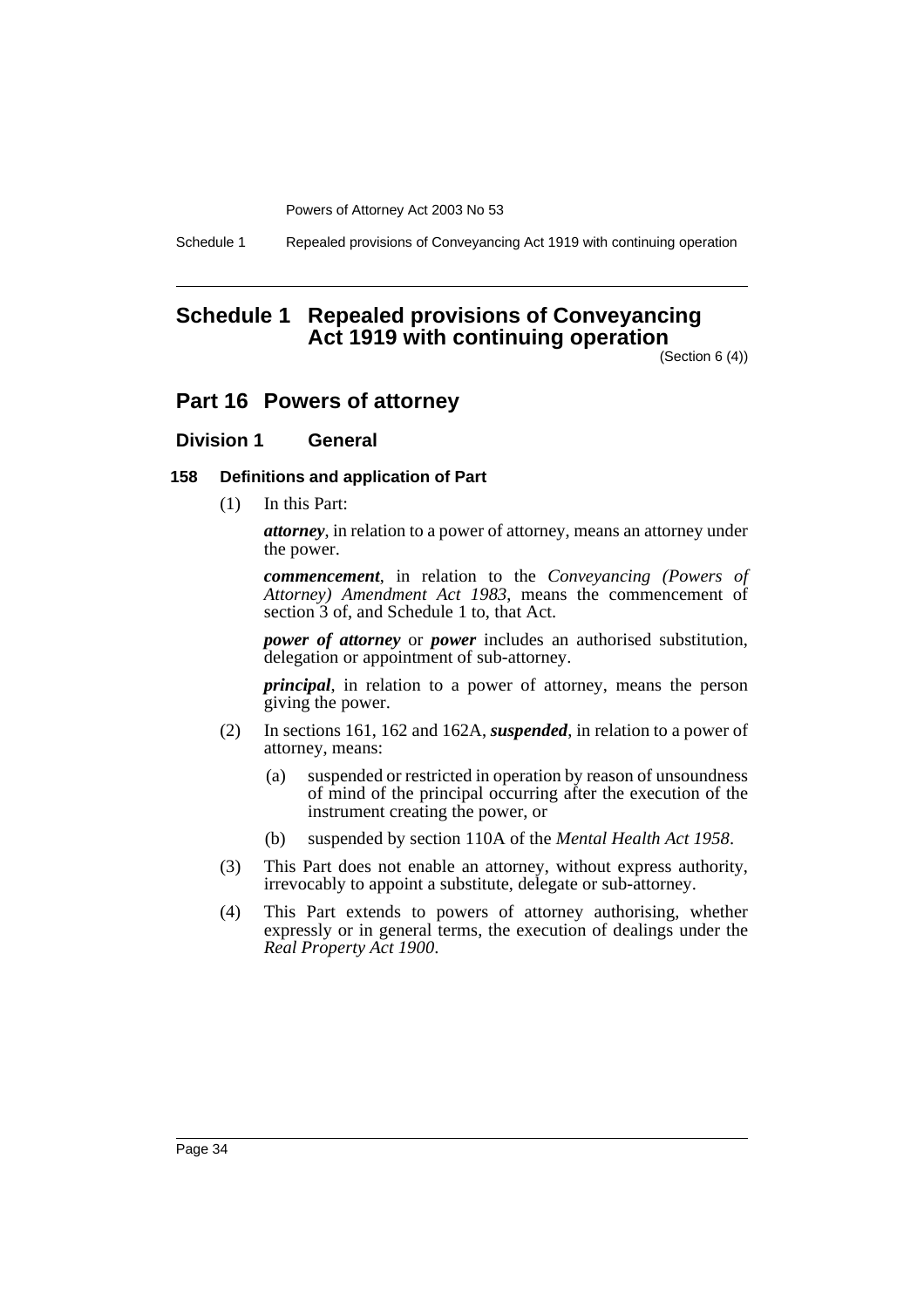Repealed provisions of Conveyancing Act 1919 with continuing operation Schedule 1

#### **159 Execution etc under power**

- (1) An attorney under a power of attorney may, in the exercise of the power:
	- (a) execute any assurance or instrument with his or her own signature and, where sealing is required, with his or her own seal, or
	- (b) do any other thing in his or her own name.
- (2) An assurance or instrument executed, or thing done, in accordance with subsection (1) is as effectual as if executed or done by the attorney with the signature and seal or, as the case may be, in the name, of the principal.

#### **160 Irrevocable powers**

- (1) Where a power of attorney is, in the instrument creating the power, expressed to be irrevocable and is, or in the instrument creating the power is expressed to be, given for valuable consideration, the power is not, except to the extent (if any) that the instrument otherwise provides, revoked or otherwise terminated by, and remains effective notwithstanding:
	- (a) anything done by the principal without the concurrence of the attorney,
	- (b) bankruptcy of the principal,
	- (c) mental incapacity of the principal,
	- (d) the principal becoming a patient, a protected person or an incapable person within the meaning of the *Mental Health Act 1958*, or any other event happening whereby the property or affairs of the principal becomes or become subject to care, management, collection, administration, charge or control under that Act,
	- (e) death of the principal,
	- (f) if the principal is a corporation, dissolution of the corporation.
- (2) Where the objects of a power of attorney to which this section applies have been carried out, or have become incapable of being carried out, or a power of attorney to which this section applies is otherwise exhausted, the Court may order that the power of attorney terminate and may order that the instrument creating the power be delivered up for cancellation.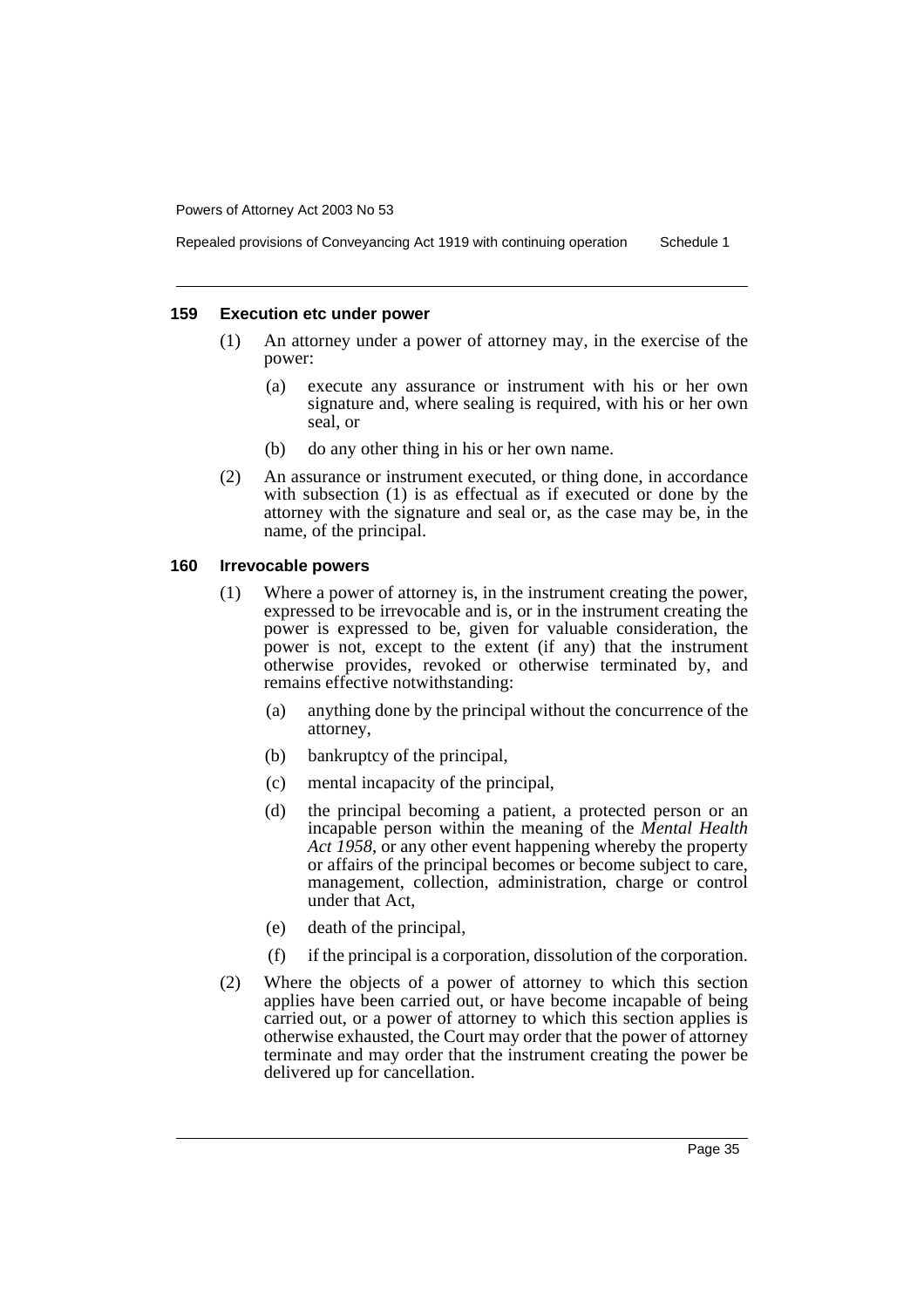Schedule 1 Repealed provisions of Conveyancing Act 1919 with continuing operation

(3) This section does not apply to a power of attorney created by an instrument executed before the commencement of the *Conveyancing (Powers of Attorney) Amendment Act 1983*.

#### **161 Termination etc—protection of attorney**

- (1) Where:
	- (a) an attorney under a power of attorney does an act within the scope of the power, and
	- (b) at that time the attorney does not have notice that the power has terminated or has been suspended,

the attorney shall be entitled to rely on the power, as against the principal and any other person, notwithstanding any termination or suspension of the power before the time of the act, in the same manner and to the same extent as if the power had not terminated, or had not been suspended, before the time of the act.

(2) This section applies only to an act done by an attorney after the commencement of the *Conveyancing (Powers of Attorney) Amendment Act 1983*.

#### **162 Termination etc—protection of strangers**

- (1) Where:
	- (a) an attorney under a power of attorney does an act within the scope of the power, professing to act on behalf of another,
	- (b) at the time of the act of the attorney or afterwards, a third person:
		- (i) acts as a purchaser or incurs an obligation or otherwise acts to his or her detriment in a transaction (with the attorney or with any other person) which depends for its validity or effect on the power not having terminated, and not being suspended, at the time of the act of the attorney, or
		- (ii) acts in reliance on a right, title or interest which so depends, and
	- (c) at the time of the act of the third person he or she does not have notice that, at the time of the act of the attorney, the power had terminated, or was suspended so far as concerns the authority of the attorney to do that act,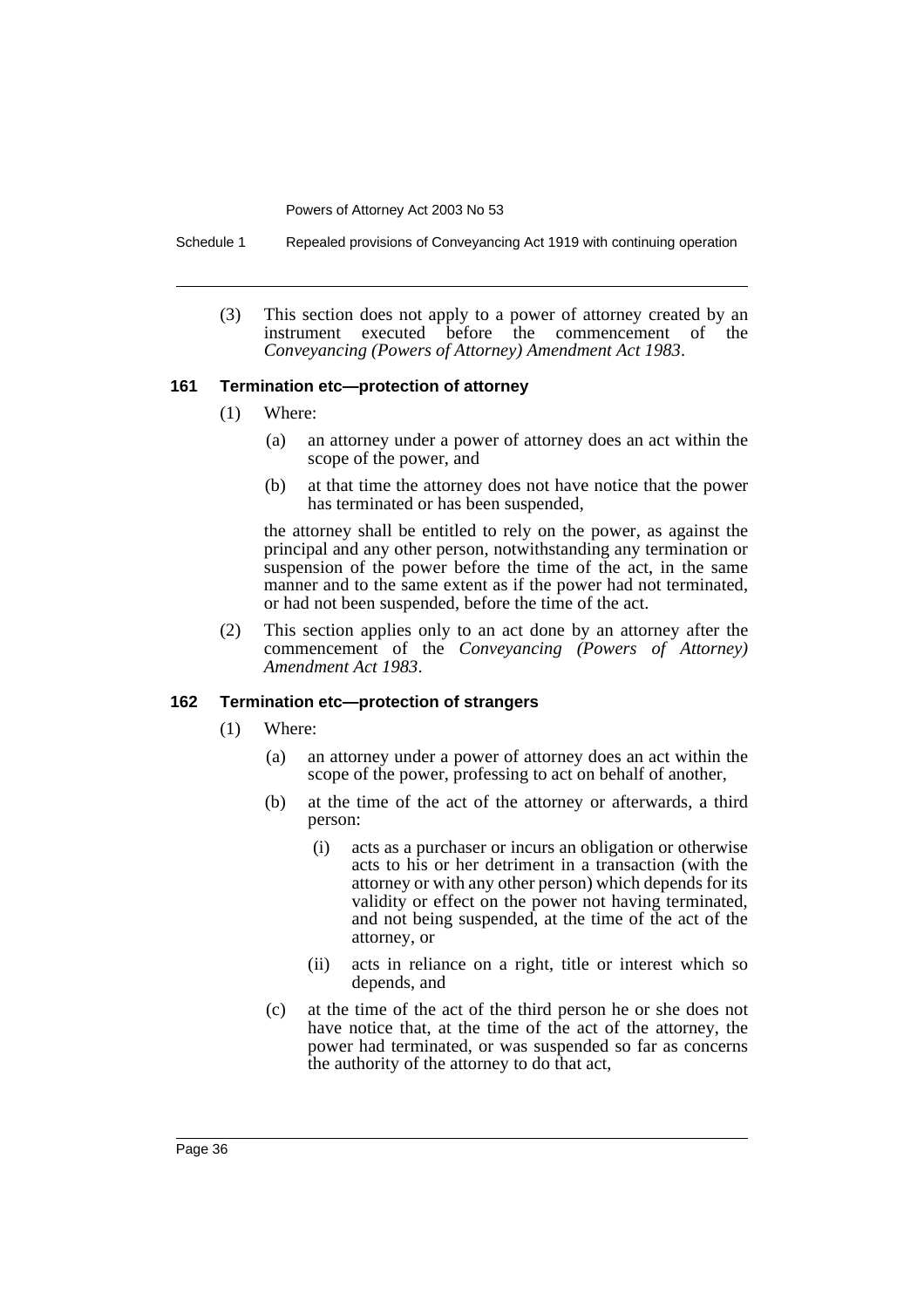Repealed provisions of Conveyancing Act 1919 with continuing operation Schedule 1

the third person and any person claiming under him or her shall be entitled, as against the principal and the attorney and any other person, to rely on the power notwithstanding any termination of the power before the time of the act of the attorney, and notwithstanding any suspension of the power at that time so far as concerns authority to do that act, in the same manner and to the same extent as if the power had not terminated before the time of the act of the attorney or, as the case may be, were not under suspension at that time.

- (2) Subsection (1) does not entitle an attorney to rely on a power in support of an act within the scope of the power done by him or her with notice of termination of the power or notice of suspension of the power so far as concerns authority to do that act.
- (3) This section applies only to an act done by an attorney after the commencement of the *Conveyancing (Powers of Attorney) Amendment Act 1983*.

#### **162A Attorney acting with knowledge of termination or suspension of power**

- (1) Where a power of attorney has terminated and an attorney under the power, knowing of the termination, does any act or thing under or in pursuance of the power, that attorney under the power is guilty of an indictable offence and liable to imprisonment for 5 years.
- (2) Where a power of attorney is suspended so far as concerns authority to an attorney to do an act or thing of any nature and an attorney under the power, knowing of the suspension, does an act or thing of that nature under or in pursuance of the power, that attorney under the power is guilty of an indictable offence and liable to imprisonment for 5 years.
- (3) This section applies only to acts or things done after the commencement of the *Conveyancing (Powers of Attorney) Amendment Act 1983*.

#### **162B Saving**

Sections 161, 162 and 162A, as enacted immediately before the commencement of the *Conveyancing (Powers of Attorney) Amendment Act 1983*, continue to apply to and in respect of a power of attorney executed before that commencement as if they had not been repealed.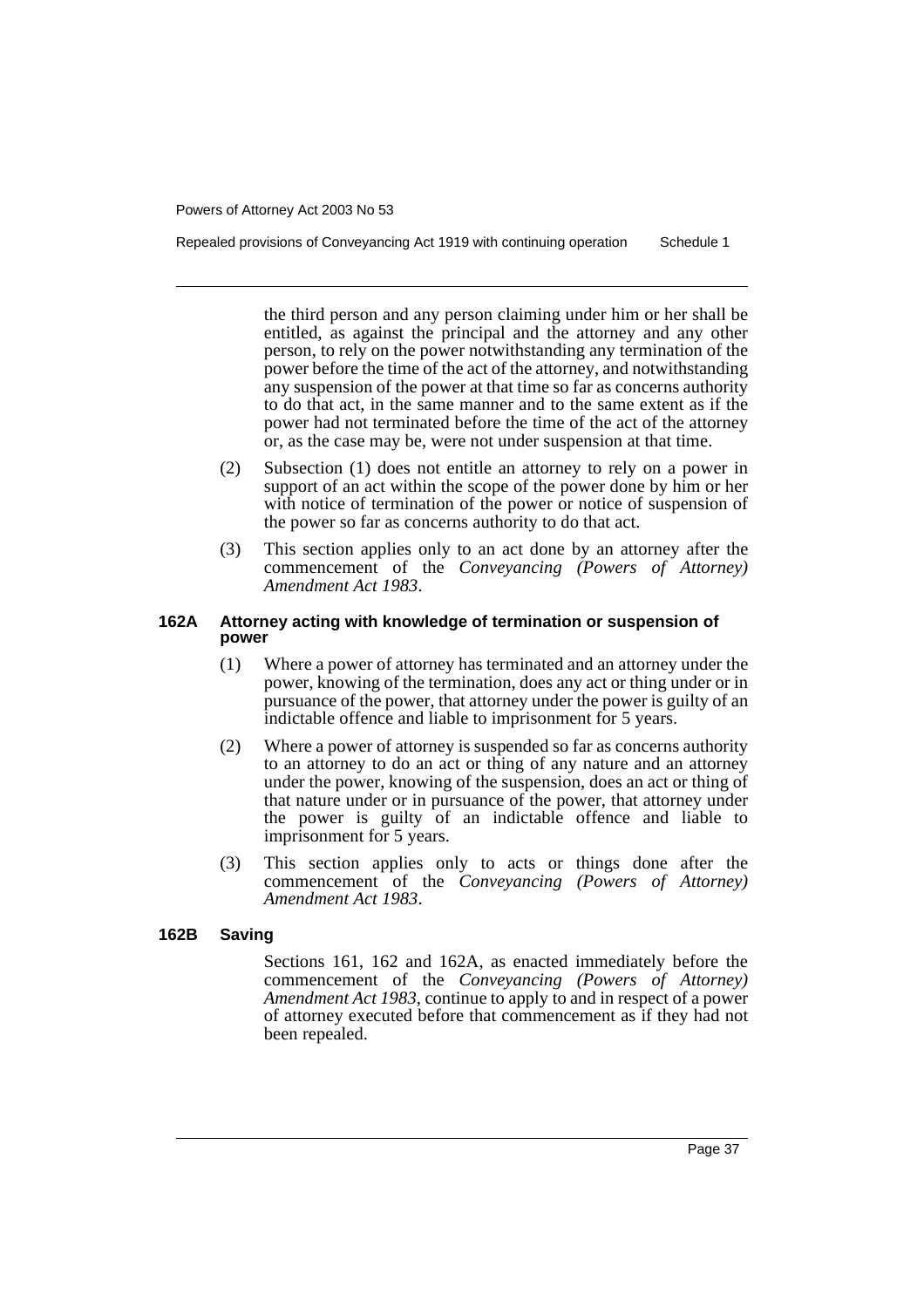Schedule 1 Repealed provisions of Conveyancing Act 1919 with continuing operation

#### **163 Registration of powers of attorney**

- (1) Any instrument (whether executed before or after the commencement of this Act) creating a power of attorney for any purpose whatever may be registered.
- (2) Where such instrument is executed after the commencement of this Act no conveyance or other deed not being a lease or agreement for a lease for a term not exceeding three years, and no memorandum by this Act operating as a deed executed by the attorney under the power in pursuance of the power shall be of any force or validity whatsoever unless the instrument creating the power has been registered:

Provided that on registration of the instrument creating the power every such conveyance deed or memorandum executed by the attorney under the power shall take effect as if the instrument creating the power had been registered before the execution of the conveyance deed or memorandum.

- (3) Any instrument revoking any such power may also be registered.
- (4) Every such conveyance and other deed and memorandum as is mentioned in subsection (2) executed by the attorney under a power of attorney before the commencement of the *Conveyancing (Amendment) Act 1930*, shall have the same effect as if that Act had been in operation at the time of the execution.
- (5) Nothing in the last preceding subsection shall affect the rights of any party to any proceeding at law or in equity concluded before or pending at the commencement of the *Conveyancing (Amendment) Act 1930*.

#### **163A Proof of powers of attorney**

- (1) Where, in the manner provided by subsection (2), a document (being a legible document) is certified to be a true and complete copy of the contents of an instrument creating a power of attorney, the document is evidence:
	- (a) as against the principal under the power of attorney—of the execution and contents of the instrument, and
	- (b) as against any other person—of the contents of the instrument.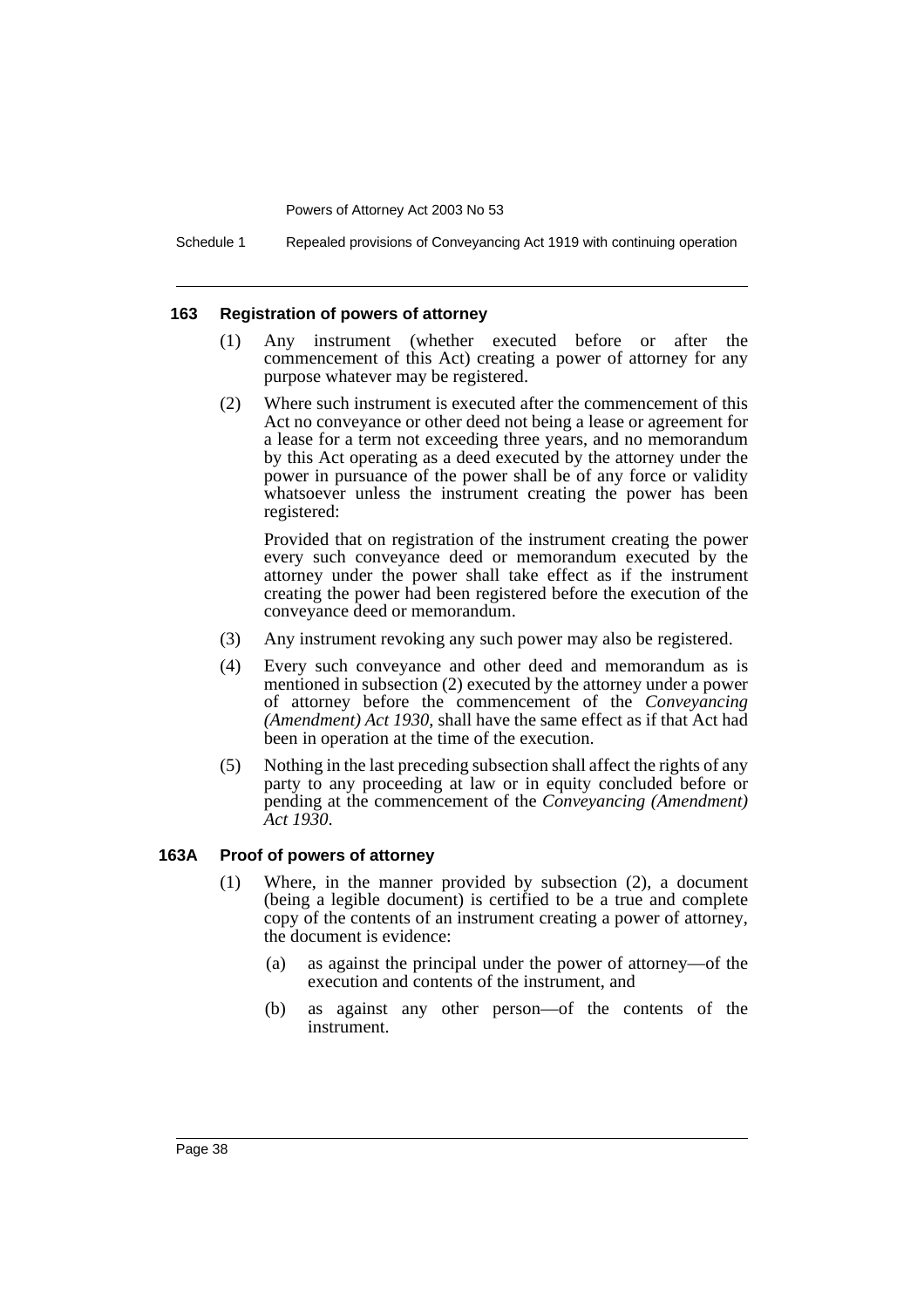Repealed provisions of Conveyancing Act 1919 with continuing operation Schedule 1

- (2) A document is certified in the manner provided by this subsection:
	- (a) if there is endorsed on the document a written certificate, to the effect that the document is a true and complete copy of the contents of the instrument of which it purports to be a copy, by:
		- (i) the principal under the power of attorney created by the instrument, or
		- (ii) a person of a prescribed class, and
	- (b) if each page of the document bears the signature of the person who gives the certificate referred to in paragraph (a).
- (3) Subsection (1) does not make a document better evidence than is the instrument of the contents of which it purports to be a copy.
- (4) This section does not affect any other method of proving the execution or contents of an instrument creating a power of attorney.
- (5) A person who gives a certificate for the purposes of this section knowing the certificate to be false is guilty of an indictable offence and liable to imprisonment for 5 years.
- (6) This section applies only to a document certified for the purposes of this section after the commencement of the *Conveyancing (Powers of Attorney) Amendment Act 1983*.

#### **163B Power conferred by prescribed form of instrument**

- (1) Subject to this section, an instrument (whether or not under seal) in or to the effect of the form in Schedule 7 confers on the attorney thereby appointed authority to do on behalf of the person executing the instrument anything the person executing the instrument may lawfully authorise an attorney to do.
- (2) The authority conferred by an instrument referred to in subsection (1) does not include:
	- (a) authority to exercise or perform any power, authority, duty or function as a trustee conferred or imposed on the person executing the instrument, or
	- (b) unless it is expressly conferred by the instrument—authority to execute an assurance or other document, or do any other act, as a result of which a benefit would be conferred on the attorney appointed by the instrument.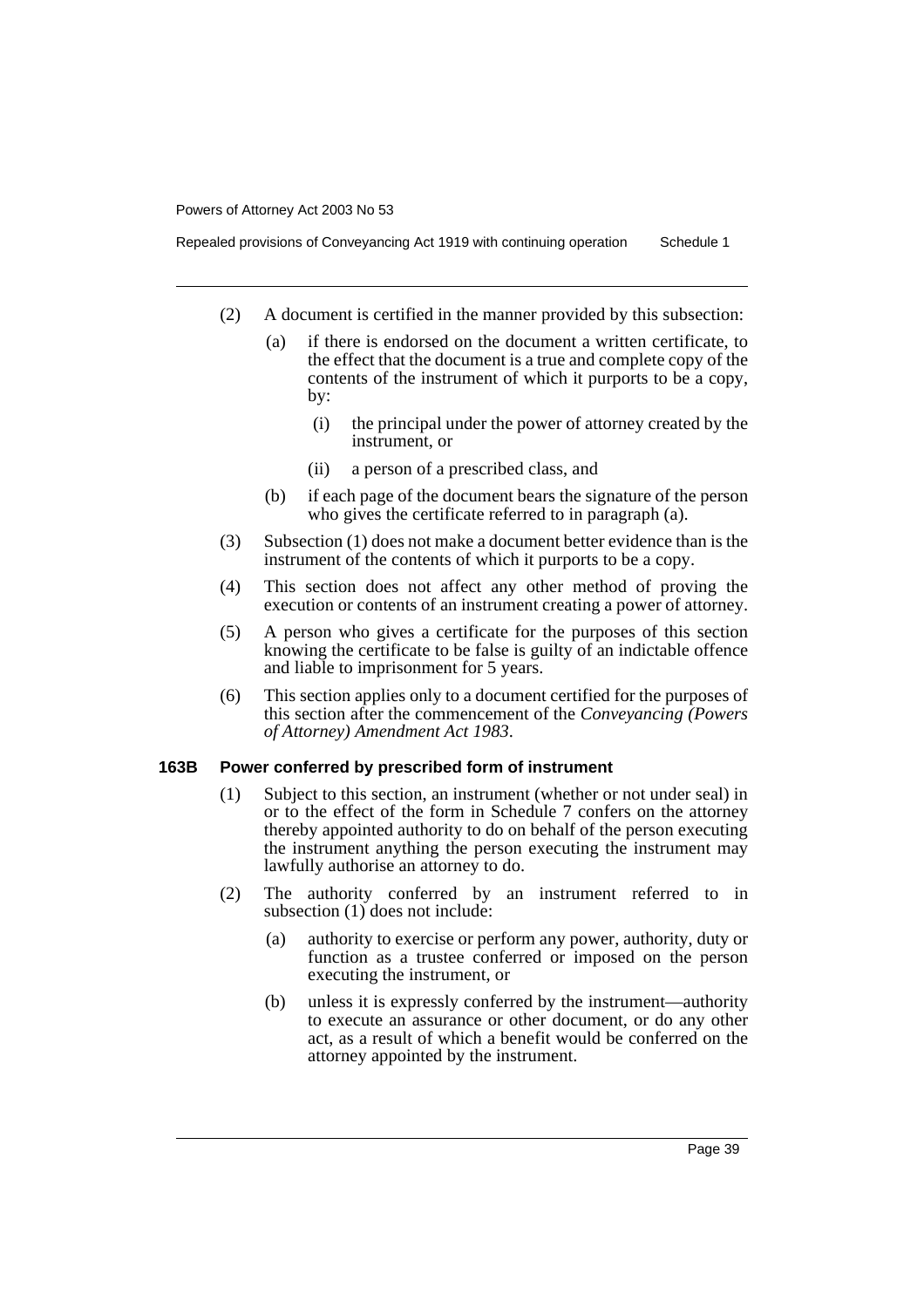Schedule 1 Repealed provisions of Conveyancing Act 1919 with continuing operation

(3) Where an instrument referred to in subsection (1) specifies any conditions or limitations to which the authority conferred by the instrument is to be subject, the authority is so conferred subject to compliance with those conditions or limitations.

#### **Division 2 Unsoundness of mind etc**

#### **163C Application of Division**

This Division applies only to a power of attorney given after the commencement of the *Conveyancing (Powers of Attorney) Amendment Act 1983*.

#### **163D Definitions**

In this Division:

*incommunicate*, in relation to a person, means under such a handicap of body or mind, by way of coma or paralysis or otherwise, whether or not induced by any drug or by medical or other treatment, that the person is unable to receive communications respecting the person's property or affairs, or to express the person's will respecting the person's property or affairs.

*protected power of attorney* means a power of attorney referred to in section  $163F(2)$ .

#### **163E Initial unsoundness of mind**

- (1) Subject to this section, a power of attorney is not ineffective by reason that any act within the scope of the power is of a nature which is, at the time when the power is given, beyond the understanding of the principal through unsoundness of mind.
- (2) Subject to subsections (3) to (6), a power of attorney does not authorise an attorney under the power to do an act of a nature which is, at the time when the power is given, beyond the understanding of the principal through unsoundness of mind.
- (3) Where, on application by the principal under a power of attorney, it appears to the Court that the nature of the acts, or some one or more of the acts, within the scope of the power was not, at the time when the power was given, beyond the understanding of the principal through unsoundness of mind, the Court may by order confirm the power wholly or in part as the case requires.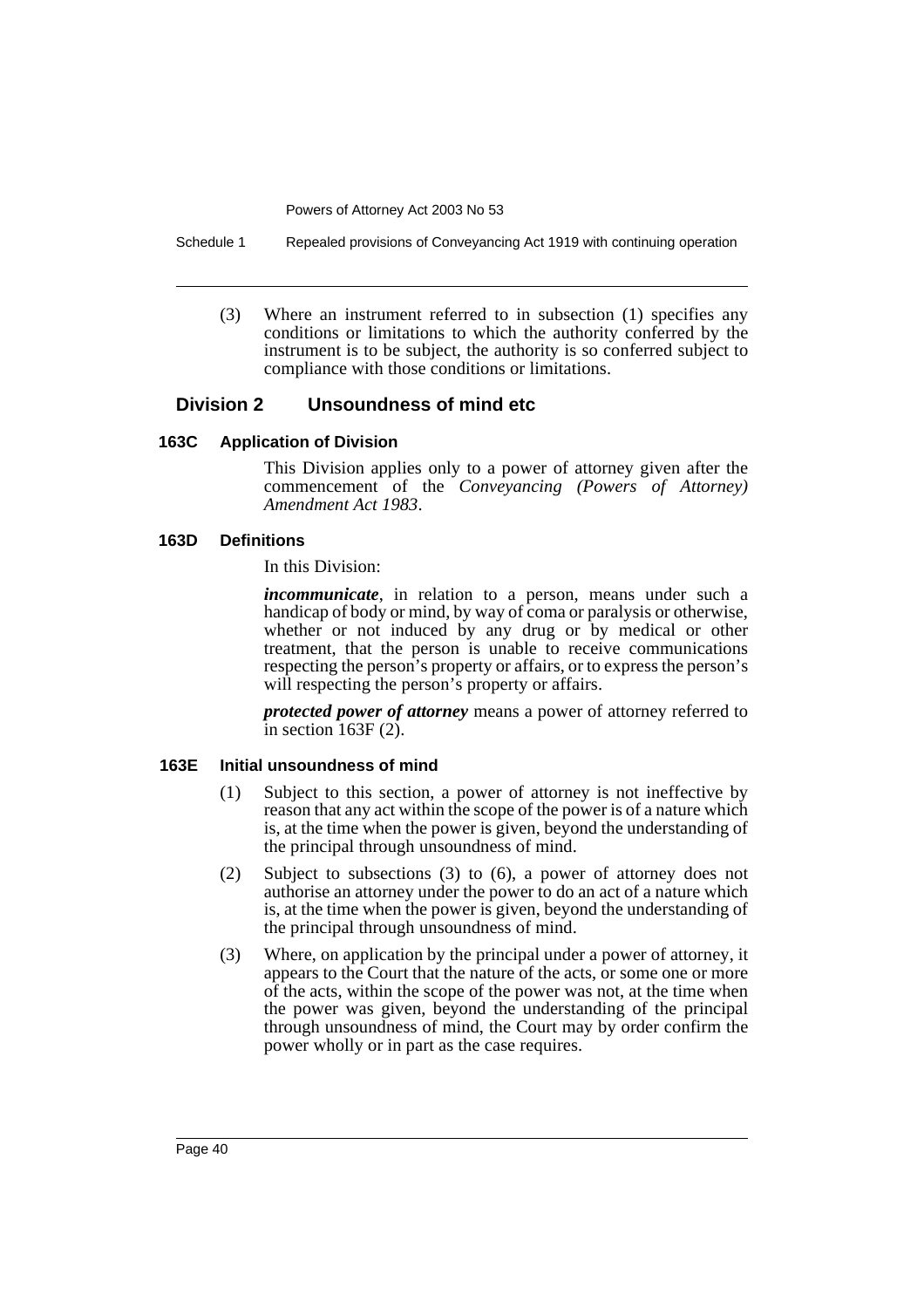Repealed provisions of Conveyancing Act 1919 with continuing operation Schedule 1

- (4) Where, on application by the principal under a power of attorney, it appears to the Court that the principal has, before or during the proceedings on the application, affirmed the power wholly or in part, the Court may by order confirm the power wholly or in part as the case requires, but only to the extent to which it appears to the Court that the principal was, at the time of the affirmation, sufficiently of sound mind so to affirm.
- (5) Where, on application by the principal under a power of attorney (whether or not a protected power of attorney) it appears to the Court:
	- (a) that the principal is incapable of affirming the power because:
		- the principal lacks capacity by reason of the continuation of unsoundness of mind that affected the principal when the principal gave the power, or
		- (ii) the principal is incommunicate, and
	- (b) that it is for the benefit of the principal that the power be confirmed wholly or in part,

the Court may by order confirm the power wholly or in part as the case requires.

- (6) Where the Court makes an order under this section confirming a power of attorney wholly or in part, an act within the scope of the power to the extent so confirmed, done after the order takes effect by an attorney under the power, shall be as good for all purposes and between all persons as if at the time when the order takes effect the principal were of full capacity and in due form confirmed the power of attorney to the extent of the order of confirmation.
- (7) Subsection (5) applies only if and so far as a contrary intention is not expressed in the instrument creating the power, and shall have effect subject to the terms of the instrument creating the power.

#### **163F Supervening unsoundness of mind**

(1) A power of attorney is effective so far as concerns any act within its scope, being an act of a nature which is not, at the time of the act, beyond the understanding of the principal through unsoundness of mind.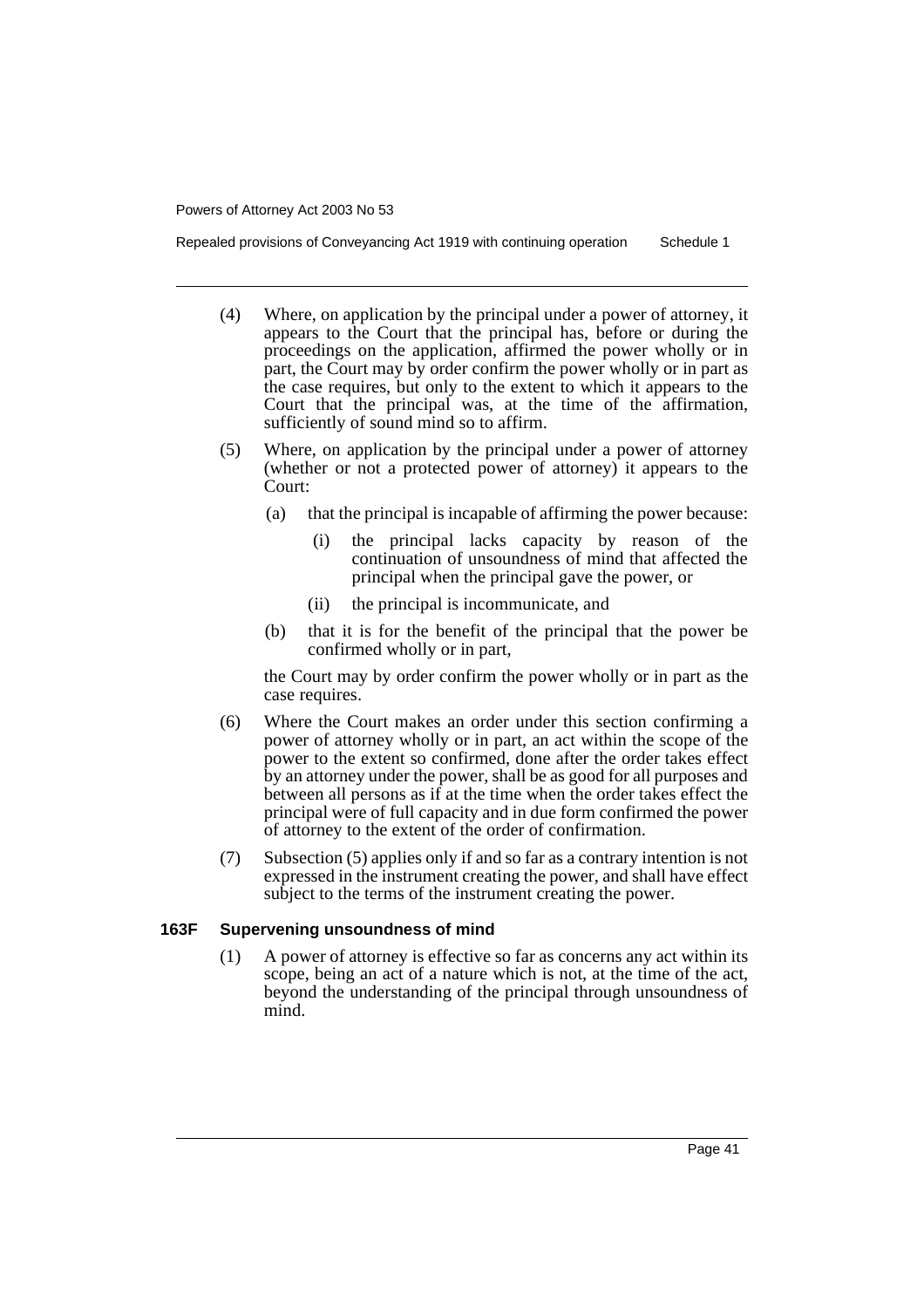Schedule 1 Repealed provisions of Conveyancing Act 1919 with continuing operation

#### (2) Where:

- (a) a power of attorney is, in the instrument creating the power, expressed to be given with the intention that it will continue to be effective notwithstanding that, after the execution of the instrument, the principal suffers loss of capacity through unsoundness of mind,
- (b) the execution of the instrument is attested by a prescribed person (not being an attorney under the power), and
- (c) there is endorsed on, or annexed to, the instrument a certificate by that prescribed person stating that the prescribed person explained the effect of the instrument to the principal before it was executed,

the power of attorney is effective so far as concerns any act within its scope, notwithstanding that the act is of a nature which is, at the time of the act, beyond the understanding of the principal through unsoundness of mind.

- (3) This section does not save a power of attorney from being or becoming ineffective by reason of any matter other than an unsoundness of mind of the principal arising after the execution of the instrument creating the power.
- (4) This section applies only if and so far as a contrary intention is not expressed in the instrument creating the power, and shall have effect subject to the terms of the instrument creating the power.

#### **163G Judicial control in certain circumstances**

- (1) This section applies to:
	- (a) a protected power of attorney, and
	- (b) a power of attorney the principal under which is for the time being incommunicate.
- (2) Where, on application by the principal under a power of attorney, it appears to the Court to be for the principal's benefit, the Court may, on the principal's behalf, by order:
	- (a) remove a person from office as attorney,
	- (b) appoint a person to fill a vacancy in the office of attorney,
	- (c) with the consent of the attorney and of any other interested person:
		- (i) alter the scope of the power,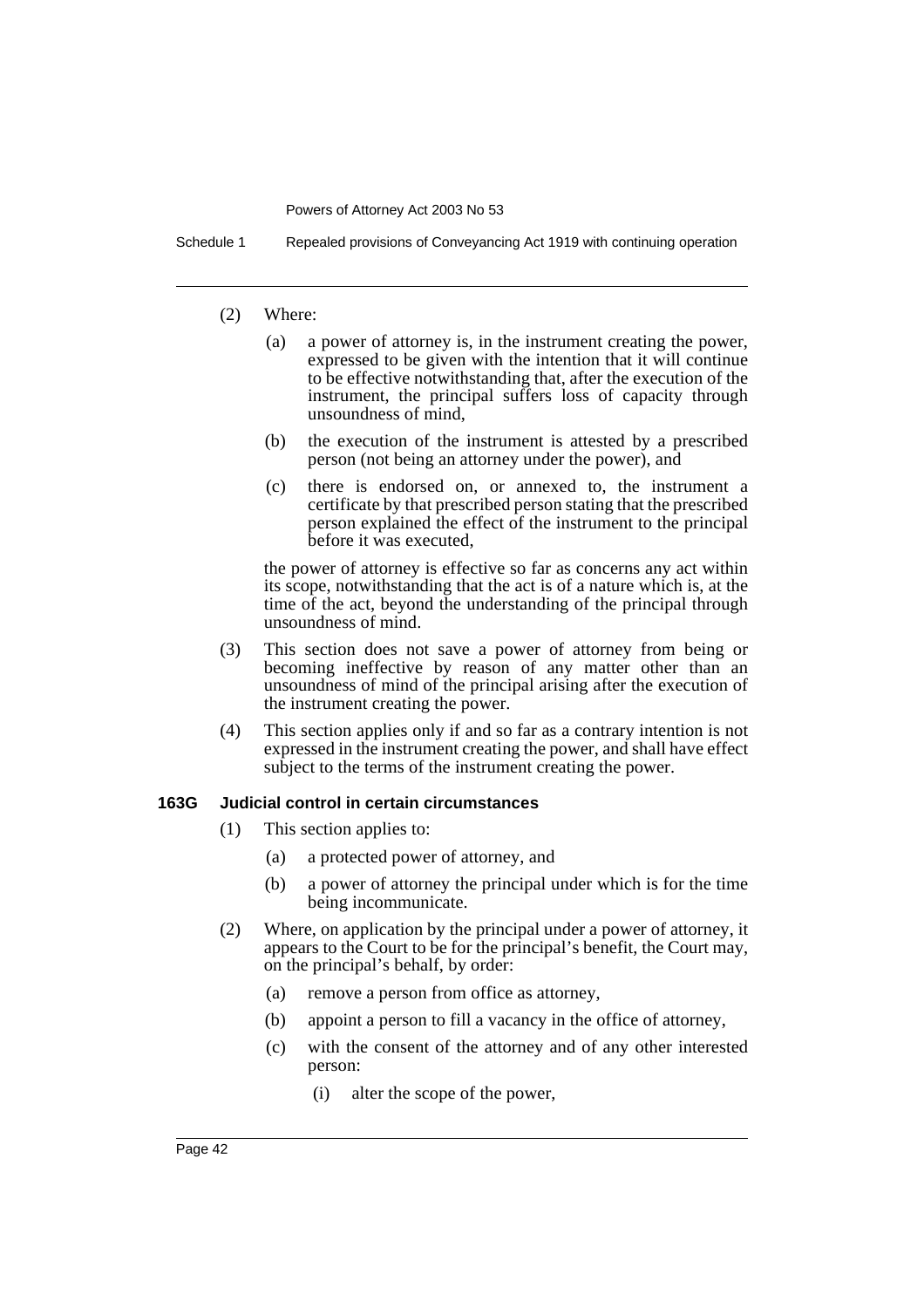Repealed provisions of Conveyancing Act 1919 with continuing operation Schedule 1

- (ii) otherwise alter the instrument creating the power, or
- (iii) alter the rights and duties of the principal and the attorney between themselves,
- (d) direct an attorney to furnish accounts and other information to the Court or to a person approved by the Court, or
- (e) revoke the power.
- (3) For the purposes of subsection (2) (b), a vacancy in the office of attorney occurs in any of the following events:
	- (a) renunciation of the power by an attorney,
	- (b) removal of an attorney by the principal or with the principal's authority, or by the Court under subsection (2),
	- (c) disability of an attorney,
	- (d) death of an attorney,
	- (e) where an attorney is a corporation, liquidation or dissolution of the corporation,
	- (f) other event personal to an attorney whereby the attorney's authority is terminated.
- (4) Where the Court makes an order directing an attorney to furnish accounts or other information under subsection (2) (d), the Court may make further orders for:
	- (a) preventing unnecessary disclosure of the attorney, and
	- (b) inquiry and report on the conduct of the attorney.
- (5) The Court may revoke a power of attorney under subsection (2) (e) notwithstanding anything in the instrument creating the power, but otherwise subsections  $(2)$ ,  $(3)$  and  $(4)$  apply only if and so far as a contrary intention is not expressed in the instrument creating the power, and shall have effect subject to the terms of the instrument creating the power.
- (6) A removal, appointment, alteration or revocation under subsection (2) (a), (b), (c) and (e) shall have effect as if done in due form by the principal, and as if the principal were of full capacity and were, so far as necessary, authorised to do the thing in question by the instrument creating the power.
- (7) This section has effect subject to section 160.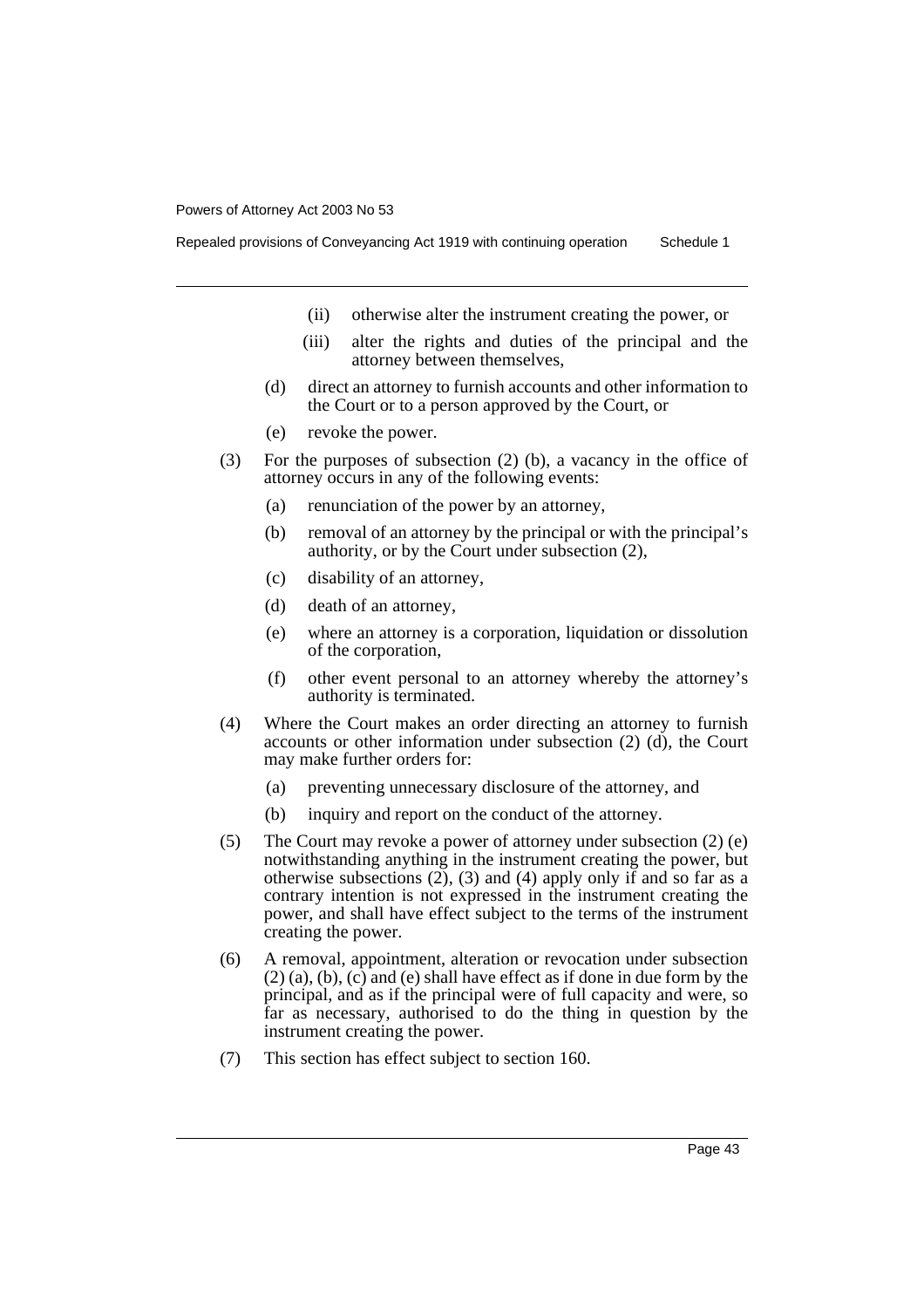Schedule 1 Repealed provisions of Conveyancing Act 1919 with continuing operation

#### **163H Procedure where principal incommunicate**

- (1) Where the principal under a power of attorney is incommunicate:
	- (a) proceedings under this Division by the principal:
		- (i) may be commenced and carried on as prescribed by rules of court, or
		- (ii) subject to rules of court, may be commenced and carried on as if the principal were of unsound mind, and
	- (b) subject to rules of court, all persons shall, in relation to the proceedings, be as nearly as may be in the like position in law as if the principal were of unsound mind.
- (2) Subsection (1) does not limit the rule-making powers conferred by the *Supreme Court Act 1970*.

### **Schedule 7 General power of attorney**

(Section 163B)

### **Part 1**

THIS POWER OF ATTORNEY is made on the .................... day of .................... 19 .......... by AB of ...........................................................................................

- **1** I appoint CD of ........................................ to be my attorney to exercise, subject to any conditions and limitations specified in Part 2 of this instrument, the authority conferred on an attorney by section 163B of the *Conveyancing Act 1919*, to do on my behalf anything I may lawfully authorise an attorney to do.
- **\*2** In the exercise of the authority conferred on my attorney by section 163B of the *Conveyancing Act 1919*, my attorney is authorised to execute an assurance or other document, or do any other act, whereby a benefit is conferred on my attorney.
- **\*3** This general power of attorney is given with the intention that it will continue to be effective notwithstanding that after its execution I suffer loss of capacity through unsoundness of mind.

(\*Clause 2 or 3, or clauses 2 and 3, may be omitted.)

## **Part 2 Conditions and Limitations**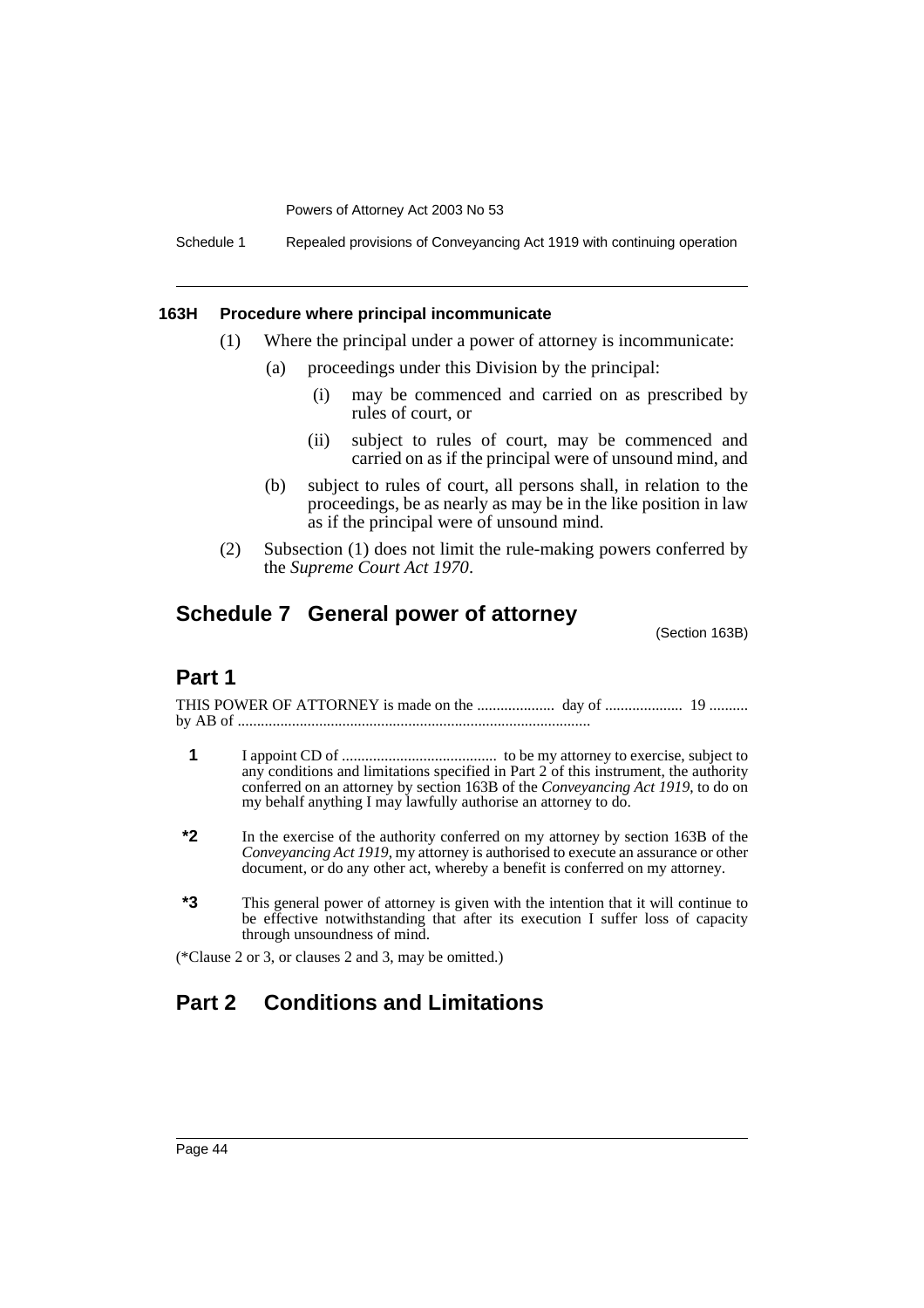Form for prescribed power of attorney Schedule 2

## **Schedule 2 Form for prescribed power of attorney**

(Section 8)

|   | <b>General power of attorney</b>                                             |
|---|------------------------------------------------------------------------------|
|   | <b>Part 1 General</b>                                                        |
|   |                                                                              |
|   |                                                                              |
|   | [name]                                                                       |
|   |                                                                              |
|   | <i>ddress</i> l                                                              |
| 1 |                                                                              |
|   | [name(s)]                                                                    |
|   |                                                                              |
|   | [address(es)]                                                                |
|   | to be my attornay(s). My attornay may evergise the authority conferred on my |

to be my attorney(s). My attorney may exercise the authority conferred on my attorney by Part 2 of the *Powers of Attorney Act 2003* to do on my behalf anything I may lawfully authorise an attorney to do. My attorney's authority is subject to any additional details specified in Part 2 of this document.

\*2 I give this power of attorney with the intention that it will continue to be effective if I lack capacity through loss of mental capacity after its execution.

*[\*You can cross out clause 2 if you do not want it to apply. If you want clause 2 to apply, then you need to see a solicitor, barrister, registrar of a Local Court or other prescribed witness referred to in section 19 of the Powers of Attorney Act 2003 who must complete the certificate that is required under that section.]*

\*3 This power of attorney operates:

\*immediately

\*when my attorney accepts (or as each of my attorneys accept) the appointment

\*on and from........................................ up to and including........................................

*[specify dates]*

\*when my attorney considers that I need assistance managing my affairs

\*other.........................................................................................................................

*[\*If you include clause 2 above, the power of attorney will not operate to confer any authority on an attorney until the attorney accepts the power of attorney by signing this document.] [\*Cross out the options that you do not want.]*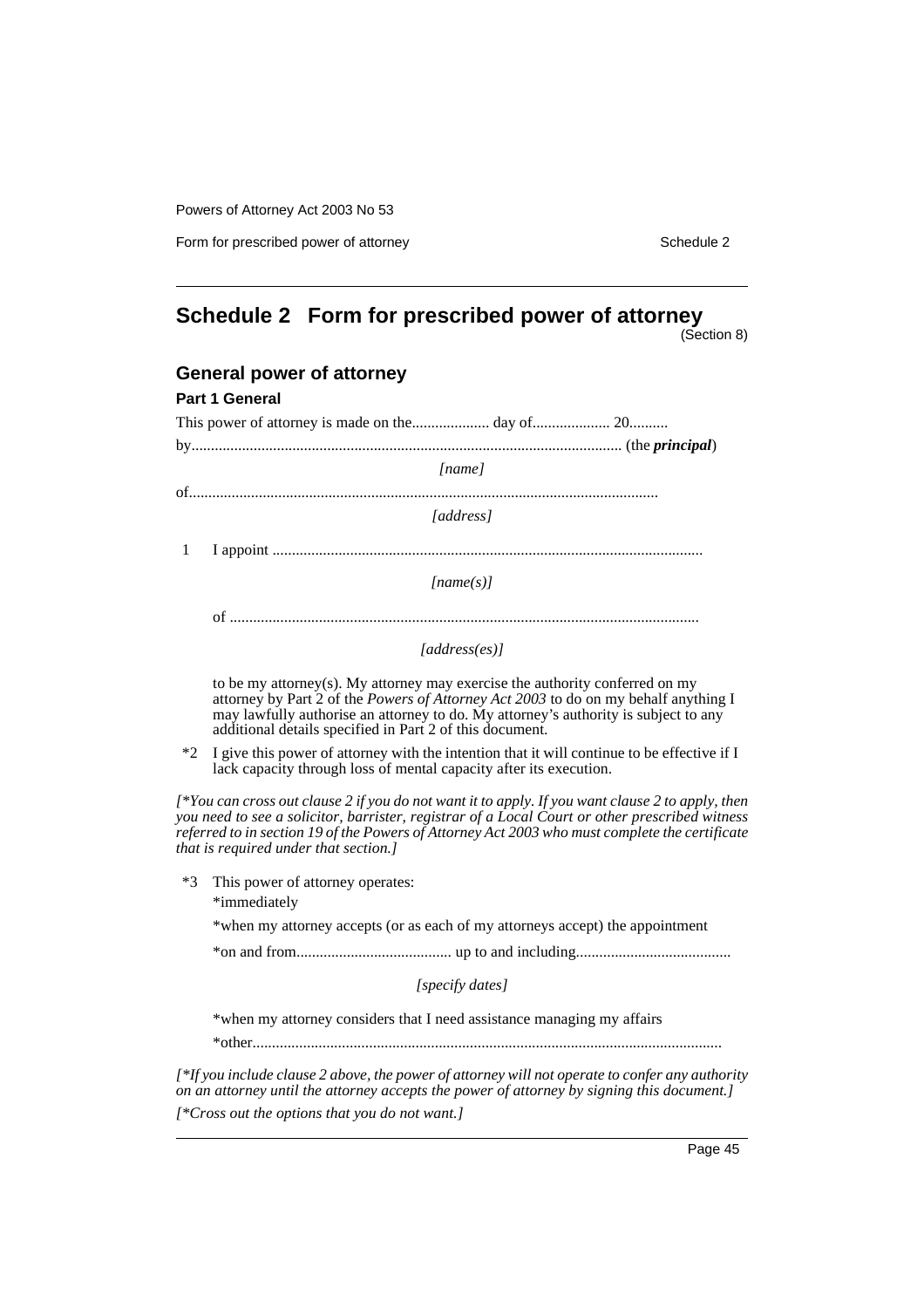Schedule 2 Form for prescribed power of attorney

If no option is selected or the options chosen are unclear or inconsistent, I intend that the power of attorney will operate immediately or, if clause 2 is not crossed out, when my attorney accepts, or as each of my attorneys accept, the appointment.

4 If I appoint more than one attorney, then I appoint them jointly and severally.

*[Cross out "and severally" if you want your power of attorney to operate only when both attorneys act together and are both living. You should get legal advice on changing this clause.]*

#### **Part 2 Additional powers and restrictions**

\*5 I authorise my attorney to give reasonable gifts as provided by section 11 (2) of the *Powers of Attorney Act 2003*.

*[\*Cross out if you do not want to confer this authority.]*

\*6 I authorise my attorney to confer benefits on the attorney to meet the attorney's reasonable living and medical expenses as provided by section 12 (2) of the *Powers of Attorney Act 2003*.

*[\*Cross out if you do not want to confer this authority.]*

- \*7 I authorise my attorney to confer benefits on *[insert name(s) and address(es) of each third party]* to meet their reasonable living and medical expenses as provided by section 13 (2) of the *Powers of Attorney Act 2003*.
- *[\*Cross out if you do not want to confer this authority.]*
- \*8 This power of attorney is subject to the following conditions and limitations: .........................................................................................................................

*[specify conditions and/or limitations]*

*[\*Cross out if you do not want to add conditions or limitations.]*

Signed, sealed and delivered by

..................................................

*[principal's signature]*

............................................................

in the presence of

*[witness's signature]*

*[witness's name]* ..................................................

*[witness's address]*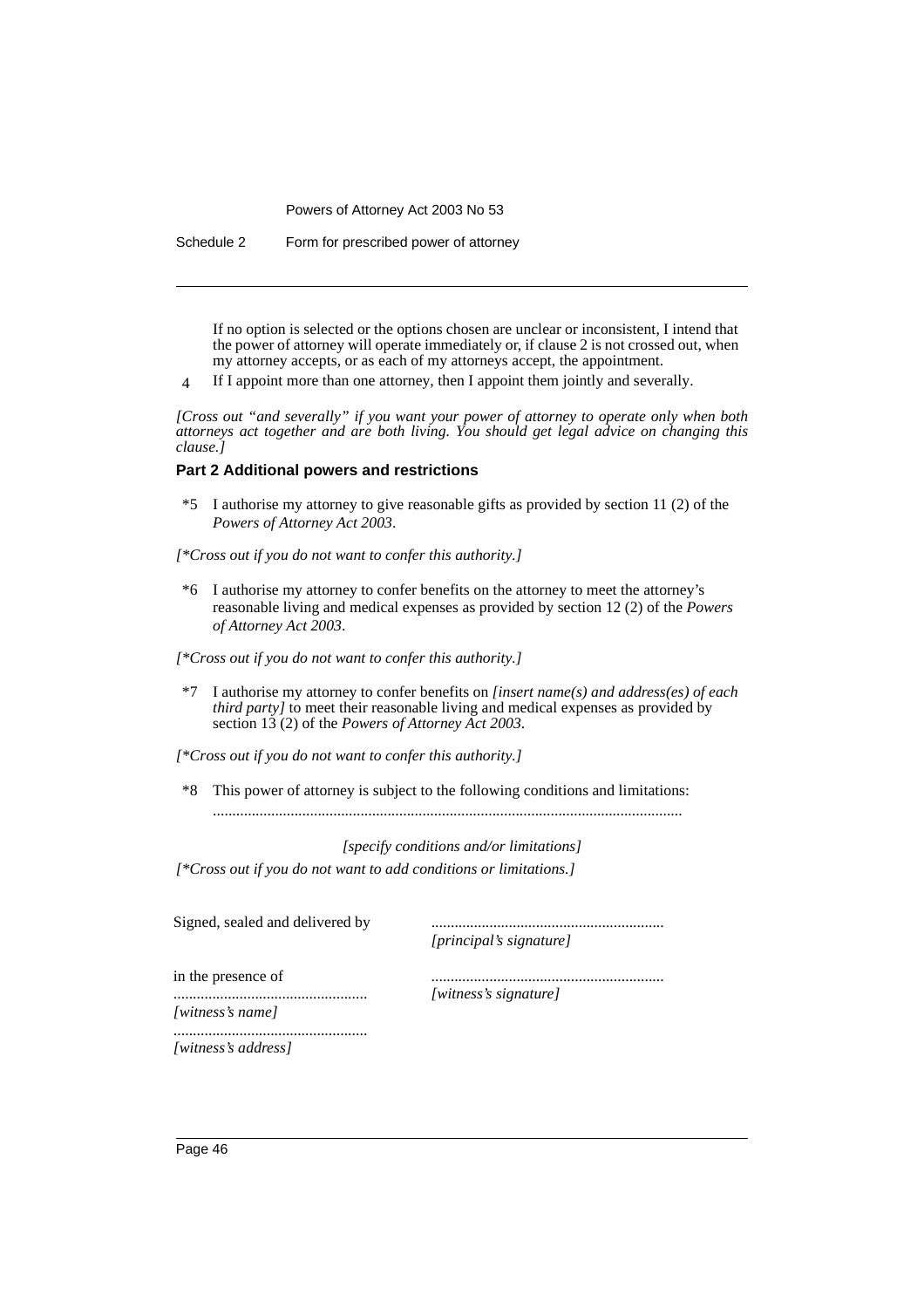Form for prescribed power of attorney Schedule 2

*[The following certificate is to be completed only if clause 2 is retained and you want to create an enduring power of attorney.]*

**Certificate under section 19 of the Powers of Attorney Act 2003**

I, ......................................................................................................................... *[name]*

of .........................................................................................................................

*[address]*

certify the following:

- 1 I explained the effect of this power of attorney to the principal before it was signed.
- 2 The principal appeared to understand the effect of this power of attorney.
- 3 I am a prescribed witness.
- 4 I am not an attorney under this power of attorney.
- 5 I have witnessed the signature of this power of attorney by the principal.

dated............................. ........................................

\*solicitor/barrister,

\*registrar of a Local Court,

\*licensed conveyancer,

\*Public Trustee employee,

\*trustee company employee,

\*other (*specify...................................................................................................*)

*[\*Delete inappropriate categories.]*

#### **Acceptance by attorney**

*[To be used for enduring powers of attorney only. It must be signed before the power of attorney can be used by the attorney.]*

I accept my appointment as an attorney under this enduring power of attorney.

dated............................. ........................................

*[attorney's signature]*

#### **Important information for principals and attorneys**

(1) A power of attorney is an important and powerful legal document. You should get legal advice before you sign it.

A power of attorney gives the attorney the authority to buy and sell real estate, shares and other assets for the principal, to operate the principal's bank accounts, to spend the principal's money on behalf of the principal and to exercise many other powers. It is not to be used after the principal dies.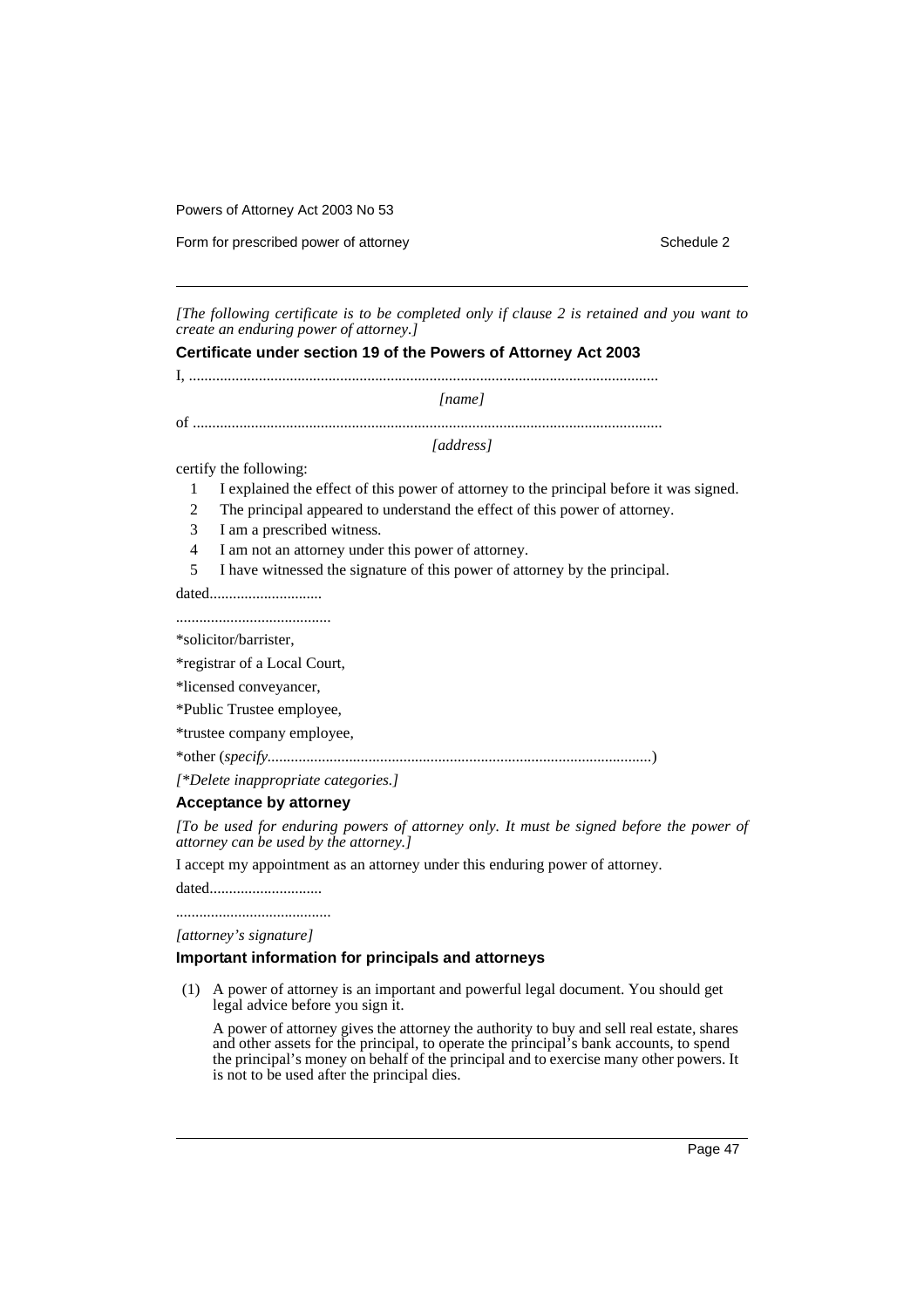Schedule 2 Form for prescribed power of attorney

- (2) A power of attorney cannot be used for health or lifestyle decisions. The principal should appoint an enduring guardian under the *Guardianship Act 1987* if the principal wants a particular person to make these decisions. For further information, contact the Guardianship Tribunal (toll free 1800 463 928 or www.gt.nsw.gov.au) or the Public Guardian ((02) 9265 3184 or 1800 451 510 or www.lawlink.nsw.gov.au/ opg).
- (3) Part 2 of the power of attorney will permit the attorney to use the principal's money and assets for the attorney or anyone else as provided by clauses  $\overline{5}$ , 6 and 7. If the principal does not want this to happen, then the principal should delete the powers from Part 2 that the principal does not want to give the attorney.
- (4) An attorney must always act in the best interests of the principal. Unless the attorney is expressly authorised, the attorney cannot gain a benefit from being an attorney.
- (5) This power of attorney is for use in New South Wales only. If you need a power of attorney for interstate or overseas, you may need to make a power of attorney under their laws. The laws of some other States and Territories in Australia may give effect to this power of attorney. However, you should not assume this will be the case. You should confirm whether the laws of the State or Territory concerned will in fact recognise this power of attorney.
- (6) An attorney should keep the attorney's own money and property separate from the principal's money and property, unless they are joint owners, or operate joint bank accounts. An attorney should keep reasonable accounts and records about the principal's money and property.
- (7) If the attorney is signing documents that affect real estate, the power of attorney must be registered at Land and Property Information NSW.

For information on powers of attorney, the attorney's duties and registration, contact Land and Property Information NSW ((02) 9228 6666 for a fact sheet or www.lpi.nsw.gov.au) or a solicitor, a trustee company or the Public Trustee (www.pt.nsw.gov.au).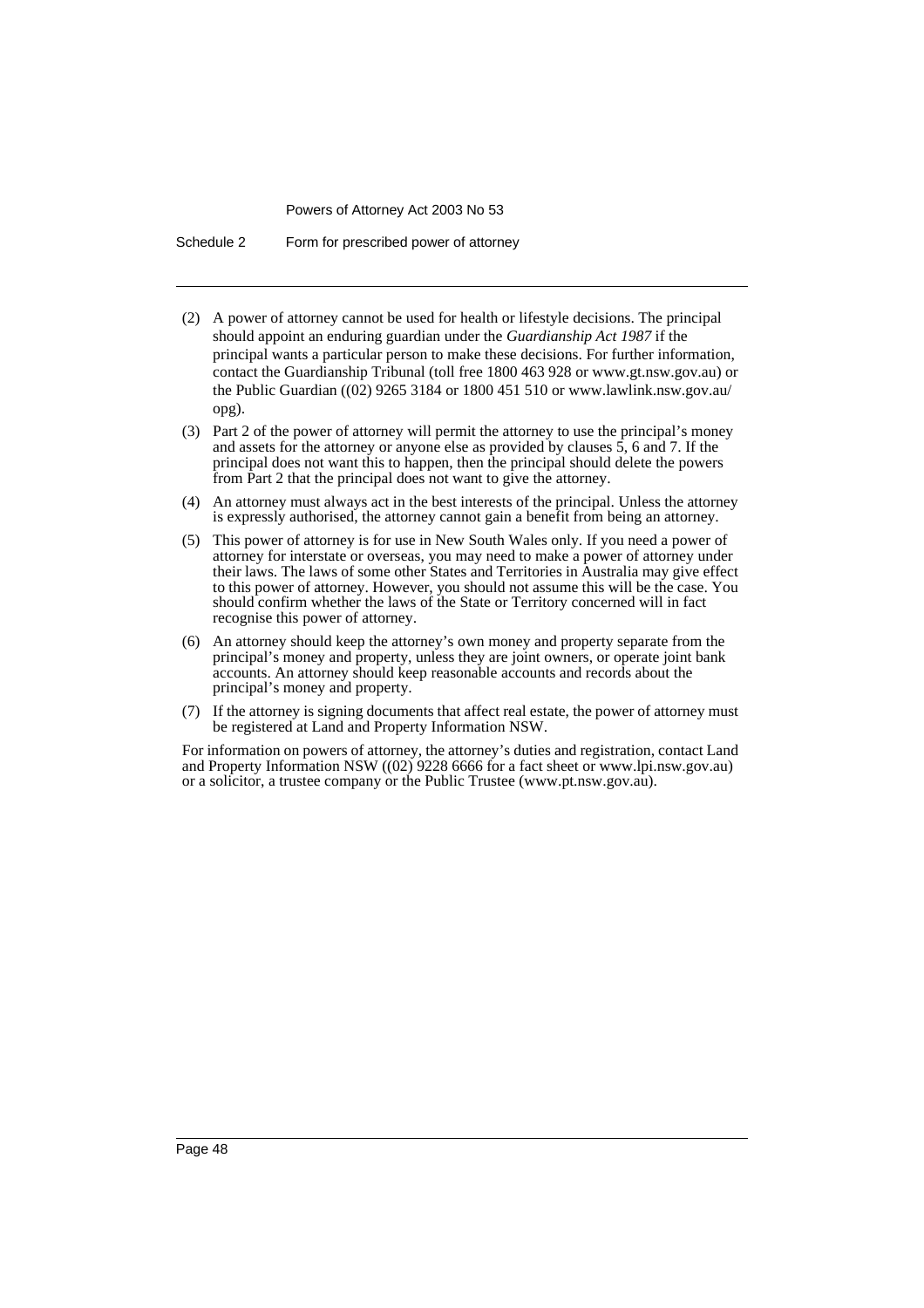Prescribed expressions and authorisations for prescribed powers of attorney Schedule 3

### **Schedule 3 Prescribed expressions and authorisations for prescribed powers of attorney**

(Sections 11 (2), 12 (2) and 13 (2))

#### **1 Authority to give gifts**

(1) The prescribed expression for the purposes of section 11 (2) is as follows:

I authorise my attorney to give reasonable gifts as provided by section 11 (2) of the *Powers of Attorney Act 2003*.

- (2) The prescribed expression authorises an attorney to give a gift only if:
	- (a) the gift is:
		- (i) to a relative or close friend of the principal, and
		- (ii) of a seasonal nature or because of a special event (including, for example, a birth or marriage), or
	- (b) the gift is a donation of the nature that the principal made when the principal had capacity or the principal might reasonably be expected to make,

and the gift's value is not more than what is reasonable having regard to all the circumstances and, in particular, the principal's financial circumstances and the size of the principal's estate.

(3) In this clause:

*close friend* of a principal means another individual who has a close personal relationship with the principal and a personal interest in the principal's welfare.

*relative* of a principal means:

- (a) a mother, father, wife, husband, daughter, son, step-daughter, step-son, sister, brother, half-sister, half-brother or grandchild of the principal, or
- (b) if the principal is a party to a domestic relationship within the meaning of the *Property (Relationships) Act 1984*, any person who is a relative, of the kind mentioned in paragraph (a), of either party to the relationship.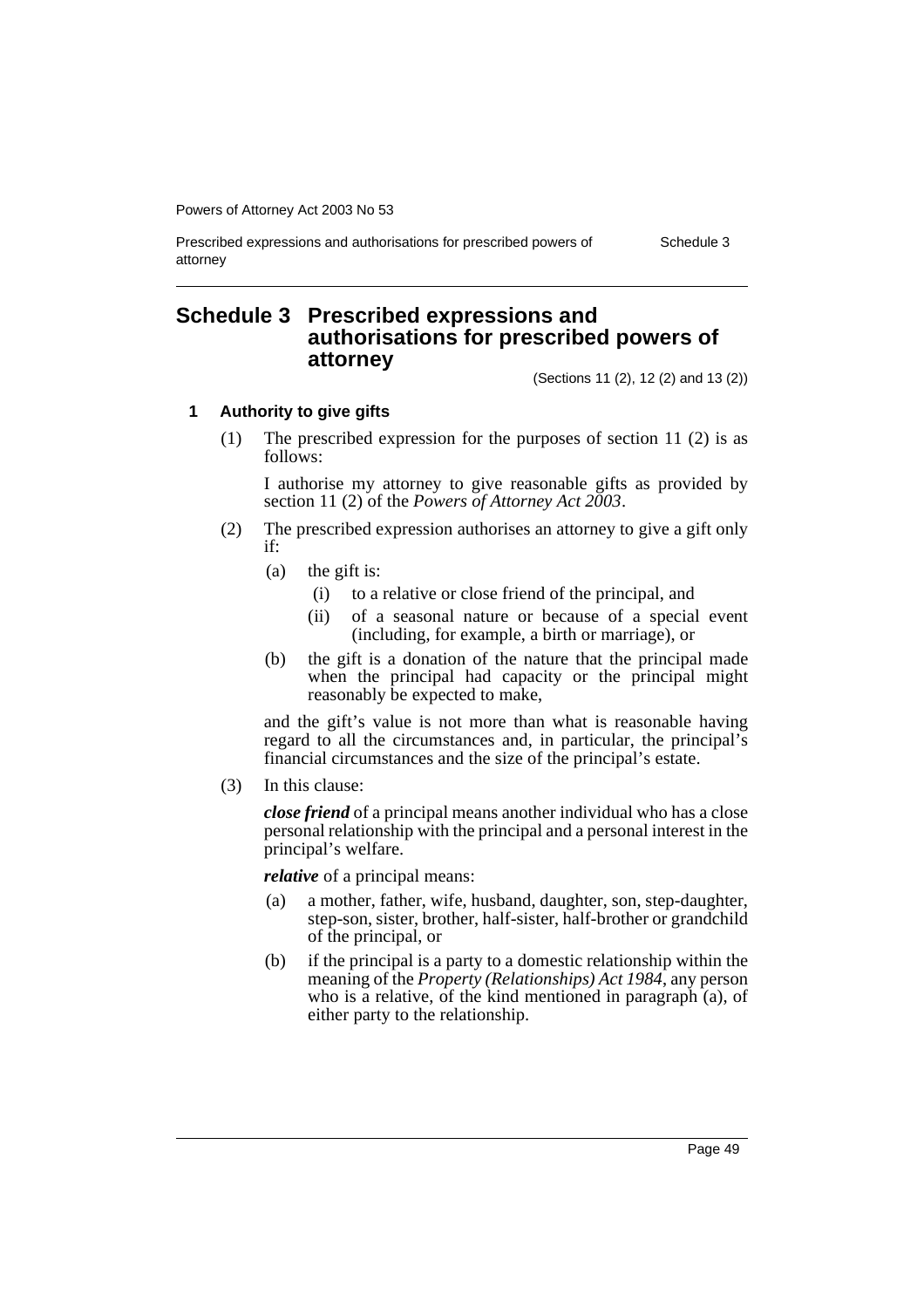Schedule 3 Prescribed expressions and authorisations for prescribed powers of attorney

#### **2 Authority to confer benefits on attorney**

(1) The prescribed expression for the purposes of section 12 (2) is as follows:

I authorise my attorney to confer benefits on the attorney to meet the attorney's reasonable living and medical expenses as provided by section 12 (2) of the *Powers of Attorney Act 2003*.

- (2) The prescribed expression authorises an attorney to confer a benefit on the attorney only if:
	- (a) the benefit meets (whether in whole or in part) any expenses incurred (or to be incurred) by the attorney in respect of any of the following:
		- (i) housing,
		- (ii) food,
		- (iii) education,
		- (iv) transportation,
		- (v) medical care and medication, and
	- (b) the benefit is not more than what is reasonable having regard to all the circumstances and, in particular, the principal's financial circumstances and the size of the principal's estate.

#### **3 Authority to confer benefits on third parties**

(1) The prescribed expression for the purposes of section 13 (2) is as follows:

I authorise my attorney to confer benefits on *[insert name(s) and address(es) of each third party]* to meet their reasonable living and medical expenses as provided by section 13 (2) of the *Powers of Attorney Act 2003*.

- (2) The prescribed expression authorises an attorney to confer a benefit on a named third party only if:
	- (a) the benefit meets (whether in whole or in part) any expenses incurred (or to be incurred) by the third party in respect of any of the following:
		- (i) housing,
		- (ii) food,
		- (iii) education,
		- (iv) transportation,
		- (v) medical care and medication, and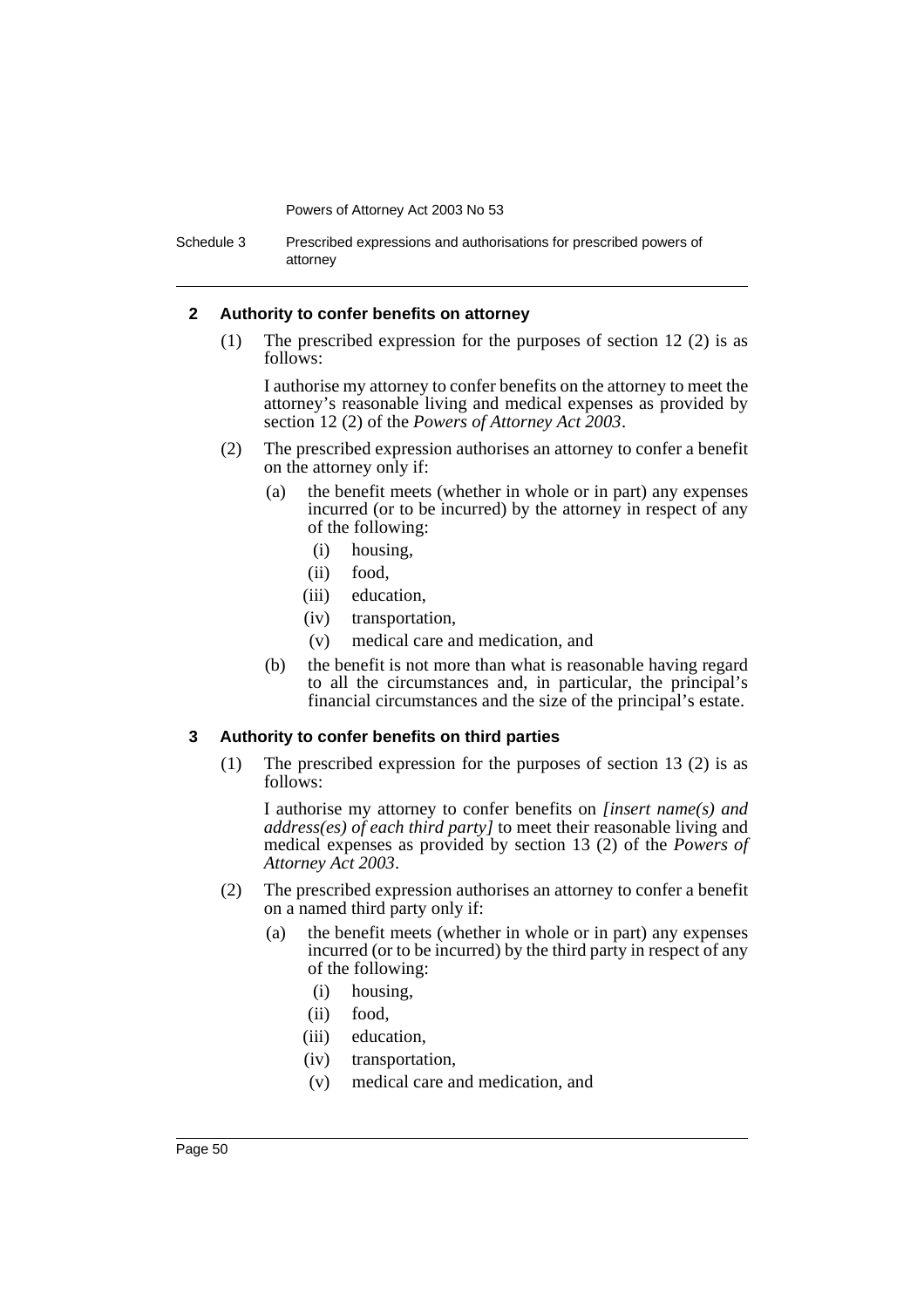Prescribed expressions and authorisations for prescribed powers of attorney Schedule 3

> (b) the benefit is not more than what is reasonable having regard to all the circumstances and, in particular, the principal's financial circumstances and the size of the principal's estate.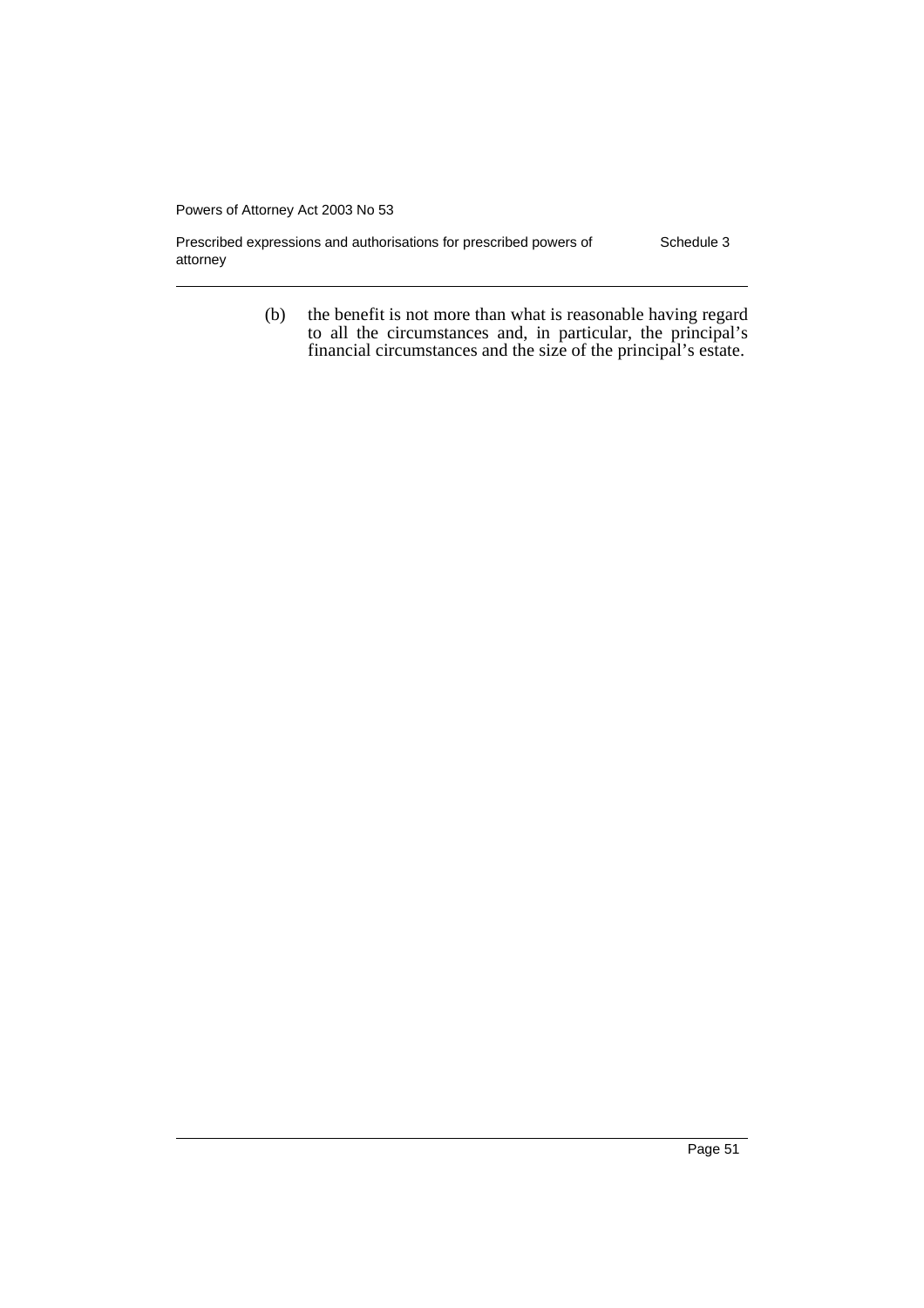### **Schedule 4 Amendment of Acts and regulation**

(Section 55)

- **4.1 Conveyancing Act 1919 No 6**
- **[1] Part 16 Powers of attorney** Omit the Part.
- **[2] Schedule 7 General power of attorney** Omit the Schedule.
- **4.2 Conveyancing (General) Regulation 2003**
- **[1] Clause 49 Certification of copy of power of attorney**

Omit the clause.

- **[2] Clause 50 Attestation of execution of certain powers of attorney** Omit the clause.
- **[3] Schedule 11 Prescribed witnesses**

Omit "Clauses 48 and 49". Insert instead "Clause 48".

#### **4.3 Guardianship Act 1987 No 257**

#### **[1] Section 25F When financial management order may be made**

Insert at the end of section 25F (c):

, or

(d) following (or in the course of) proceedings under section 36 of the *Powers of Attorney Act 2003* in respect of an enduring power of attorney given by the person, being proceedings in which it has decided not to make an order under that section.

#### **[2] Section 25H Interim financial management orders**

Insert "or section 37 (1) of the *Powers of Attorney Act 2003*" after "section 6K (3)" in section  $25\text{H}$  (1).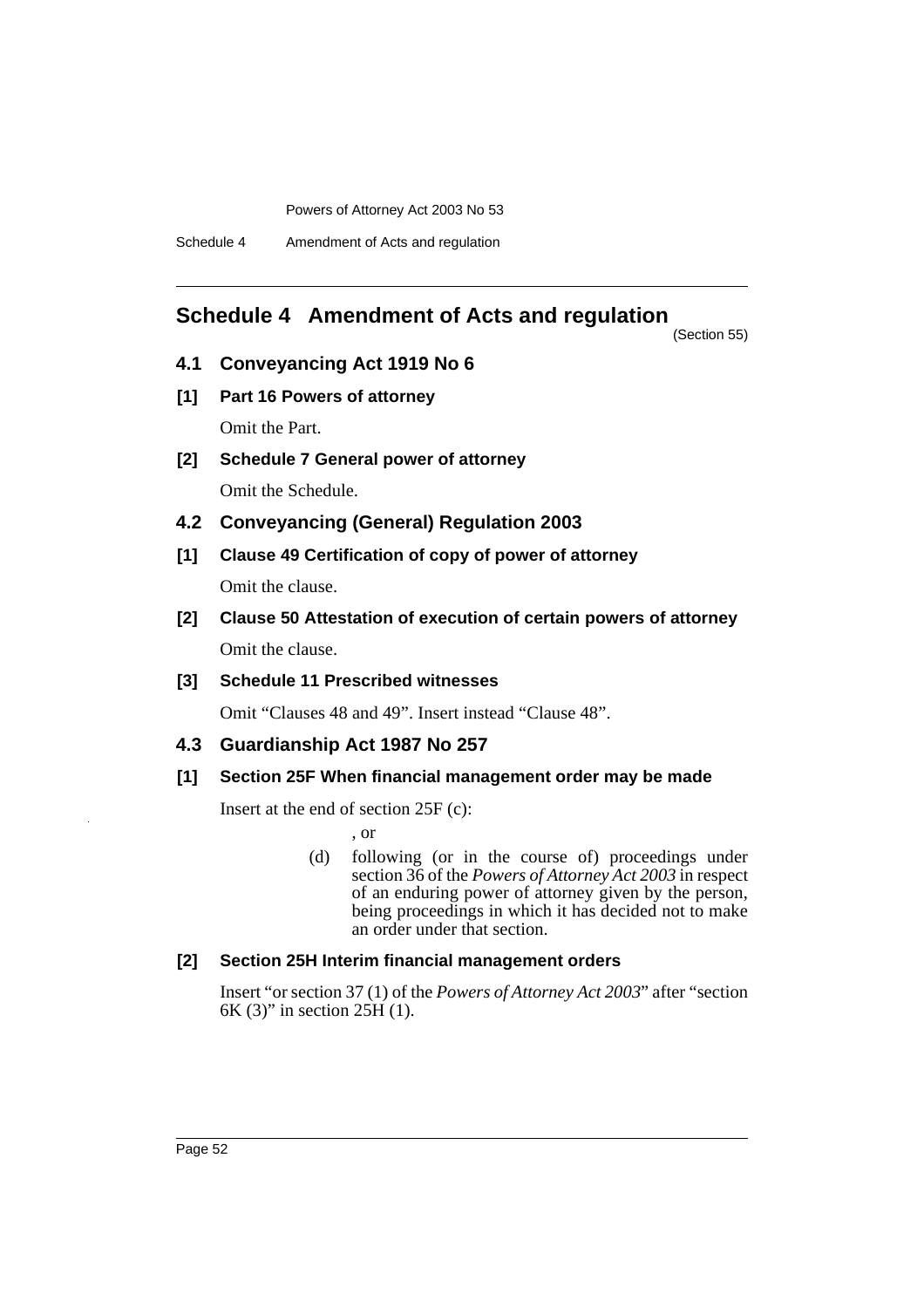Amendment of Acts and regulation Schedule 4

#### **4.4 Protected Estates Act 1983 No 179**

#### **[1] Section 13 Declaration and order where person incapable of managing affairs**

Insert "(including an application arising out of the operation of section 37 (2) of the *Powers of Attorney Act 2003*)" after "this section" in section 13 (2).

#### **[2] Section 76 Powers of attorney**

Omit "section 160 of the *Conveyancing Act 1919*" from section 76 (15).

Insert instead "Part 3 (Irrevocable powers of attorney) of the *Powers of Attorney Act 2003*".

#### **[3] Section 76 (16)**

Insert after section 76 (15):

(16) For the avoidance of doubt, it is declared that this section extends to interstate enduring powers of attorney within the meaning of section 25 of the *Powers of Attorney Act 2003* that have effect in this State under that section.

#### **4.5 Retirement Villages Act 1999 No 81**

#### **Section 64 Operator not to demand power of attorney**

Omit section 64 (4) and the note to that subsection. Insert instead:

(4) This section has effect despite the provisions of the *Powers of Attorney Act 2003* and despite the terms of any instrument creating a power of attorney.

**Note.** Part 3 of the Powers of Attorney Act 2003 deals with irrevocable powers of attorney. Division 2 of Part 4 of that Act deals with enduring powers of attorney that are given with the intention that they will continue to be effective even if the person who gave the power loses capacity through mental incapacity.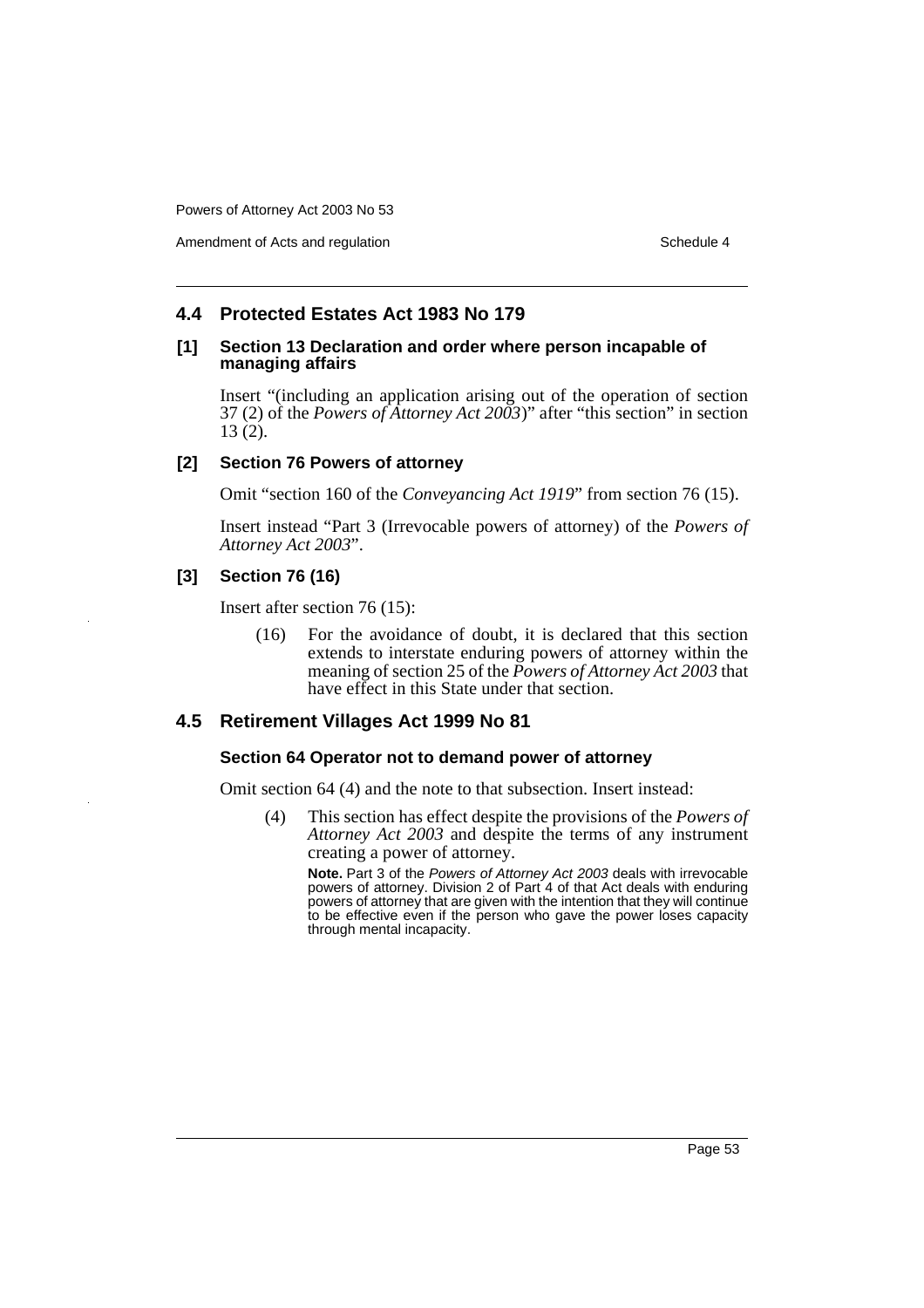Schedule 4 Amendment of Acts and regulation

### **4.6 Trustee Act 1925 No 14**

#### **Section 67**

Omit the section. Insert instead:

#### **67 Power of attorney**

Every delegation under this Part is taken to be a power of attorney within the meaning of the *Powers of Attorney Act 2003* and that Act (with the exception of Part 3) applies to that delegation, whether the delegation was made before or after the commencement of that Act.

#### **4.7 Wills, Probate and Administration Act 1898 No 13**

#### **Section 61B Succession to real and personal property on intestacy**

Insert after section 61B (13):

(14) This section has effect subject to the provisions of section 24 (Effect of disposal of home shared by spouses under enduring power of attorney in cases of intestacy) of the *Powers of Attorney Act 2003*.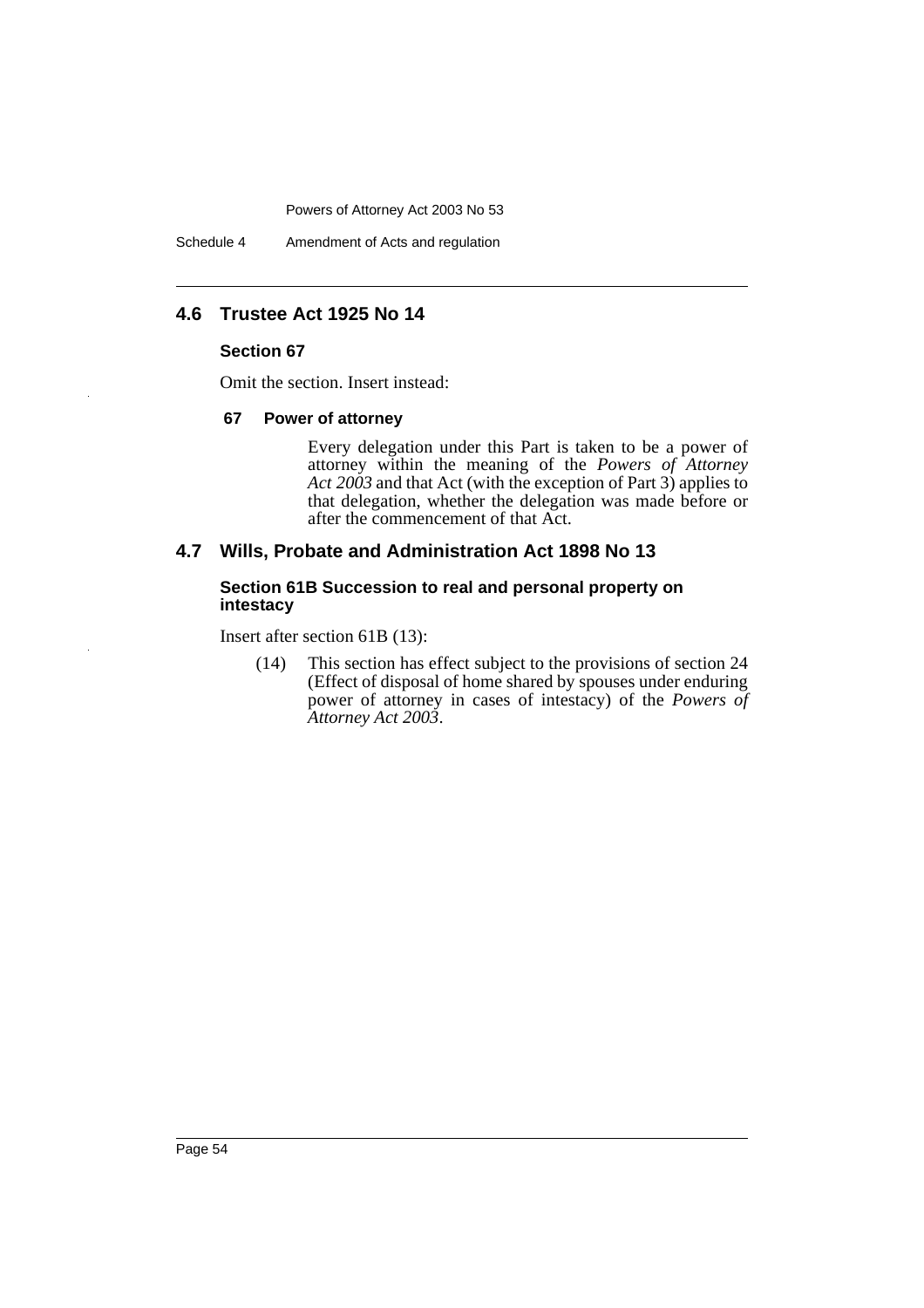Savings, transitional and other provisions Schedule 5 Schedule 5

#### **Schedule 5 Savings, transitional and other provisions** (Section 56)

### **Part 1 General**

#### **1 Regulations**

(1) The regulations may contain provisions of a savings or transitional nature consequent on the enactment of the following Acts:

this Act

- (2) Any such provision may, if the regulations so provide, take effect from the date of assent to the Act concerned or a later date.
- (3) To the extent to which any such provision takes effect from a date that is earlier than the date of its publication in the Gazette, the provision does not operate so as:
	- (a) to affect, in a manner prejudicial to any person (other than the State or an authority of the State), the rights of that person existing before the date of its publication, or
	- (b) to impose liabilities on any person (other than the State or an authority of the State) in respect of anything done or omitted to be done before the date of its publication.

### **Part 2 Provisions consequent on enactment of this Act**

#### **2 References to this Act to be read as including references to corresponding continued provisions of Conveyancing Act 1919**

- (1) On and after the commencement of this clause, a reference in any other Act or in an instrument made under any other Act:
	- (a) subject to paragraph (b)—to this Act is to be read as including a reference to all of the continued Conveyancing Act provisions, and
	- (b) to a provision of this Act is to be read as including a reference to any continued Conveyancing Act provisions that correspond (or substantially correspond) to the provision of this Act.